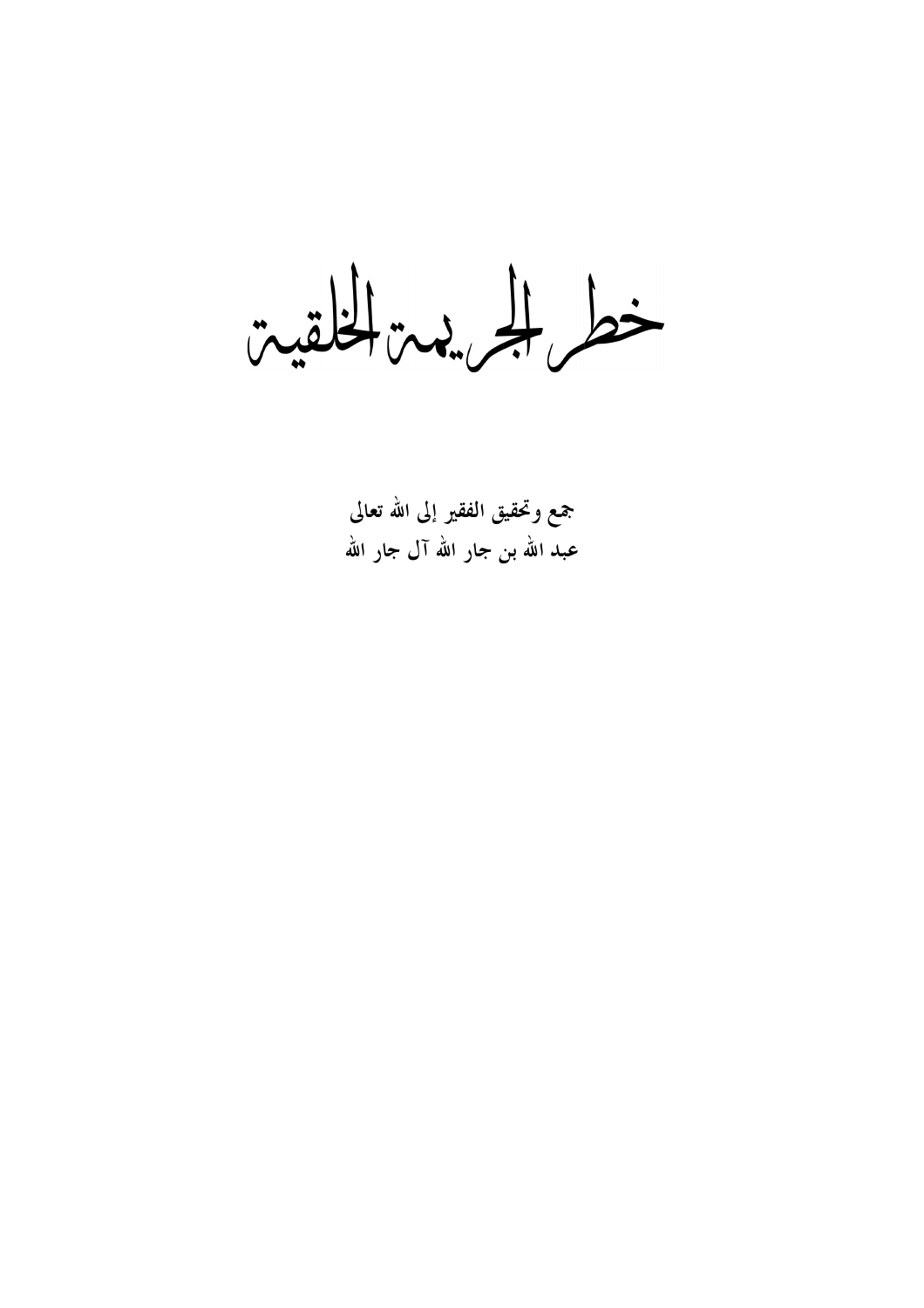بسم الله الرحمن الرحيم مقدمة

الحمد لله رب العالمين، وأشهد أن لا إله إلا الله وحده لا شريك له ، وأشهد أن محمدا عبده , سوله ﷺ وعلى آله وأصحابه أجمعين.

أما بعد:

فقد حفظ الإسلام الأنساب فحرم الزنا ووسائله من النظر المحرم إلى النساء، وإلى العورات وما يثير الفتنة والكلام المحرم مع النساء والسماع المحرم إلى أغاني الحب والغرام ونحو ذلك لما في الزنا من انتشار الأمراض وانتهاك الأعراض واحتلاط الأنساب فينسب الولد إلى غير أبيه ويرث من غير أقاربه فيحصل بذلك من الظلم والمفاسد ما الله به عليم قال الله تعالى: ﴿وَلَا تَقْرَبُوا الزَّنَبِي إِنَّهُ كَانَ فَاحِشَةً وَسَاءَ سَبِيلاً﴾ [الإسراء: ٣٢] والنهي عن قربانه أبلغ من مجرد النهي عنه، أي لا تحوموا حوله ولا تعملوا الوسائل الموصلة إليه كالنظر المحرم والكلام المحرم، والسماع المحرم، ولحفظ الأنساب وجب جلد الزاني البكر مائة جلدة مع تغريبه عن بلده الذي واقع فيه الجريمة لمدة سنة قال تعالى: ﴿الزَّانِيَةُ وَالزَّانِي فَاجْلِدُوا كُلَّ وَاحد منْهُمَا مائَةَ جَلْدَة وَلا تَأْخُذْكُمْ بهمَا رَأْفَةٌ في دين الله إنْ كُنْتُمْ تُؤْمُنُونَ بالله وَالْيَوْمِ الآخر وَلْيَشْهَدْ عَذَابَهُمَا طَائفَةٌ منَ الْمُؤْمِنينَ﴾ [النور: ٢] أي لا ترحموهما في إقامة الحد الذي شرعه الله وليحضر الجلد جماعة من الناس ليشتهر وليتزجر الناس ويرتدعوا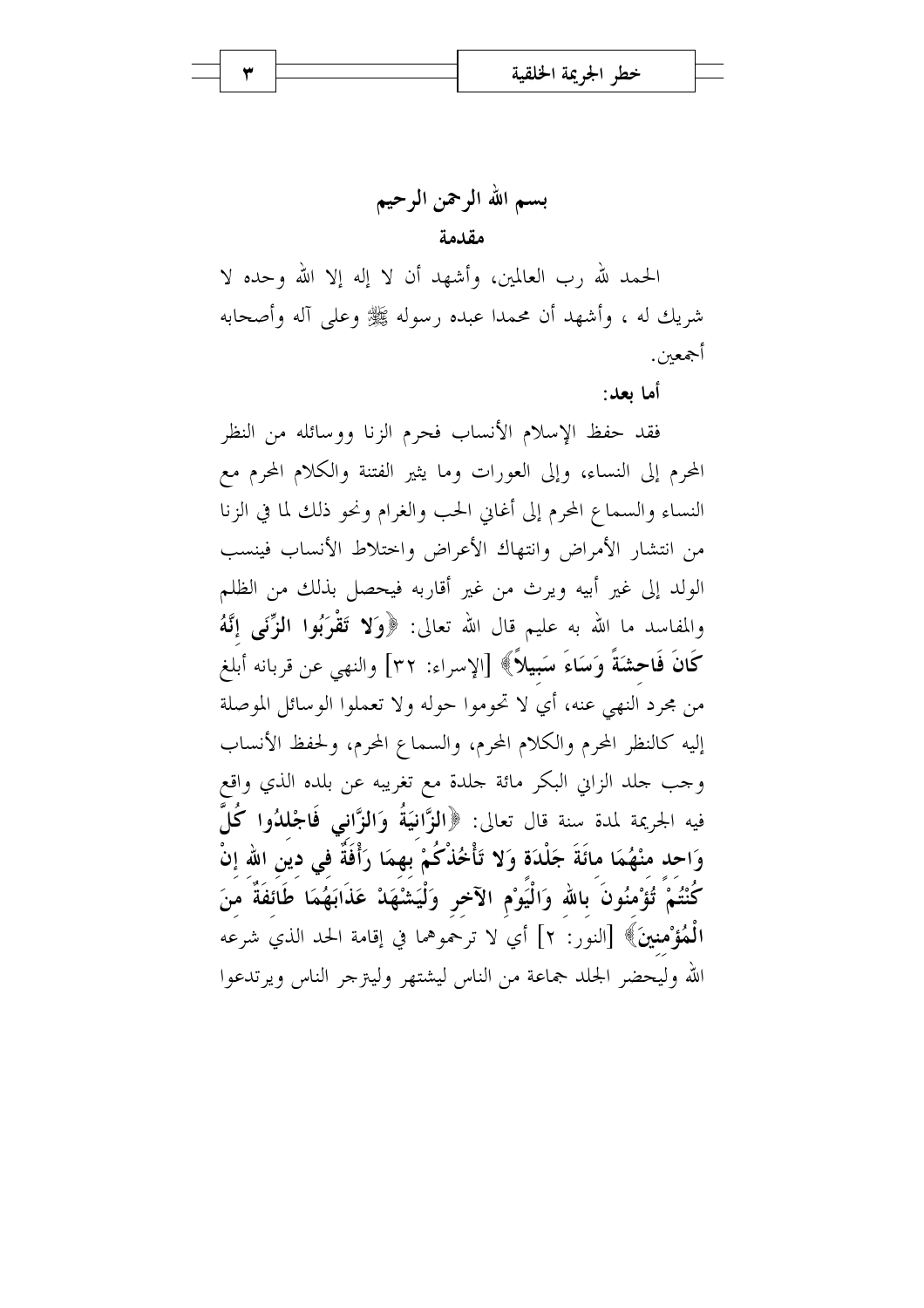عن الزنا، كما يجب رحم الزايي المحصن المتزوج بالحجارة حتى يموت بالآية المنسخ لفظها الباقي حكمها وبالسنة الصحيحة.

والجلد والرجم بعد ثبوت الزنا بأربعة شهداء أو بإقراره على نفسه أربع مرات أو بظهور الحمل من الزنا في المرأة، ونظرا لخطورة الجريمة الخلقية على الأفراد والجماعات والذكور والإناث وكثرة الفواحش رأيت من واجبي جمع ما تيسر من ذكر أضرار الزنا واللواط وعقوبتهما العاجلة والآجلة في الدنيا والآخرة تحذيرا منهما ومن سوء عاقبتهما وقد قرن الزنا بالشرك بالله وقتل النفس التي حرم الله.

فذكرت في هذه الرسالة أضرار الزنا وما يلحق به وفوائد غض البصر وأهم الطرق لمكافحة الزنا والتحذير منه ومن أسبابه، وأنه من كبائر الذنوب المتوعد عليها بالوعيد الشديد المرتب عليها الحد في الدنيا والعذاب في الآخرة والتحذير من عمل قوم لوط ووعيد من فعل ذلك وعقوبته وما يلحق بذلك، ونصيحة للشيخ صالح الخريصي في التحذير من هذه الجريمة وختمت الرسالة بالحث على التوبة إلى الله الذي يتوب على من تاب وهو التواب الرحيم وهي مستفادة من كلام الله تعالى وكلام رسول الله ﷺ وكلام المحققين من أهل العلم.

أسأل الله تعالى أن ينفع ها وصلى الله وسلم على نبينا محمد وآله وصحبه وسلم.

المؤلف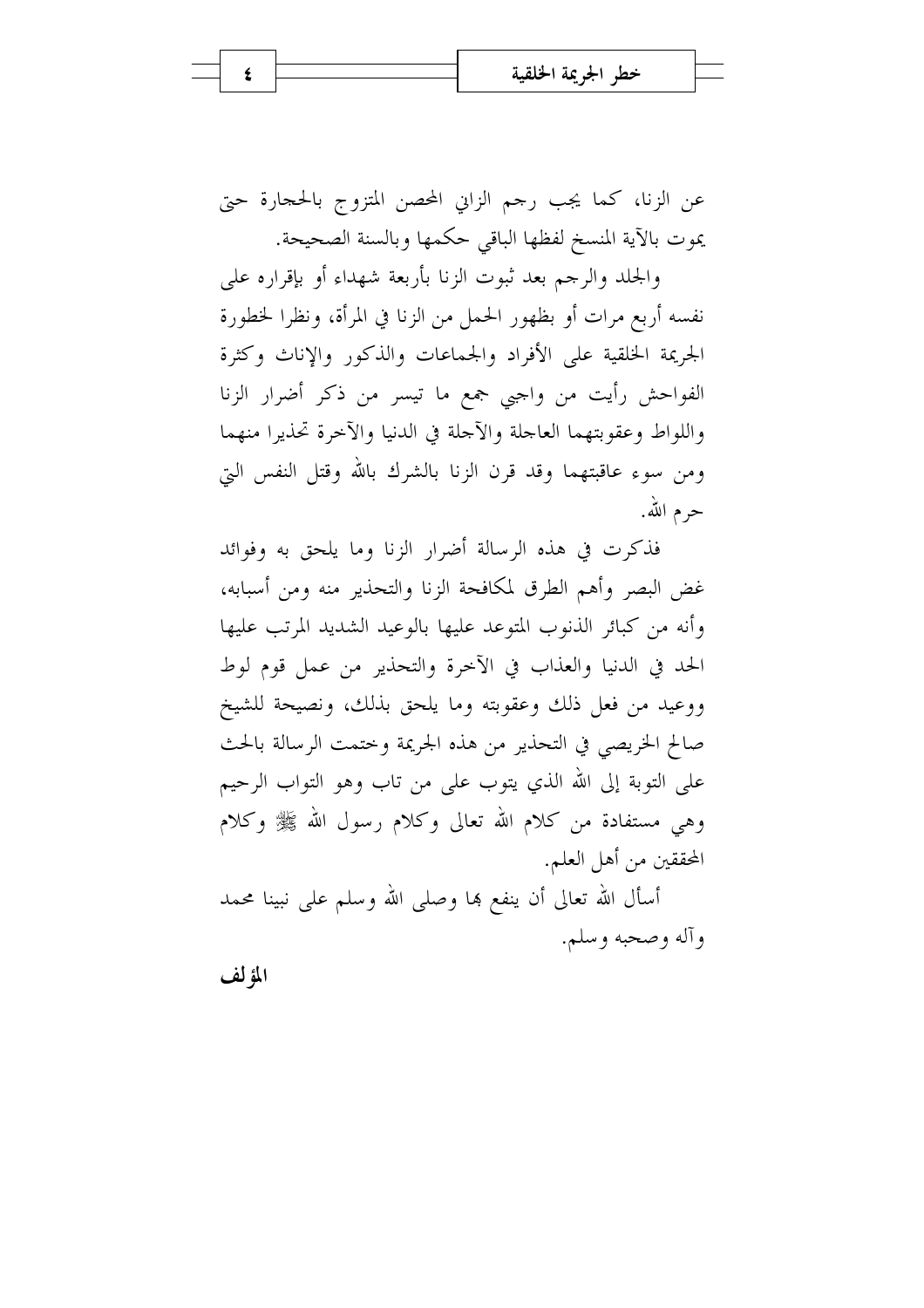التحذير من الزنا وأسبابه

الحمد لله الذي حرم الفواحش ما ظهر منها وما بطن وحذر من قربالها والأسباب الموصلة إليها رحمة بعباده وصيانة لهم عما يضرهم في دينهم ودنياهم، أحمده على إحسانه وأشكره على لطفه وامتنانه، وأشهد أن لا إله إلا الله وحده لا شريك له في ربوبيته وإلهيته وأسمائه وصفاته، وأشهد أن محمدًا عبده ورسوله، لا حير إلا دل الأمة عليه، ولا شر إلا حذرها منه، صلى الله عليه وعلى آله وأصحابه وسلم تسليما كثيرا أما بعد:

فيا عباد الله اتقوا الله تعالى واعلموا أن من أعظم الفواحش التي حرمها الله في كتابه وعلى لسان رسوله فاحشة الزنا، قال تعالى: ﴿وَلا تَقْرَبُوا الزِّنَبِي إِنَّهُ كَانَ فَاحِشَةً وَسَاءَ سَبِيلاً﴾ [الإسراء: ٣٢] فمفسدة الزنا من أعظم المفاسد وهي منافية لمصلحة نظام العالم في حفظ الأنساب وحماية الفروج وصيانة الحرمات، وتوقي ما يوقع أعظم العداوة والبغضاء بين الناس من إفساد كل منهم امرأة صاحبه وبنته، وأخته، وأمه، وفي ذلك حراب العالم وكانت مفسدة الزنا تلى مفسدة القتل في الكبر، ولهذا قرنت جريمة الزنا بجريمة القتل في الكتاب والسنة قال الله تعالى: ﴿وَالَّذِينَ لا يَدْعُونَ مَعَ الله إلَهًا آخَرَ وَلا يَقْتُلُونَ النَّفْسَ الَّتى حَرَّمَ اللهُ إلا بِالْحَقِّ وَلا يَزْنُونَ﴾ [الفرقان: ٦٨] فقرن الزنا بالشرك وقتل النفس، جعل الجزاء ذلك العذاب المضاعف المهين، ما لم يتب العبد من ذلك ويعمل صالحا.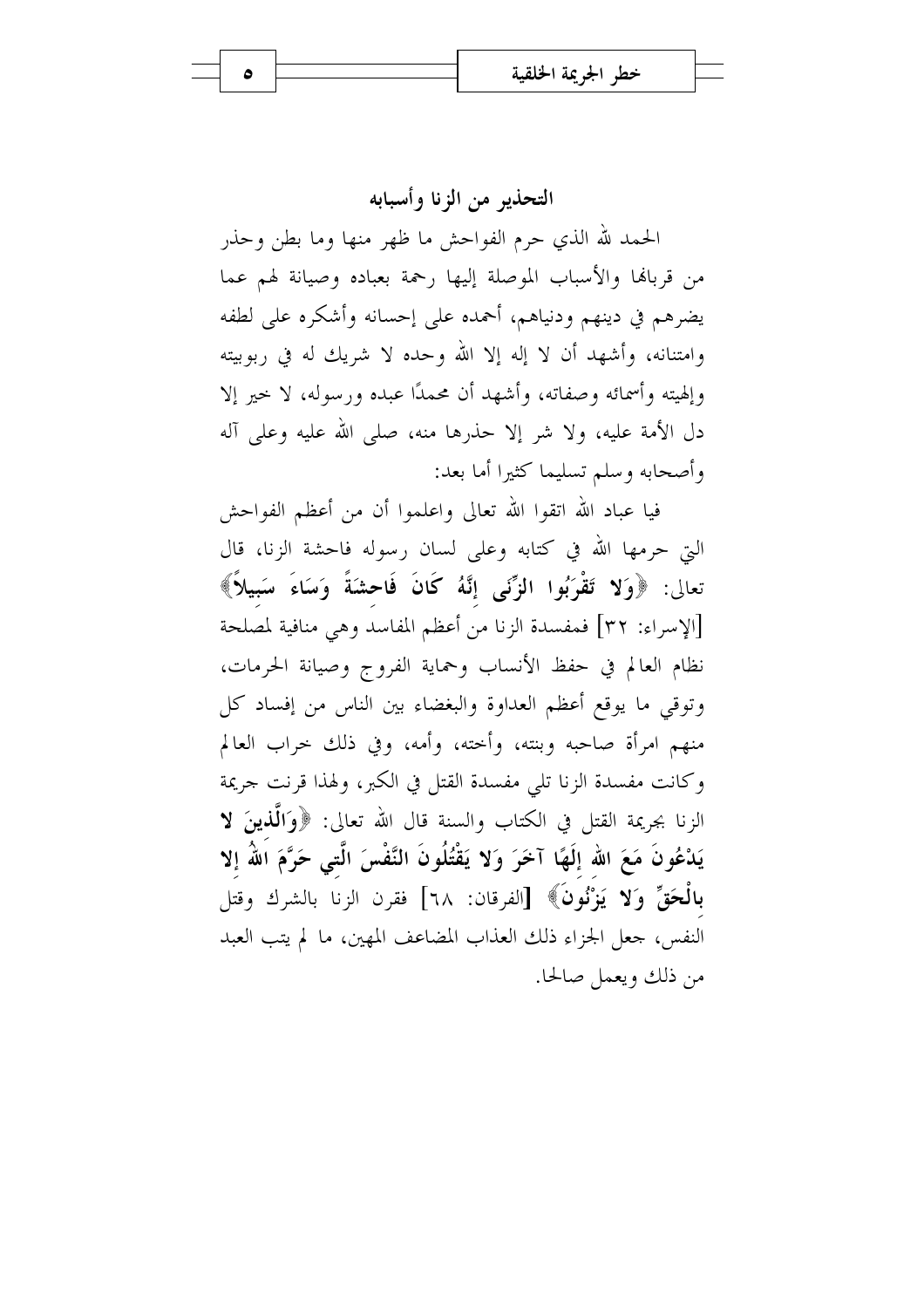وقال سبحانه: ﴿وَلا تَقْرَبُوا الزِّنَى إِنَّهُ كَانَ فَاحِشَةً وَسَاءَ سَبِيلاً﴾ [الإسراء: ٣٢] فأخبر عن فحشه في نفسه، والفاحش هو القبيح الذي قد تناهي قبحه حتى استقر فحشه في العقول، ثم أخبر عن عاقبته في المحتمع البشري بأنه ساء سبيلا فإنه سبيل هلكه وبوار وافتقار في الدنيا، وسبيل عذاب في الآخرة وخزي ونكال، ومما يدل على فحشه وشناعته ما رتب الله عليه من الحد الصارم قال تعالى: ﴿الزَّانِيَةُ وَالزَّانِي فَاجْلِدُوا كُلَّ وَاحِدٍ مِنْهُمَا مِائَةَ جَلْدَةٍ وَلا تَأْخُذْكُمْ بهمَا رَأْفَةٌ في دين الله إنْ كُنْتُمْ تُؤْمنُونَ بالله وَالْيَوْم الآخرِ وَلْيَشْهَدْ عَذَابَهُمَا طَائَفَةٌ منَ الْمُؤْمنينَ﴾ [النور: ٢] وهذا حد الزاني البكر الذي لم يتزوج أما حد الزاني الثيب وهو الذي قد تزوج ووطئ زوجته ولو مرة في العمر فإنه يرجم بالحجارة حتى وقد علق سبحانه فلاح العبد على حفظ فرجه من الزنا لا سبيل إلى الفلاح بدونه قال تعالى: ﴿قَلْ أَفْلَحَ الْمُؤْمِنُونَ \* الَّذِينَ هُمْ فِي صَلاتهمْ خَاشعُونَ﴾ إلى قوله: ﴿وَالَّذِينَ هُمْ لِفُرُوجِهِمْ حَافِظُونَ \* إلا عَلَى أَزْوَاجهمْ أَوْ مَا مَلَكَتْ أَيْمَانُهُمْ فَإِنَّهُمْ غَيْرُ مَلُومِينَ \* فَمَنِ ابْتَغَى وَرَاءَ ذَٰلكَ فَأُولَئكَ هُمُ الْعَادُونَ﴾ [المؤمنون: ١-٧]. فهذه الآيات تتضمن ثلاثة أمور: الأَمَرِ الأَوْلِ: أن من لم يحفظ فرجه لم يكن من المفلحين. الأُمو الثاني: أن من لم يحفظ فرجه فهو من الملومين. الأُمرِ الثالث: أن من لم يحفظ فرجه فهو من العادين، ففاته الفلاح وقع في اللوم، واتصف بالعدوان.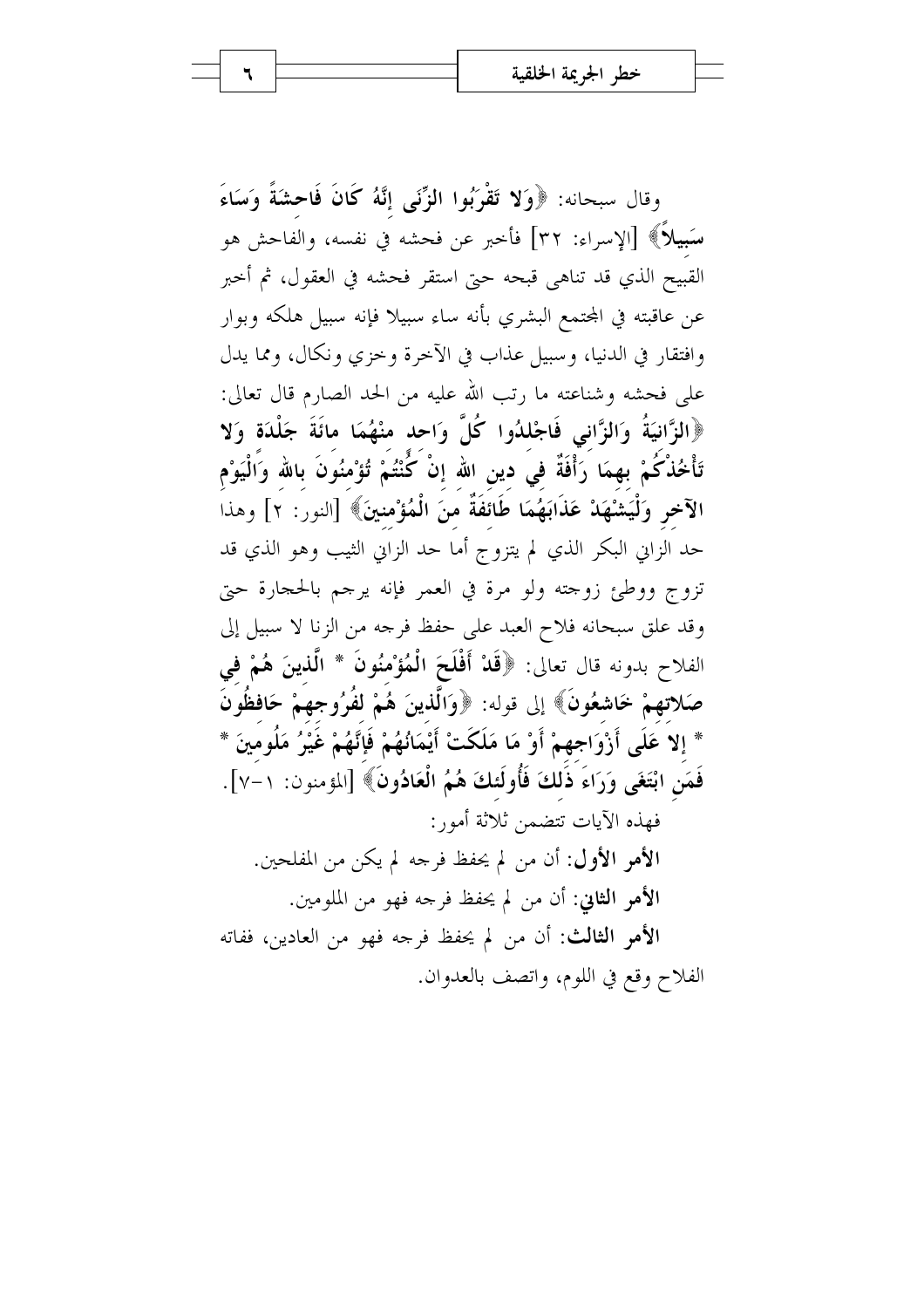**عباد الله**: إن الله كما بين شناعة الزنا وسوء عاقبته في الدنيا والآخرة فقد وضع السدود المنيعة التي تحول بين العباد وبين تلك الجريمة الشنعاء وتقيهم شر مخاطرها ميّ التزموا بإقامة هذه السدود والجواجز .

وهذه الحواجز هي:

أو لا: إقامة الحد على الزابي: يجلد البكر وتغريبه أي نفيه من البلد لمدة عام كامل ورجم الثيب بالحجارة حتى يموت، وقد حث سبحانه على الصرامة في إقامة حد الزنا وعدم الرأفة في أحذ الفاعلين بجرمهما وعدم تعطيل الحد أو الترفق في إقامته تراحيا في دين الله، وأمر بإقامته في مشهد عام يحضره طائفة من المؤمنين فيكون أوجع وأوقع في نفوس الفاعلين ونفوس المشاهدين.

ثانيًا: وأمر سبحانه بغض البصر فقال: ﴿قُلْ لِلْمُؤْمِنِينَ يَغْضُوا منْ أَبْصَارِهِمْ وَيَحْفَظُوا فُرُوجَهُمْ ذَلكَ أَرْكَى لَهُمْ إِنَّ اللَّهَ خَبيرٌ بمَا يَصْنَعُونَ \* وَقُلْ للْمُؤْمنَات يَغْضُضْنَ منْ أَبْصَارِهنَّ وَيَحْفَظْنَ فَوُوجَهُنَّ﴾ [النور: ٣٠، ٣١].

فلما كان مبدأ الوقوع في الزنا من قبل البصر جعل سبحانه الأمر بغضه مقدما على الأمر بحفظ الفروج، فإن كل الحوادث مبدؤها من النظر كما أن معظم النار مبدؤها من مستصغر الشرر، تكون نظرة، ثم خطرة، ثم خطوة، ثم خطيئة فمن أطلق نظرة إلى ما حرم الله أورد نفسه موارد الهلاك، وقد قال ﷺ «**يا على لا تتبع**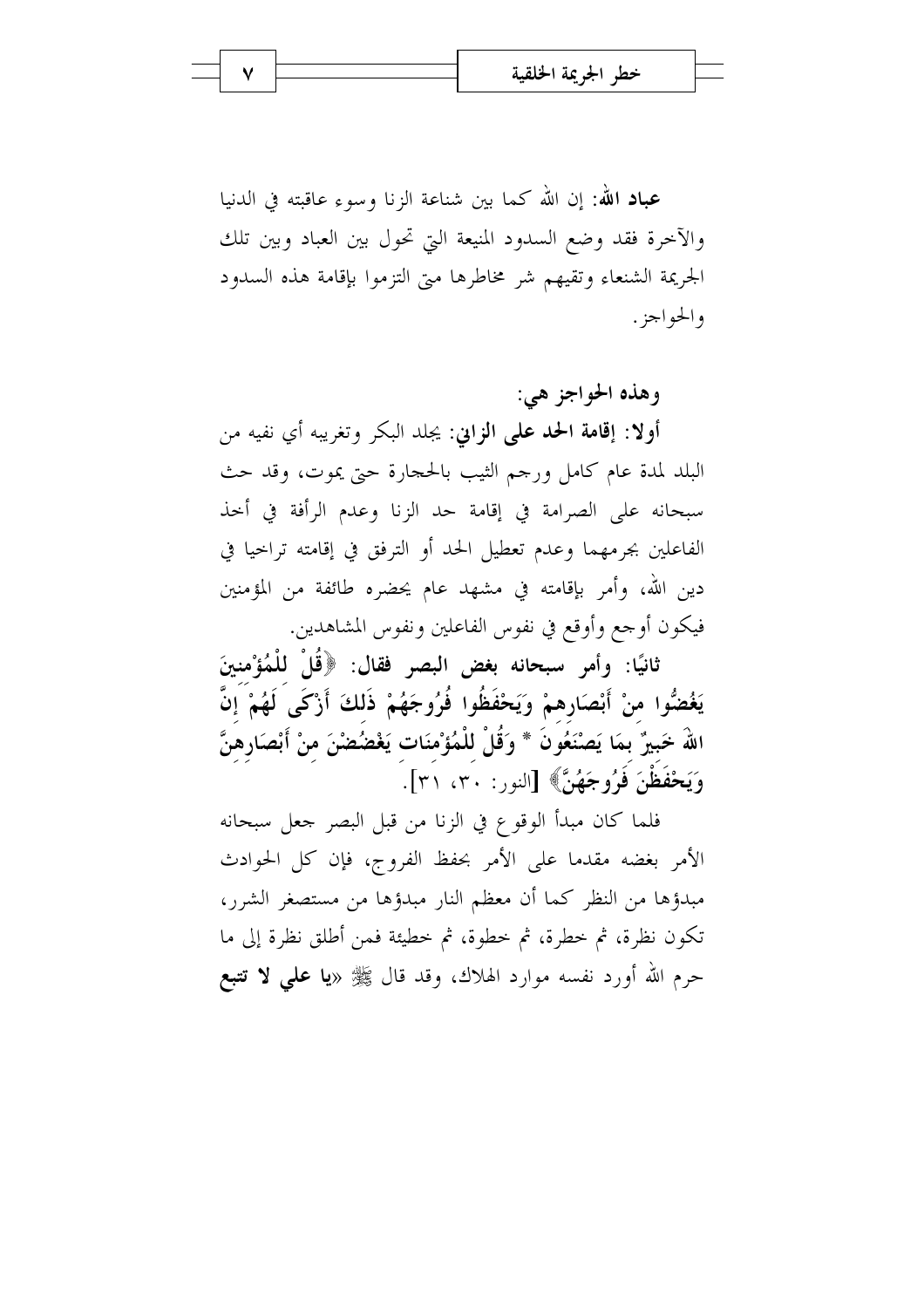النظرة النظرة فإنما لك الأولى وليس لك الثانية»<sup>(1)</sup> يعني النظرة الأولى، التي وقعت بدون قصد، وقال ﷺ «ا**لنظرة سهم مسموم من سهام إبليس**» رواه الإمام أحمد، من غض بصره أورث الله قلبه حلاوة العبادة إلى يوم القيامة، كما جاء في الحديث وكما أشارت إليه الآية الكريمة: ﴿ذَلِكَ أَزْكَى لَهُمْ﴾.

ثالثا: كما أمر الله نساء المسلمين بالحجاب وهو ستر وجوههن وأجسامهن عن الرحال صيانة لهم وللرحال من الوقوع فى الفاحشة قال تعالى: ﴿وَلْيَصْرِبْنَ بِخُمُرِهِنَّ عَلَى جُيُوبِهِنَّ وَلا يُبْدينَ زِينَتَهُنَّ إِلا لَبُعُولَتهنَّ﴾ [النور: ٣١].

وقَال تعالَى: ﴿يَا أَيُّهَا النَّبِيُّ قُلْ لِأَزْوَاجِكَ وَبَنَاتِكَ وَنسَاء الْمُؤْمِنِينَ يُدْنِينَ عَلَيْهِنَّ منْ جَلابِيبِهِنَّ﴾ [الأحزاب: ٥٩].

وقال تعالى: ﴿وَإِذَا سَأَلْتُمُوهُنَّ مَتَاعًا فَاسْأَلُوهُنَّ منْ وَرَاء حجَابِ ذَلكُمْ أَطْهَرُ لقُلُوبكُمْ وَقُلُوبهنَّ﴾ [الأحزاب: ٥٣] وقالت أم المؤمنين عائشة رضي الله عنها: كنا مع النبي ﷺ محرمات فإذا مر بنا الرجال سدلت إحدانا خمارها على وجهها فإذا جاوزونا  $^{(2)}$ كشفناه $^{(2)}$ 

**عباد الله**: إن دعاة السفور اليوم ينادون بمدم هذا السد وأن تخرج المرأة إلى المحتمع بلا حجاب محادين لله ولرسوله يريدون للمجتمع السقوط في مستنقعات الرذيلة لأفمم يستوردون تشريعهم

> (1) , واه أحمد والترمذي وأبو داود، وقال الترمذي: حسن غريب. , واه أحمد وأبو داو د وابن ماجه) (2)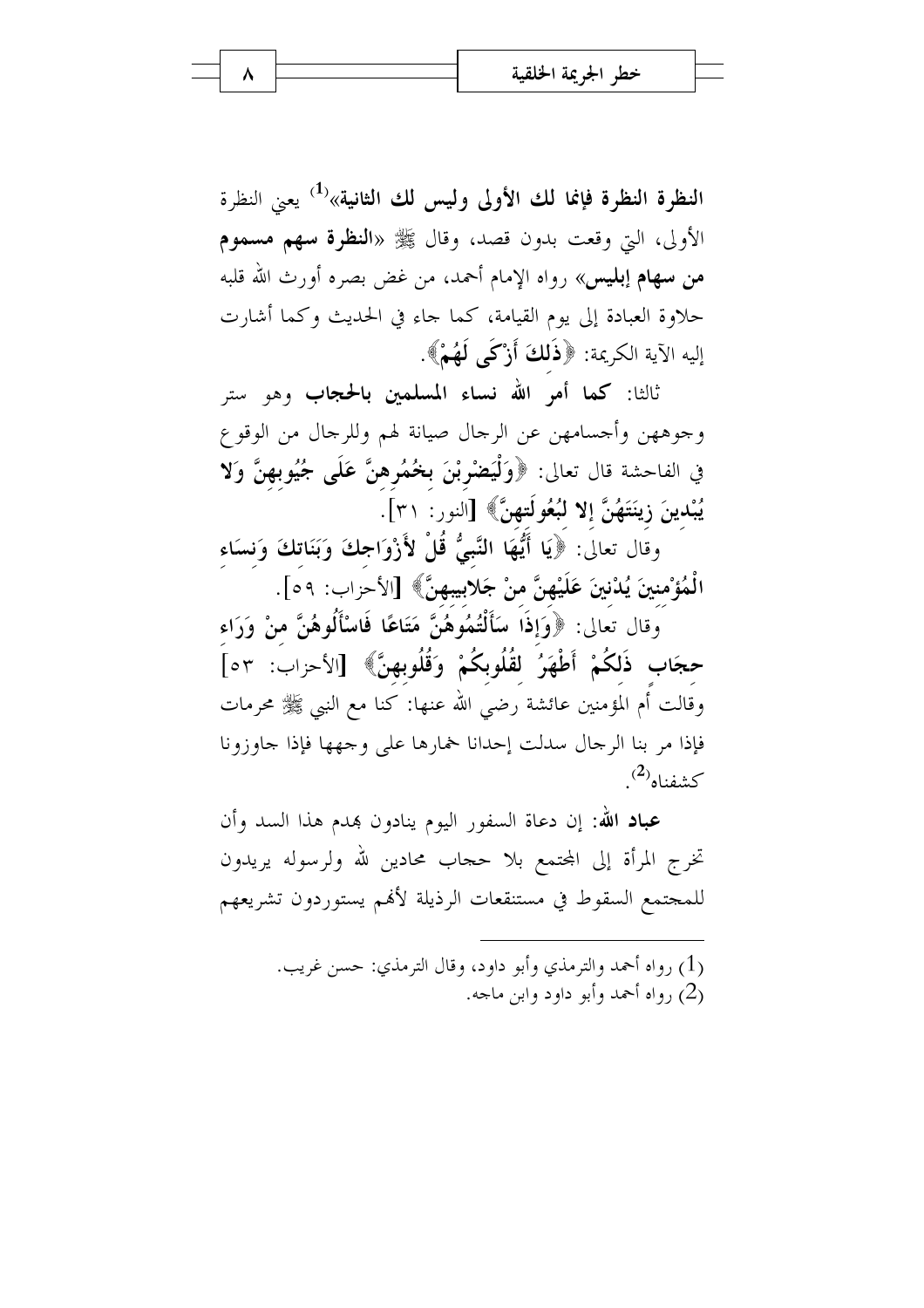من كفرة الغرب لا من وحي الله ﴿بِغْسَ لِلظَّالِمِينَ بَدَلاً﴾ [الكهف: ٥٠] وأن المرأة التي هتكت الحجاب استجابة لهذه الدعاية قد استبدلت طاعة الله بمعصيته، ورضاه بسخطه، وثوابه بعقابه، فأساءت إلى نفسها وأساءت إلى مجتمعها وأطاعت المخلق في معصبة الخالق.

رابعا: ومنع الإسلام خلو الرجل بالمرأة التي ليست من محارمه، لأن ذلك مدعاة إلى إغراء الشيطان لهما بالفاحشة مهما بلغا من التقوى والدين، ففي الصحيحين عن ابن عباس رضي الله عنهما أن رسول الله ﷺ قال: «لا يخلون أحدكم بامرأة إلا مع ذي محرم» .

فمن حلا بامرأة لا تحل له فقد عصبي الله ورسوله وعرض نفسه للفتنة، سواء حلاً ها في بيت أو مكتب، كما يفعل تلاميذ الغرب ومقلدوهم من تشغيل المرأة مع الرحل وخلوته ها في العمل وفي المكتب والمتجر، وكذا ركوب المرأة مع الرجل الأجنبي في السيارة خاليين كما يفعل بعض أصحاب سيارات الأجرة، وبعض أصحاب الثروة والترف الذين يجعلون لنسائهم سائقين أجانب تركب إحداهن مع السائق وحدها يذهب ها حيث شاءت، وكذا ما يفعل بعضهم من جعل حادم في البيت من الرجال الأجانب يخلو مع المرأة.

وقد قال ﷺ في الحديث الثابت في الصحيحين: «إياكم و**الدخول على النساء**» فقال رجل من الأنصار: أفرأيت الحمو؟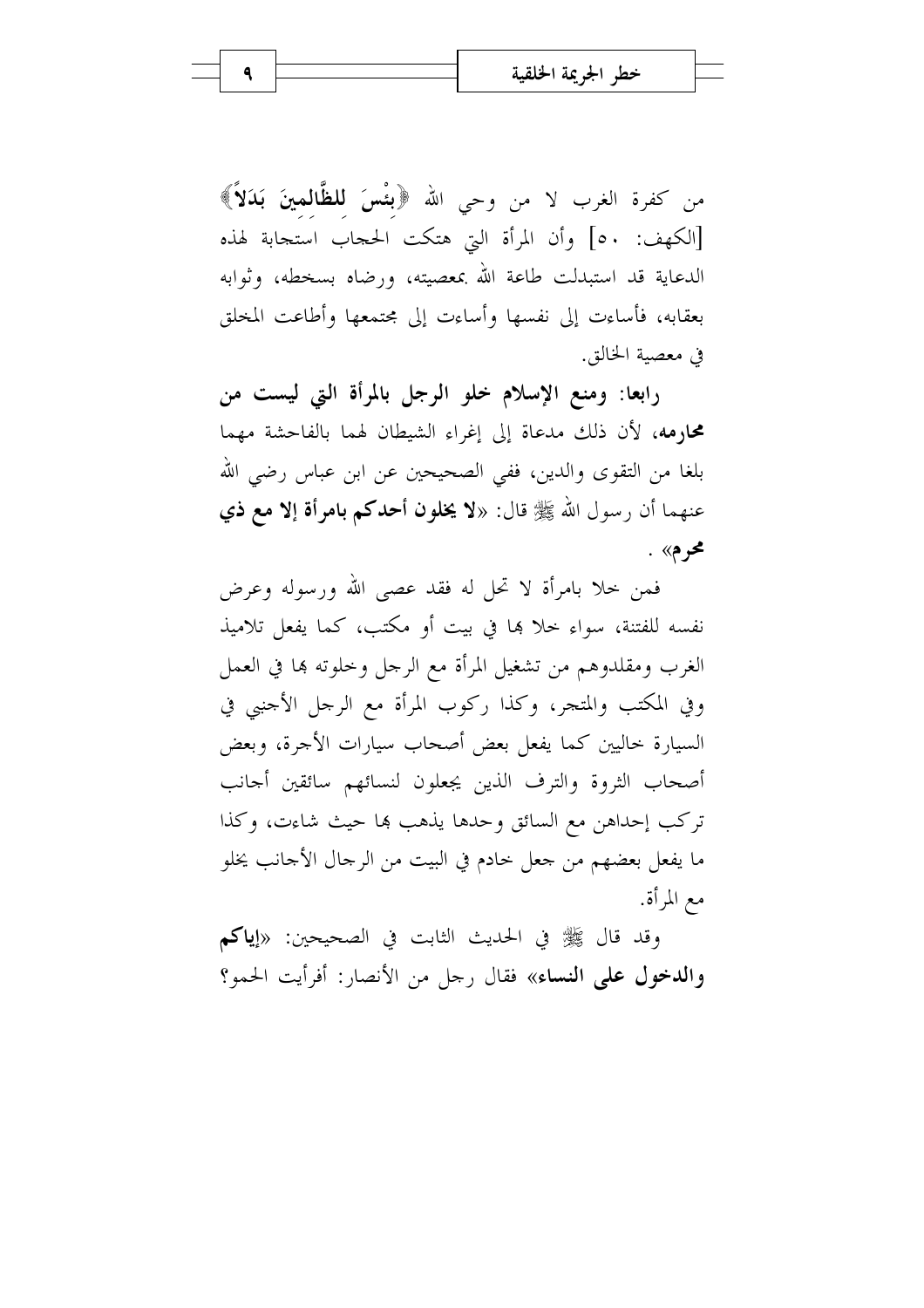قال: «الحمو الموت» والحمو هو قريب الزوج كأحيه وابن أحيه وابن عمه، فإذا كان قريب الزوج ممنوعا من الدخول على امرأته مع أنه قد يكون ذا غيرة عليها وعلى فراش قريبه، فكيف بالأجنبي الذي يدخل على المرأة بصفة خادم أو سائق ولا يغار على حرمة صاحب البت؟

خامسا: وحرم الإسلام سفر المرأة بدون محرم: لأن في ذلك ضياعا لها وغيابا عن الرقيب من أوليائها والغيورين عليها، وهي المرأة الضعيفة التي سرعان ما تخضع لافتراس الذئاب البشرية رغبة أو رهبة، وفي الصحيحين عن أبي هريرة رضي الله عنه قال: قال رسول الله ﷺ «لا يحل لامرأة تؤمن بالله واليوم الآخر أن تسافر مسيرة يوم وليلة إلا مع ذي محرم عليها»، وفي الصحيحين أيضا عن ابن عباس رضي الله عنهما أنه سمع النبي ﷺ يقول: «لا **يخلون** رجل بامرأة إلا ومعها ذو محرم ولا تسافر المرأة إلا مع ذي محرم» فقال له رجل يا رسول الله: إن امرأتي خرجت حاجة وإين كُتبت في غزوة كذا وكذا، قال: «ا**نطلق فحج مع امرأتك**».

إن المرأة التي تسافر وحدها اليوم إلى الأقطار النائية للدراسة، أو التدريس، أو لزيارة أهلها، أو للاحتماع بزوجها أو غير ذلك من الأغراض، قد خرجت على هذه التعاليم النبوية ولم تكن تؤمن بالله واليوم الآخر الإيمان الذي يردعها عن مخالفة الرسول اتباع ما جاء به، رضي أدعياء المدنية الغريبة أم سخطوا.

سادسا: وحرم الإسلام تبرج النساء: وهو حروجهن بثياب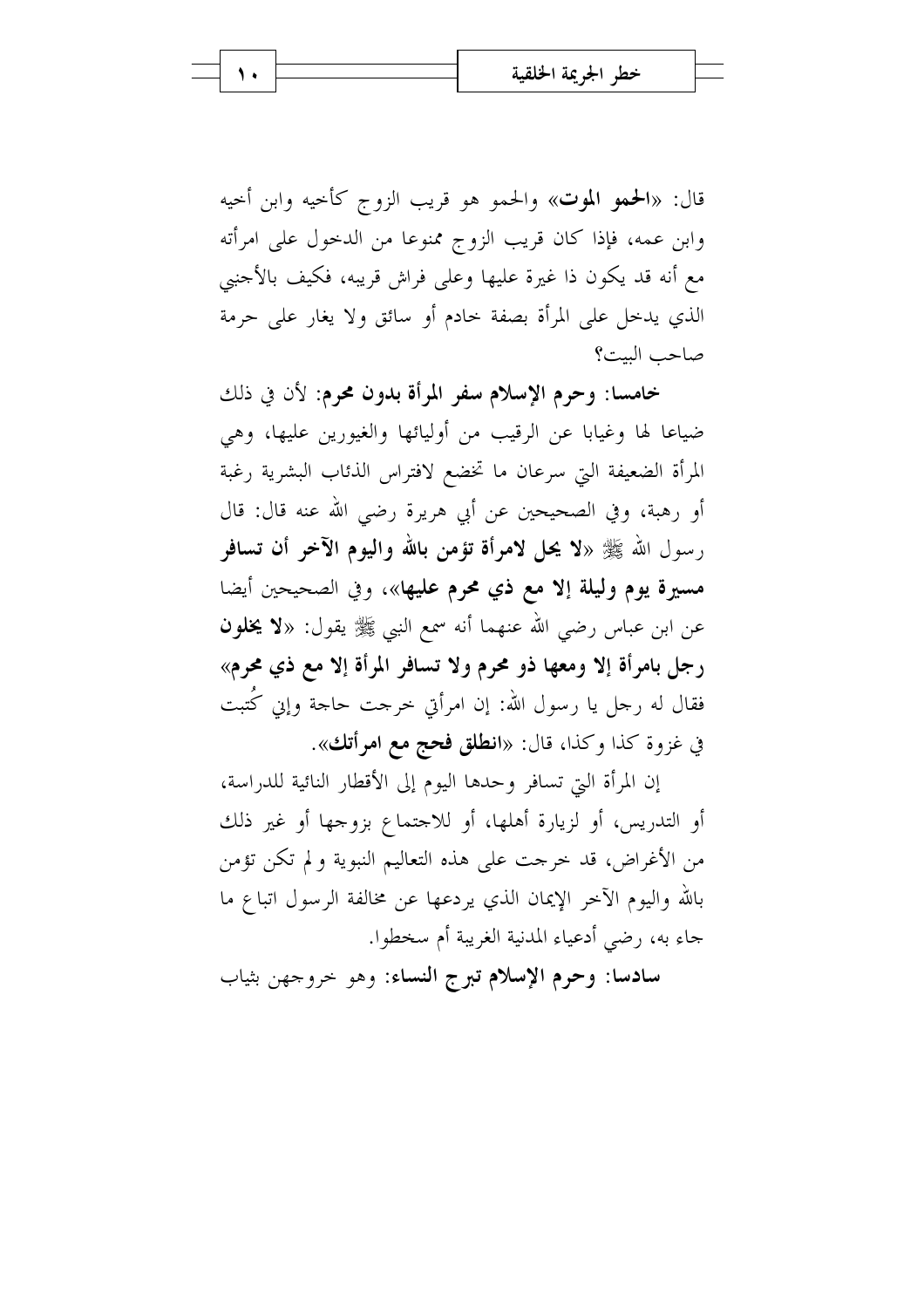الزينة والطيب لأن ذلك مدعاة لصرف الأنظار المريبة إليهن ووسيلة إِلِي وقوعِ الفاحشةِ قال تعالى: ﴿وَلا تَبَرَّجْنَ تَبَرُّجَ الْجَاهِلِيَّةِ الأَولَى﴾ [الأحزاب: ٣٣] وقد حالف كثير من نساء المسلمين اليوم هذه الآية الكريمة فصرن يلبسن أفخر ثياب الزينة ويتطيبن بأفخر الطيب عند الخروج إلى الأسواق أو غيرها وكفي بذلك إثما مبينا.

وإذا كان خروج المرأة إلى المسحد للعبادة مشروطا بترك الزينة والطيب فكيف بخروجها إلى غير المسجد؟ فعن أبي هريرة رضي الله عنه أن رسول الله ﷺ قال: «لا تمنعوا إماء الله مساجد الله ولكن ليخرجن تفلات» رواه أحمد وأبو داود والشافعي ( وتفلات) يعني غير متزينات، وروى مسلم في صحيحه عن أبي هريرة رضي الله عنه قال: قال رسول الله ﷺ «**صنفان من أهل** النار لم أرهما: قوم معهم سياط كأذناب البقر يضربون بما الناس، ونساء كاسيات عاريات مميلات مائلات رءوسهن كأسنمة البخت المائلة لا يدخلن الجنة ولا يجدن ريحها» .

قال شيخ الإسلام ابن تيمية: كاسيات بلباس يصف البشرة ويبدي بعض تقاطيع أبدالهن كالعضد والعجيزة فهن كاسيات بلباس عاريات حقيقة.

عباد الله: ومن دواعي الزِنا سماع الأغابي: وقد كثرت وتنوعت وسهل الحصول عليها في هذا الزمان وامتلأ ها كثير من بيوت المسلمين وسياراتهم وافتتن بسماعها كثير من الرجال والنساء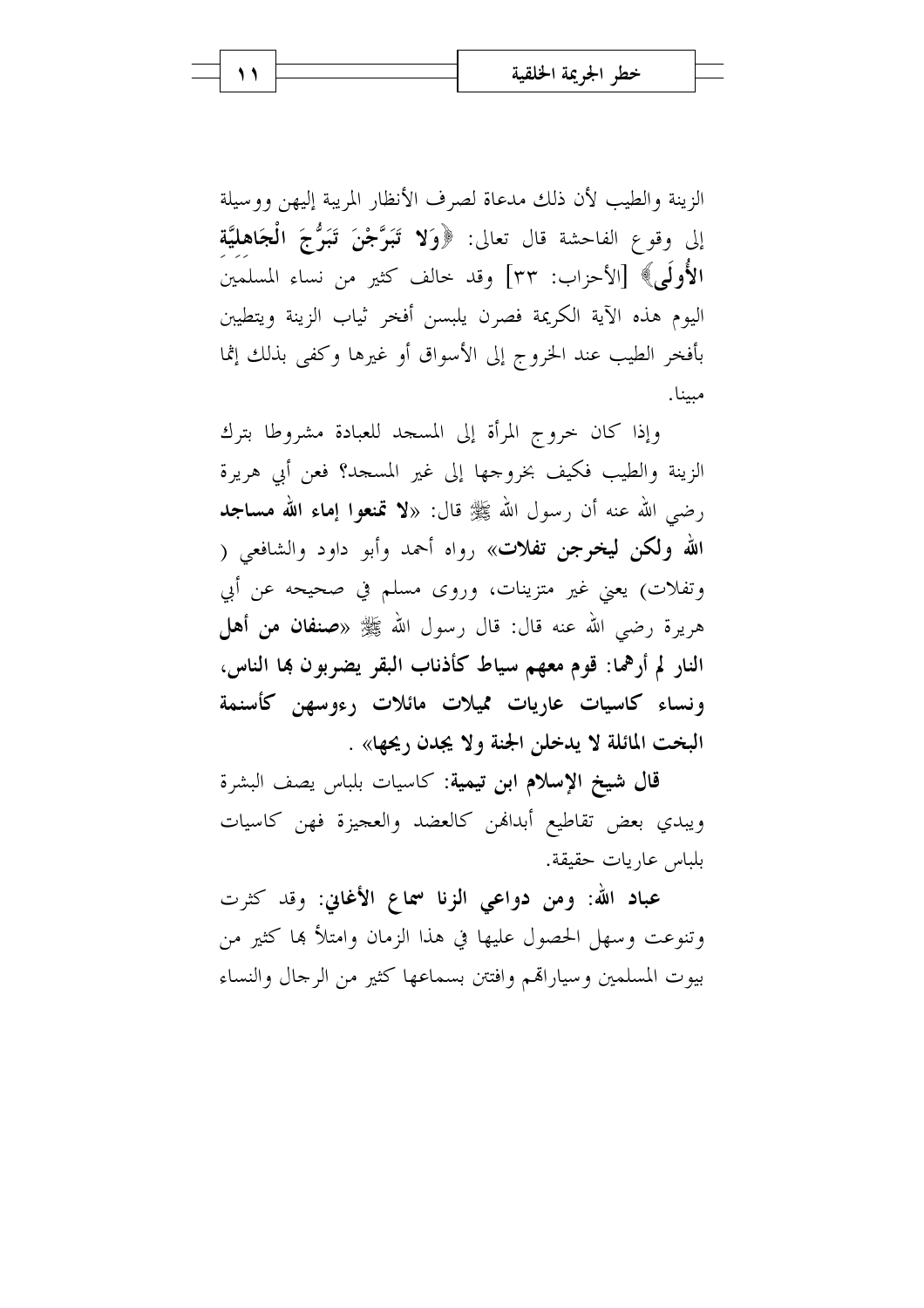والأطفال وقد ورد عن كثير من السلف تسمية الغناء (رقية الزنا). قال الإمام ابن القيم: فلعمر الله كم من حرة صارت بالغناء من البغايا، وكم من حر أصبح به عبدا للصبيان أو الصبايا، وكم من غيور تبدل به اسما قبيحا بين البرايا، وكم من ذي غني وثروة أصبح بسببه على الأرض بين المطارف والحشايا، وكم من معافي وتعرض له فأمسى وقد حلت به أنواع البلايا، وكم جرع من غصة وأزال من نعمة، وحلب من نقمة، وكم حبأ لأهله من آلام منتظرة. وغموم متوقعة وهموم مستقبلة <sup>(1</sup>).

فاتقوا الله أيها المسلمون وتحنبوا الوسائل المؤدية إلى هذه الجريمة القبيحة ﴿وَتُوبُوا إِلَى الله جَميعًا أَيُّهَا الْمُؤْمِنُونَ لَعَلَّكُمْ تُفْلحُونَ﴾ [النور: ٣١].

(1) من خطب الدكتور صالح الفوزان (١/ ٢٣٥).

 $\lambda$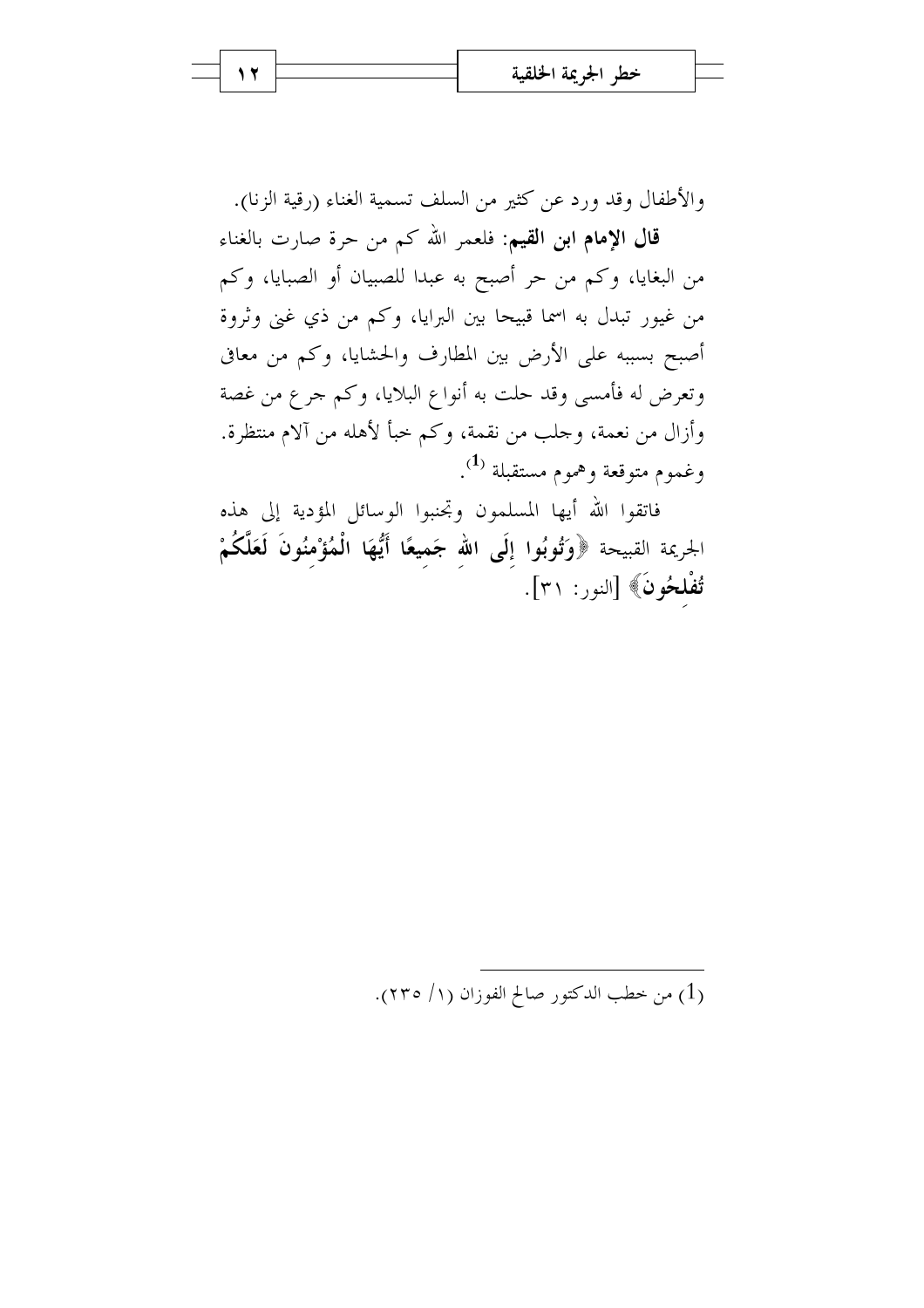من أضرار الزنا قال الله تعالى: ﴿وَلا تَقْرَبُوا الزِّنَى إِنَّهُ كَانَ فَاحِشَةً وَسَاءَ سَبِيلاً﴾ [الإسراء: ٣٢] وقال تعالى: ﴿وَالَّذِينَ لا يَدْعُونَ مَعَ الله إِلَهًا آخَرَ وَلا يَقْتُلُونَ النَّفْسَ الَّتى حَرَّمَ اللهُ إِلا بِالْحَقِّ وَلا يَزْنُونَ وَمَنْ يَفْعَلْ ذَلكَ يَلْقَ أَثَامًا \* يُضَاعَفْ لَهُ الْعَذَابُ يَوْمَ الْقِيَامَة وَيَخْلُدْ فِيه مُهَانًا \* إلا مَنْ تَابَ﴾ [الفرقان: ٦٨-٧٠] فانظر كيف قرن الزنا بالشرك بالله وقتل النفس التي حرم الله.

وقال تعالى: ﴿الزَّانِيَةُ وَالزَّانِي فَاجْلِدُوا كُلَّ وَاحِدٍ مِنْهُمَا مائَةَ جَلْدَة وَلا تَأْخُذْكُمْ بهمَا ۚ رَأْفَةٌ فَي دين الله إِنَّ كُنْتُمْ تُؤْمِنُونَ بِاللَّهِ وَالْيَوْمِ الآخرِ﴾ [النور: ٢] قال العلماء هذا عذاب الزايي والزانية في الدنيا إذا كانا غير متزوجين، فإذا كان متزوجين أو قد تزوجا فإفمما يرجمان بالحجارة حتى يموتا، وفي الحديث الصحيح: «لا يزني الزاني حين يزني وهو مؤمن»<sup>(1)</sup> وفي الحديث الآخر: «من زنا أو شرب الخمر نزع الله منه الإيمان كما يخلع الإنسان القميص من رأسه»<sup>(2)</sup> وأعظم الزنا الزنا بالأم والبنت والأخت وذوات المحارم.

وفي الحديث: «ومن وقع على ذات محرم فاقتلوه»<sup>(3)</sup> والزنا يجمع خلال الشر كلها ومن ذلك.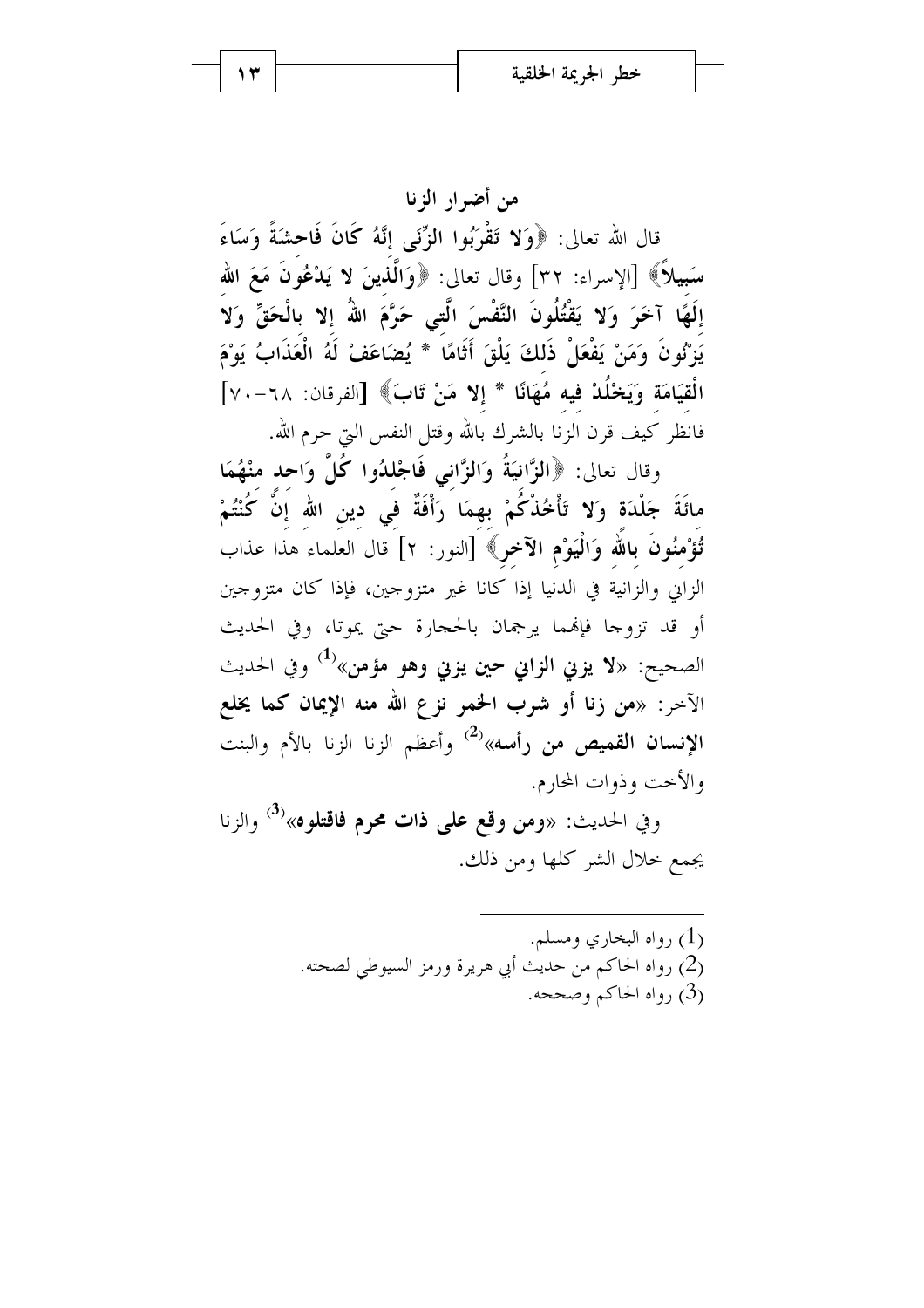| خطر الجريمة الحلقية |  |
|---------------------|--|
|                     |  |

1 €

١ – قلة الدين. ٢– ذهاب الور ع. ٣- فساد المروءة. ٤ – قلة الغيرة. ٥- غضب الرب. ٦- سواد الوحه وظلمته. ٧- ظلمة القلب وطمس نوره. ٨– الفقر اللازم. ٩- ذهاب حرمة فاعله وسقوطه من عين ربه ومن أعين

عباده.

١٠- أنه يسلبه أسماء المدح من العفة والبر والعدالة والثقة ويكسوه أسماء الذم كاسم الفاجر والخائن والفاسق والزابي.

١١- أن الزاني يعرض نفسه للعذاب في تنور من نار، أعلاه ضيق وأسفله واسع الذي رأى النبي ﷺ فيه الزناة والزواني يعذبو ن $^{(1)}$ .

١٢– أنه يفارقه الطيب ويستبدل به الخبيث الذي وصف الله الز ناة به.

١٣– وحشة يضعها الله في قلب الزاين. ١٤− قلة الهيبة التي تنزع من صدور أهله وأصحابه وغيرهم له.

ي حديث رواه البخاري في صحيحه عن سمرة بن حندب.  $(1)$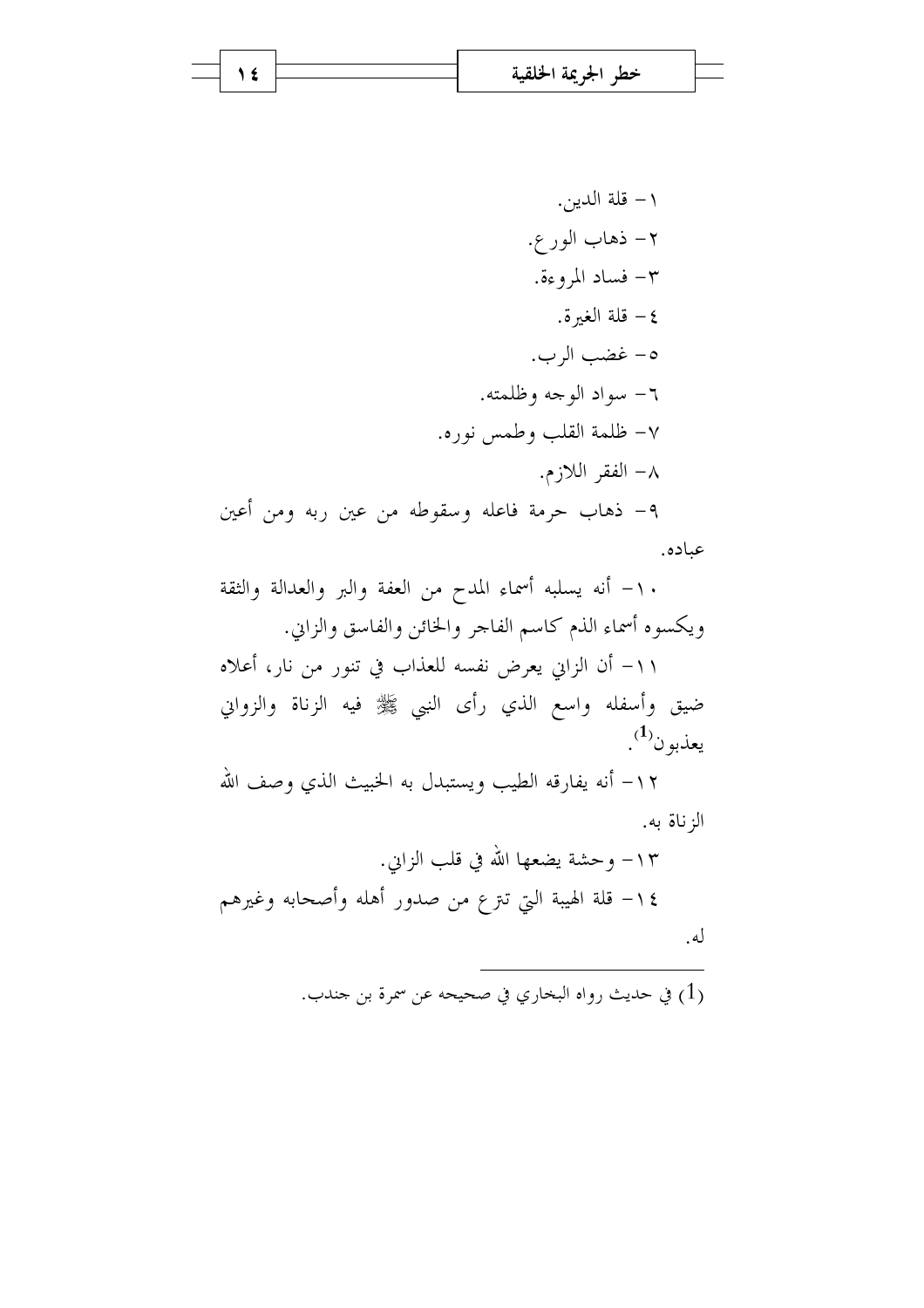١٥- أن الناس ينظرونه بعين الخيانة ولا يأمنه أحد على حرمته وولده.

١٦- ضيق صدر الزايي وحرجه.

١٧- أنه يعرض نفسه لفوات الاستمتاع بالحور العين في المساكن الطيبة في جنات عدن.

١٨– أن الزنا يجرِّؤه على عقوق الوالدين وقطيعة الأرحام، وكسب الحرام، وظلم الخلق، وإضاعة أهله وعياله.

١٩- أن هذه المعصية محفوفة بالمعاصي فهي لا تتم إلا بأنواع المعاصي قبلها ومعها وبعدها، فهي تحلب شرور الدنيا والآخرة.

٢- وجوب الحد على الزايي البكر مائة جلدة وتغريب عام عن وطنه، ورحم الزايي الثيب (الذي قد تزوج) بالحجارة حتى يمو ت.

٢١- في الزنا ضياع الأنساب. ٢٢- انتهاك الأعراض. ٢٣– انتشار الأمراض الخطيرة وفشو الطاعون وانتشار الأمراض التناسلية المستعصية للعلاج غالبا وأهولها مرض الزهري. ٢٤– تعريض المحارم للوقوع بالفاحشة فكما تدين تدان. ٢٥- الإفلاس يوم الحساب من الأعمال الصالحة. ٢٦- إنه يعرض الزاين الخائن يوم القيامة على الذي زيي بامرأته ليأخذ من حسناته ما يشاء وسوف لا يبقى للخائن حسنة. ٢٧- شهادة الجوارح عليه من اليد والرجل والجلد والسمع

 $\theta$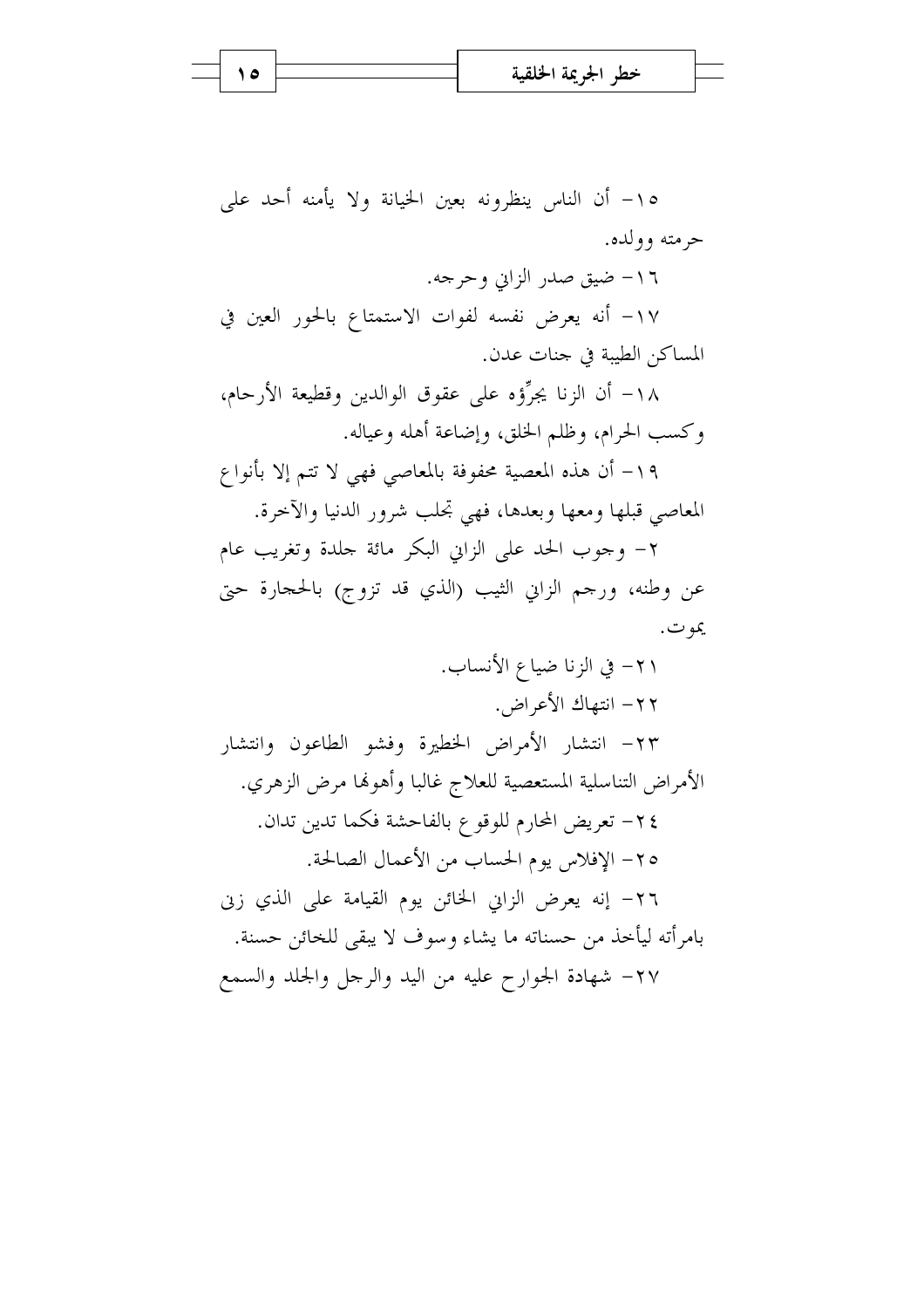والبصر واللسان ﴿يَوْمَ تَشْهَدُ عَلَيْهِمْ أَلْسنَتُهُمْ وَأَيْدِيهِمْ وَأَرْجُلُهُمْ  $\mathcal{L}^{(1)}$ بِمَا كَانُوا يَعْمَلُونَ﴾ [النور: ٢٤] $\mathcal{L}^{(1)}$ .

تنبيه هام: ويلتحق بالزنا في العذاب والفضيحة والعار في الدنيا الآخرة بل هو أشنع منه، عمل قوم لوط وهو إتيان الذكران من العالمين في أدبارهم، وقد لعن فاعله ثلاث مرات في حديث رواه ابن حبان في صحيحه، والبيهقي والنسائي قاله ابن حجر الهيثمي في الزواجر: فالواقع بالزنا، واللواط مجرم فاسق ظالم حبيث متعد حدود الله، وإذا أنكر تحريمه فهو كافر بالله العظيم إلا أن يتوب فمن تاب تاب الله عليه.

فوائد غض البصر: من أسباب الزنا واللواط إطلاق النظر إلى العورات وإلى النساء الأجنبيات اللاتي لسن من محارم الرجل ، وكذلك النظر في الصور وإلى الأمرد الحسن بشهوة، وقد أمر الله المؤمنين والمؤمنات بغض أبصارهم وحفظ فروجهم، وأخبر أن ذلك أطهر لقلوهم وأزكى لأعمالهم، وفي غض البصر منافع كثيرة وفوائد عديدة منها:

١– أنه امتثال لأمر الله الذي هو غاية سعادة العبد في الدنيا والآخرة

٢– طهارة القلب وزكاة النفس والعمل ﴿قَلْ أَفْلَحَ مَنْ زَكَّاهَا﴾ [الشمس: ٩]. ٣- أنه يمنع وصول أثر السهم المسموم، فإن النظر سهم

(1) انظر : , وضة المحبين لابن القيم ص٨٥٨-٣٦١.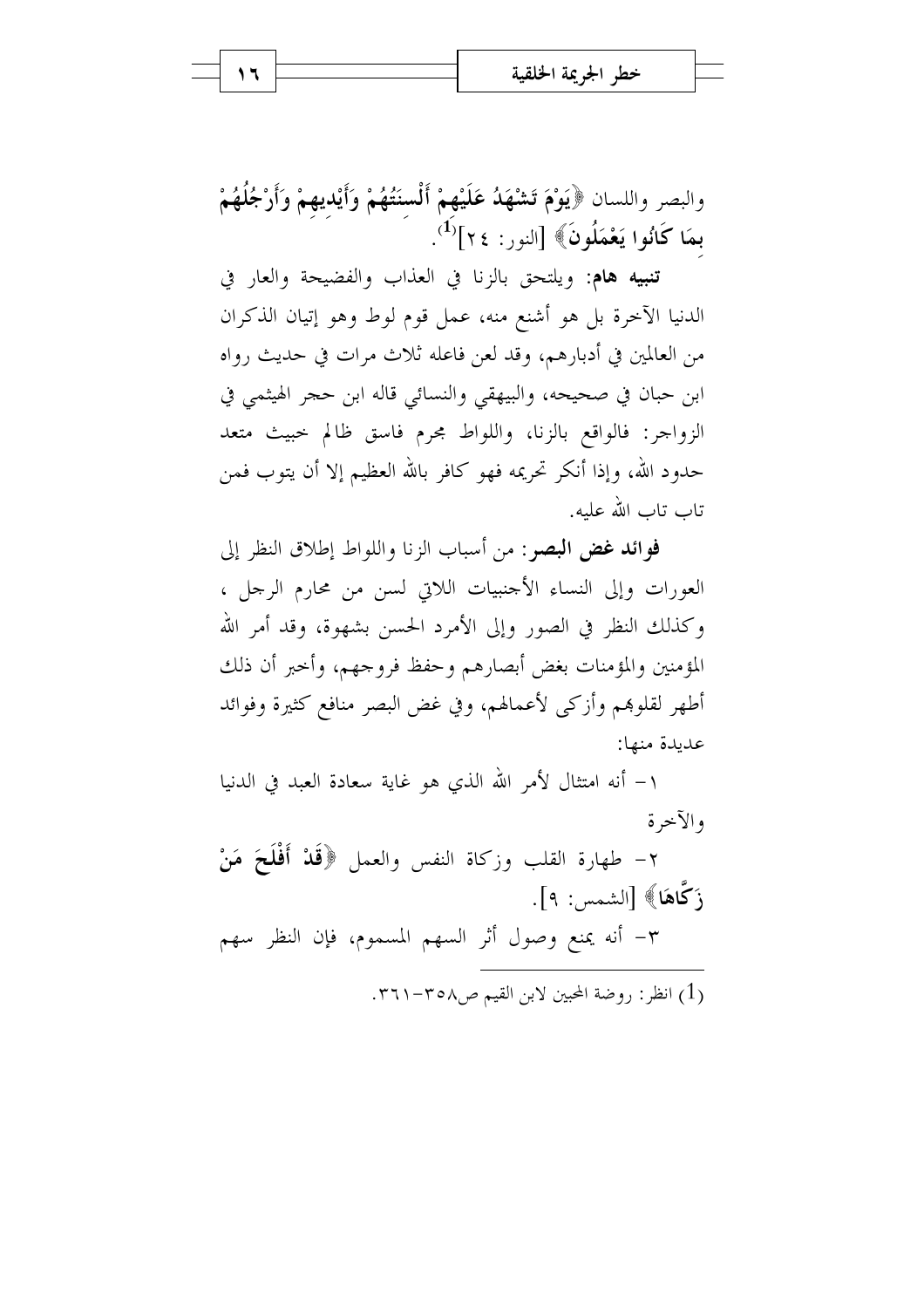مسموم من سهام إبليس. ٤- تعويض من غض بصره بحلاوة الإيمان في القلب، ففي الحديث (من غض بصره عن محاسن امرأة عوضه الله إيمانا يجد حلاوته في قلبه<sub>)</sub> <sup>(1</sup>). ٥- حصول الفراسة الصادقة التي يميز ها بين الحق والباطل. ٦- أنه يخلص القلب من ألم الحسرة، فإن من أطلق بصره دامت حسرته. ٧– أنه يورث القلب سرورا وفرحا ونورا وإشراقا أعظم من اللذة الحاصلة بالنظر. ٨– أنه يخلص القلب من أسر الشهوة، فإن الأسير هو أسير

هواه وشهوته.

٩- أن غض البصر يقوي العقل ويزيده ويثبته، وإرسال النظر لا يحصل إلا من حفة العقل وعدم ملاحظته للعواقب، وبالله التوفيق<sup>(2</sup>).

(1) رواه الطبراني والحاكم من حديث حذيفة، وقال: صحيح الإسناد. (2) انظر روضة المحبين لابن القيم ص٩٠-١٠٢ والجوَّاب الكافي له  $.7.1 - 7.0$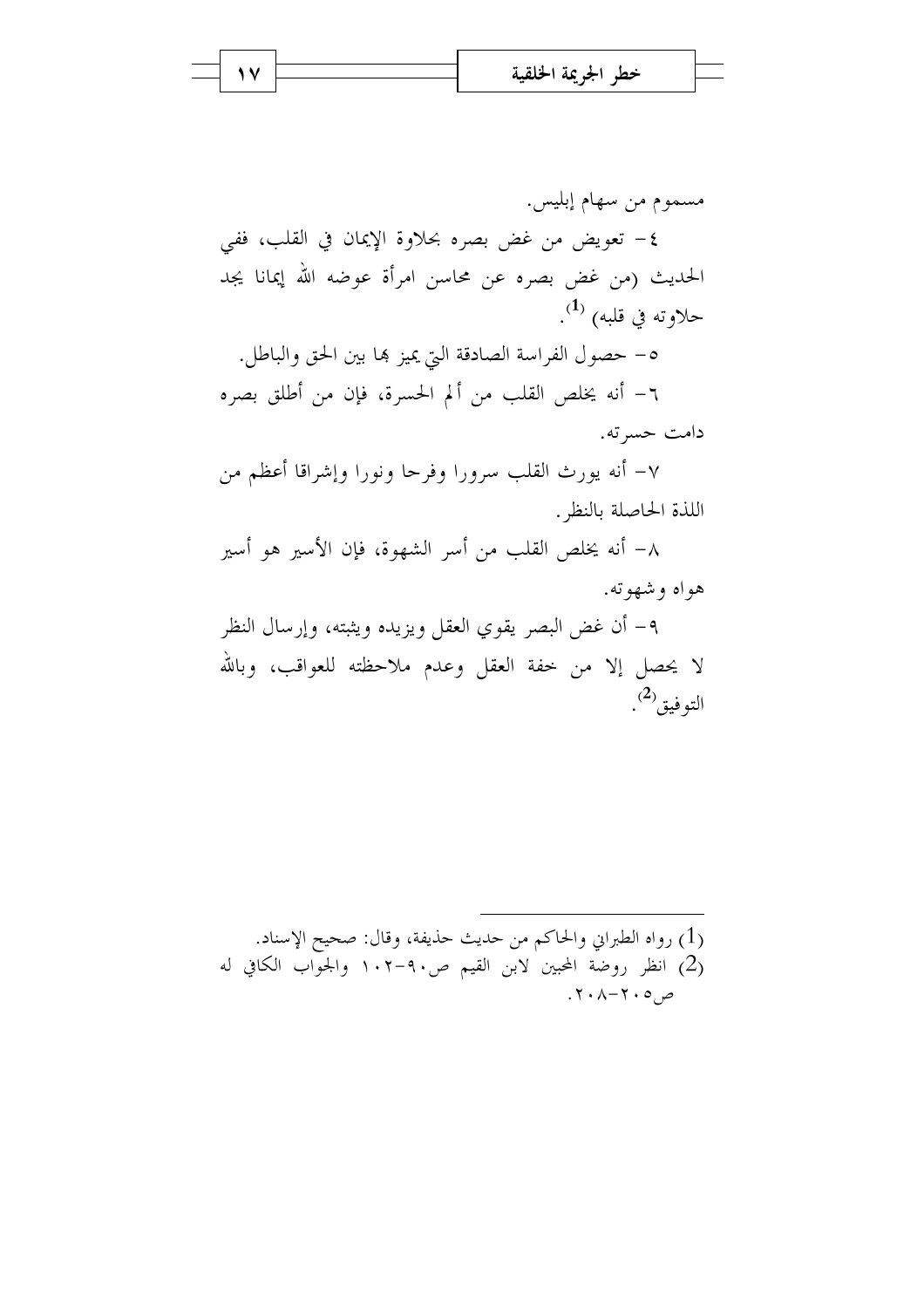أهم الطرق لمكافحة الزنا

١– منع التبرج وإلزام القادمين بتنفيذ التعليمات الدينية نحو محارمهم كستر الوجه والنحر والساقين وما يثير الفتنة كالملبس المعري (المظهر للعورة، لكونه قصيرا أو شفافا، أو ضيقا).

٢- حماية الأخلاق الكريمة بردع السفهاء عن التعدي على النساء أو ملاحقتهن في جميع الميادين ولا سيما في الأماكن التي يو تدهّل للشراء أو التزهة.

٣– عدم سماح ولي المرأة لها بالخروج إلا لما تقتضيه الضرورة وبصحبة محرم لها إن أمكن، وعدم إدخال أحنبي عليها كأخ الزوج وغيره من الأجانب.

٤– الحيلولة لئلا يخلو رجل بامرأة إلا مع محرم لها متحجبة متسترة وذلك في الحالات الضرورية كمراجعة الطبيب أو للتحقيق مع المرأة أو الخروج مع السائق أو شراء أشياء لا يتمكن عليها الولي وتضطر لحضورها من مجوهرات أو أقمشة أو ساعات.

٥- عدم السماح لأصحاب الدكاكين التي يرتدها النساء بوضع المختصرات الداخلية ولا سيما لبائعي الأقمشة أو الساعات أو المجوهرات أو الخياطة أو من المحلات المحظورة شرعا مع إيقاع أشد العقوبات على المخالفين.

٦– منع الخادم أو السائق أو من هو في حكمهما ممن بلغوا وشعروا بالرغبة للنساء من الاختلاء بالمرأة مهما بلغ من الثقة وخاصة الخروج ها، ومن سمح هذا فهو مخالف للهدي الإسلامي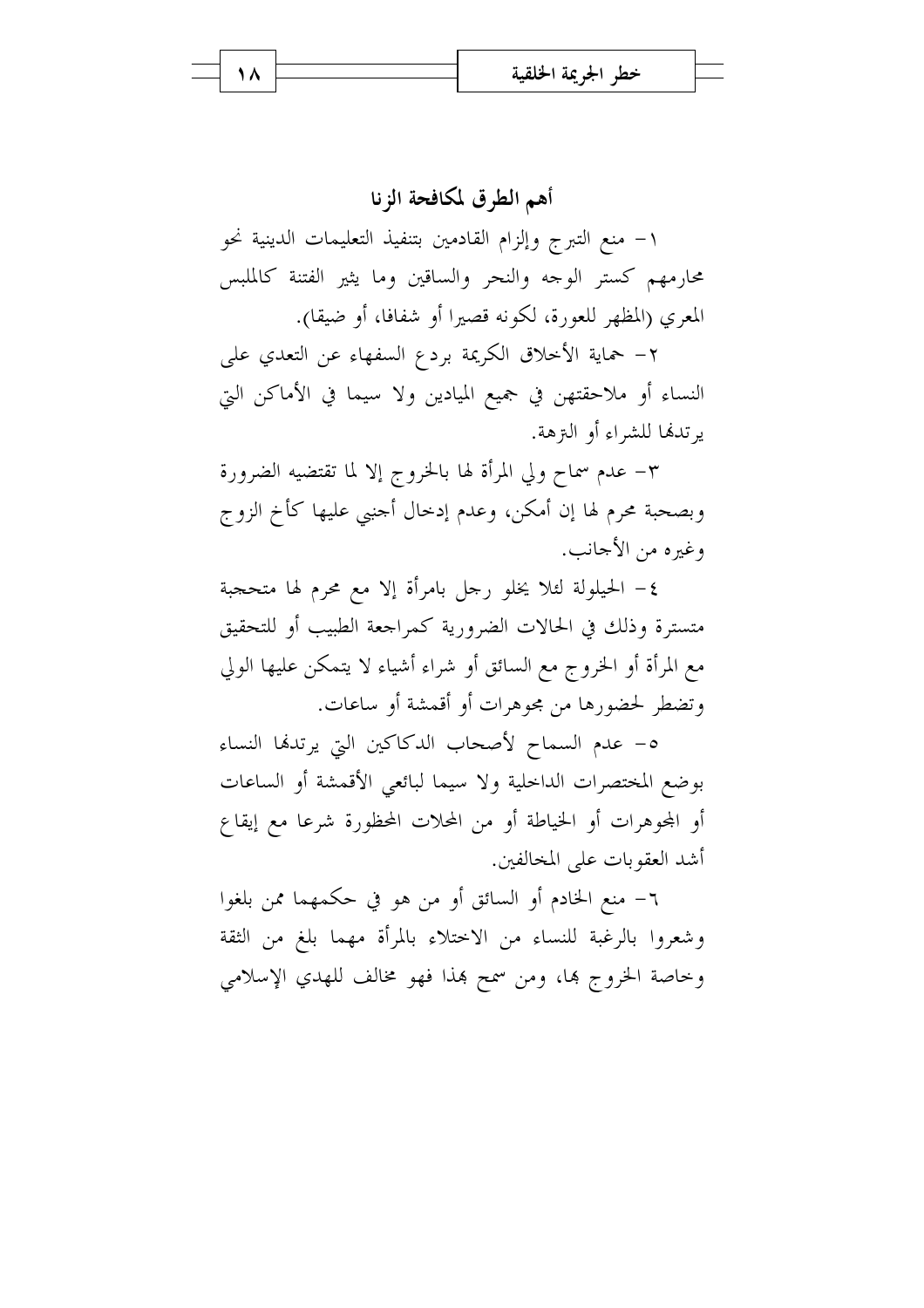وليس كل واحد من هؤلاء معصوم والقصص القرآنية توحي بهذا لما يترتب عليه من الأمور الخطيرة بعكس ما عليه دعاة الإباحية و التحلل .

٧– نشر مبادئ الفضيلة ومنع وسائل الغرام والتحلل واللهو والغناء ومضاعفة الجهود بتذكير الناس في دينهم وأحرقم إذاعة وصحافة وتوجيها في جميع المحالات مع تنشئة الناس على الشجاعة والرحولة والشهامة والغيرة والمروءة، وتحذيرهم من السلوك السيئ من محارات المرأة بطبيعتها الموهوبة في لبس الذهب والميوعة وإزالة شعر الوجه.

٨– تعيين الثقة بصحبة أهله لمن يتولى حلب العائلات أو ترجيلهن. أو السفر بمن أو الاتصال بمن ومراقبتهم.

٩- إبعاد سجون النساء عن أماكن الحراس وتوجيههن لدينهن مع تعيين الثقة الطاعن بالسن بصحبة أهله ليتولى الأبواب والاتصال ومراقبته.

١٠- المبادرة إلى تقليل المهور، وإقامة الحد على الزاين إذا ثبت ; ناه <sup>(1</sup>).

(1) انظر: خطر الجريمة الحلقية للشيخ يوسف المطلق.

 $\sqrt{9}$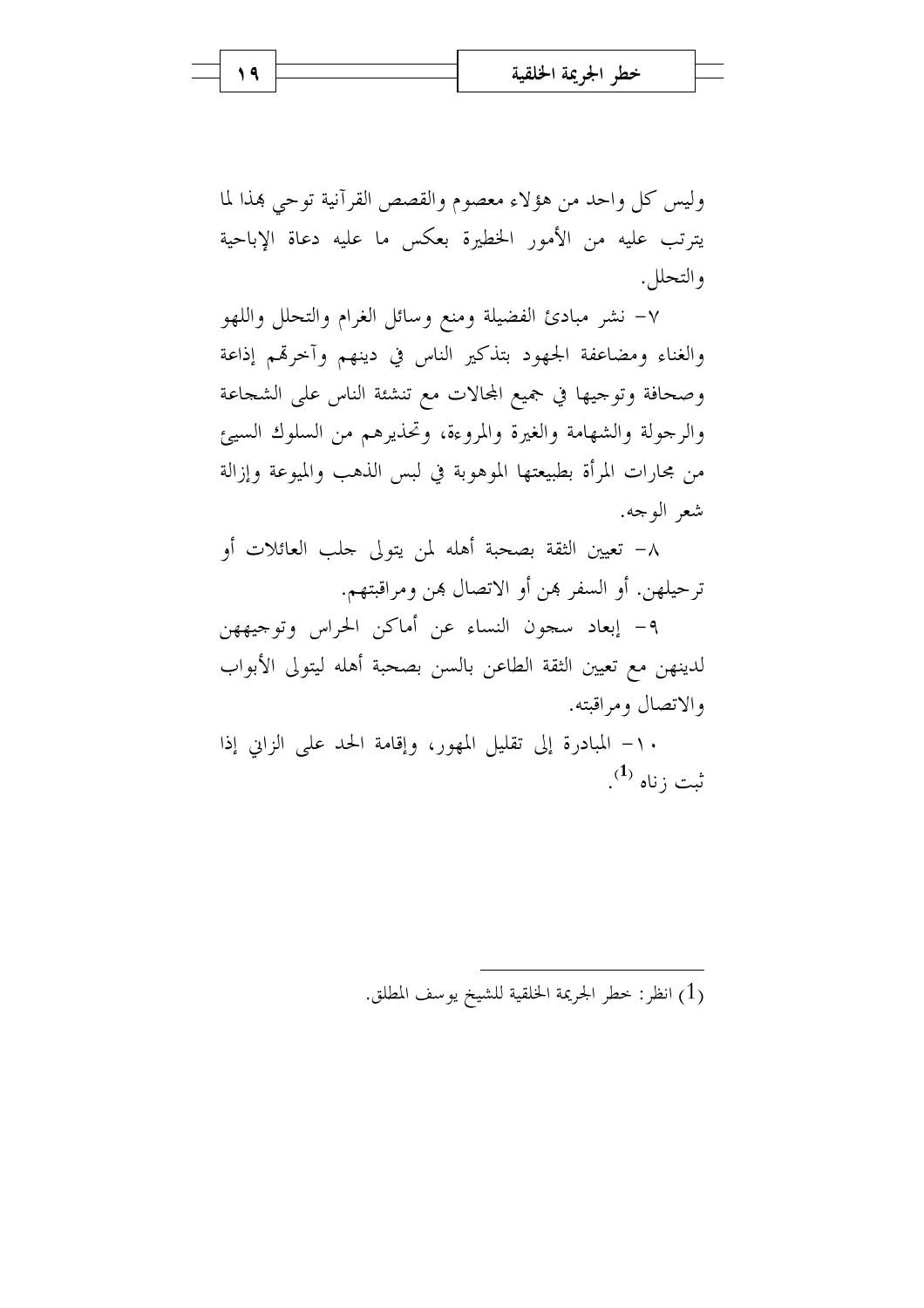الزنا من أعظم المفاسد

وما كانت مفسدة الزنا من أعظم المفاسد، وهي منافية لمصلحة نظام العالم في حفظ الأنساب، وحماية الفروج، وصيانة الحرمات وتوقى ما يوقع أعظم العداوة والبغضاء بين الناس من إفساد كل منهم امرأة صاحبه وبنته وأحته وأمه.

وفي ذلك خراب العالم، كانت تلى مفسدة القتل في الكبر، ولهذا قرهٔا الله سبحانه بما في كتابه ورسوله ﷺ في سنته قال الإمام أحمد: ولا أعلم بعد قتل النفس شيئا أعظم من الزين، وقد أكد سبحانه حرمته بقوله: ﴿وَالَّذِينَ لا يَدْعُونَ مَعَ الله إِلَهًا آخَرَ وَلا يَقْتُلُونَ النَّفْسَ الَّتى حَرَّمَ اللَّهُ إِلا بِالْحَقِّ وَلا يَزْنُونَ﴾ [الفرقان: ٦٨] فقرن الزنا بالشرك وقتل النفس، وحعل جزاء ذلك الخلود في النار في العذاب المضاعف المهين، ما لم يرفع العبد موجب ذلك بالتوبة والإيمان والعمل الصالح<sup>(1)</sup>، وقد قال تعالى: ﴿وَلا تَقْرَبُوا الزِّنَبِي إِنَّهُ كَانَ فَاحشَةً وَسَاءَ سَبِيلاً﴾ [الإسراء: ٣٢].

فأخبر عن فحشه في نفسه وهو القبيح الذي قد تناهي قبحه حتى استقر فحشه في العقول، حتى عند كثير من الحيوانات، كما

(1) العمل الصالح في هذه الآية وأمثالها: هو الذي يصلح به ما أفسد في نفسه وغيره بزناه وغيره من الشرك والفسوق فالعمل الصالح في توبة الزايي هو المبالغة في العفاف والدعوة إليه، ومحاربة الزين وكل ما يقرب منه، والعمل الصالح في توبة المشرك هو محاربة الشرك بكل أنواعه والدعوة إلى التوحيد والعمل الصالح في التوبة من ترك الصلاة هو المحافظة على الصلاة لوقتها ومحاربة تارك الصلاة وهكذا والله الموفق.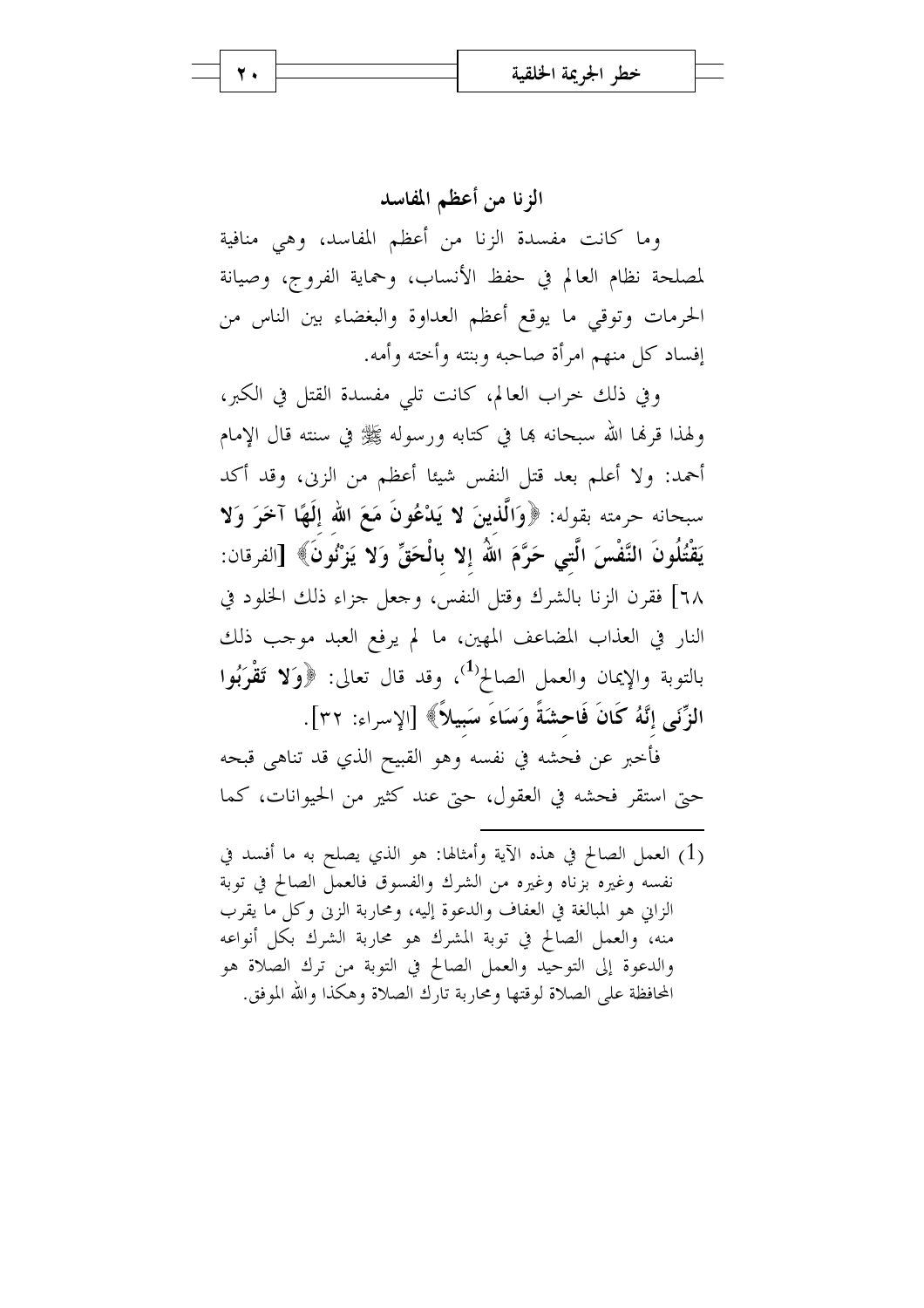ذكر البخاري في صحيحه عن عمرو بن ميمون الأودي قال: «رأيت في الجاهلية قردا زيي بقردة، فاجتمع القرود عليهما فرجموهما حتى ماتا» ثم أحبر عن غايته بأنه ساء سبيلا <sup>(1)</sup> فإنه سبيل هلكة وبوار وافتقار في الدنيا، وسبيل عذاب في الآخرة وحزى ونكال، ولما كان نكاح أزواج الآباء من أقبحه خصه بمزيد ذم فقال: ﴿إِنَّهُ كَانَ فَاحِشَةً وَسَاءَ سَبِيلاً﴾ [النساء: ٢٢] وعلق سبحانه فلاح العبد على حفظ فرحه منه، فلا سبيل له إلى الفلاح بدونه فقال: ﴿قَلْ أَفْلَحَ الْمُؤْمِنُونَ \* الَّذِينَ هُمْ في صَلاتهمْ خَاشعُونَ \* وَالَّذينَ هُمْ عَنِ اللَّغْوِ مُعْرِضُونَ \* وَالَّذينَ هُمْ للزَّكَاة فَاعِلُونَ \* وَالَّذِينَ هُمْ لِفُرُوجِهِمْ حَافِظُونَ \* إِلَّا عَلَى أَرْوَاجِهِمْ أَوْ مَا مَلَكَتْ أَيْمَانُهُمْ فَإِنَّهُمْ غَيْرُ مَلُومِينَ \* فَمَنِ ابْتَغَى وَرَاءَ ذَلِكَ فَأُولَئِكَ هُمُ الْعَادُونَ﴾ [المؤمنون: ١-٧].

وهذا يتضمن ثلاثة أمور: أن من لم يحفظ فرجه لم يكن من المفلحين وأنه من الملومين، ومن العادين ففاته الفلاح واستحق اسم العدوان، ووقع في اللوم فمقاساة ألم الشهوة ومعاناها أيسر من بعض ذلك، ونظير هذا أنه ذم الإنسان وأنه خلق هلوعا لا يصبر على شر ولا حير، بل إذا مسه الخير منع وبخل، وإذا مسه الشر جزع، إلا من استثنى بعد ذلك من الناجين من خلقه فذكر منهم.

(1) أي ساء سبيلا إلى قضاء الوطر بين الذكر والأنثى لما ينتج من العواقب الوخيمة في هدم المحتمع وفي تعريض الجسم، والخلق والعقَّل، والأنساب والدين، والدنيا والآخرَّة وقد يسر الله السبيل الحسني، لقضاء هذا الوطر بالنكاح الشرعي فما أطيبه وأهنأه من سبيل.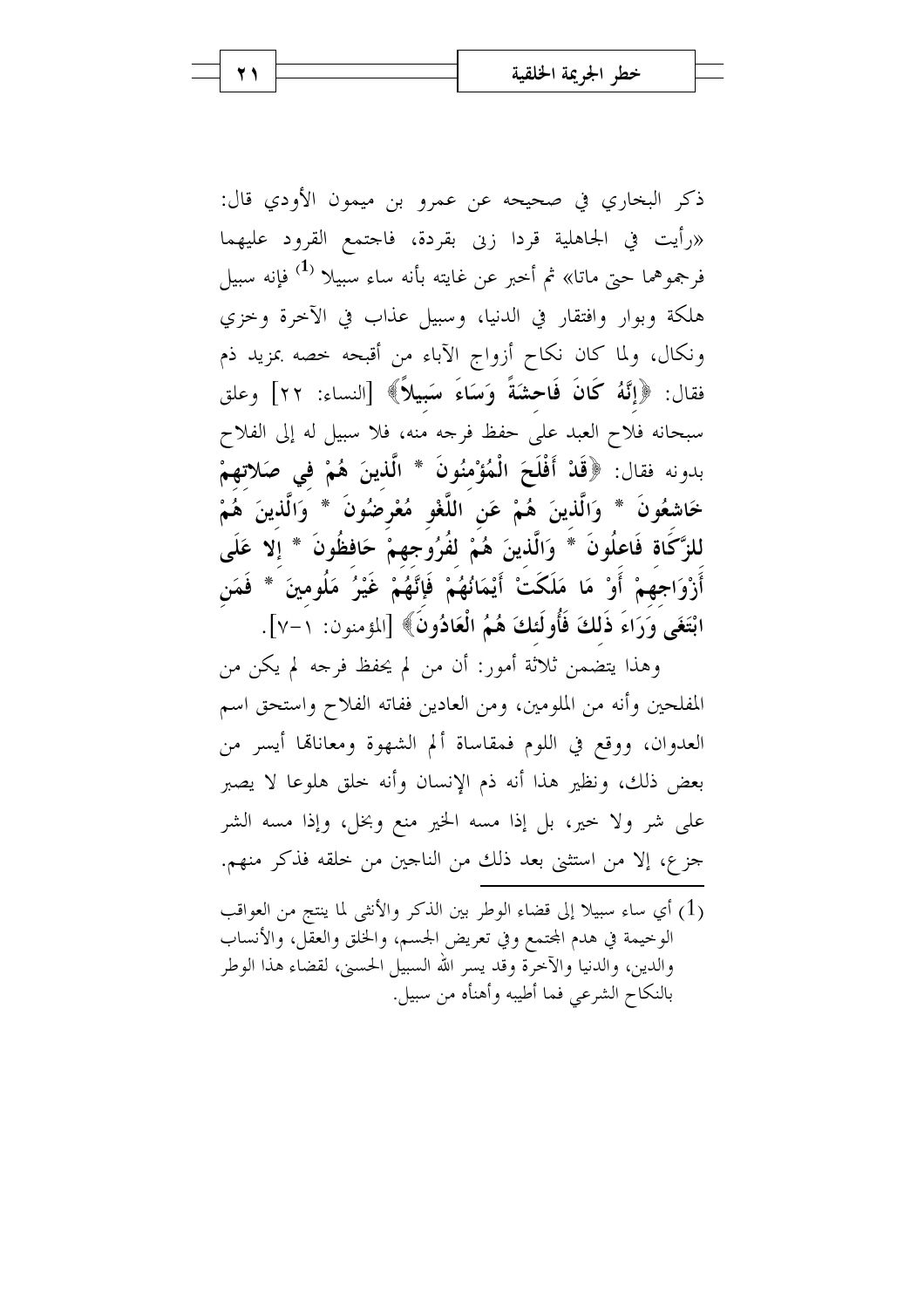﴿وَالَّذِينَ هُمْ لَفُرُوجِهِمْ حَافِظُونَ \* إِلا عَلَى أَزْوَاجِهِمْ أَوْ مَا مَلَكَتْ أَيْمَانُهُمْ فَإِنَّهُمْ غَيْرُ مَلُومِينَ \* فَمَنِ ابْتَغَى وَرَاءَ ذَلِكَ فَأُولَٰئِكَ هُمُ الْعَادُونَ﴾ [المؤمنون: ٥– ٧] وأمر الله تعالى نبيه أن يأمر المؤمنين بغض أبصارهم وحفظ فروجهم، وأن يعلمهم أنه مشاهد لأعمالهم مطلع عليها ﴿يَعْلَمُ خَائِنَةَ الأَعْيُنِ وَمَا تُخْفيي الصُّدُورُ﴾ [غافر : ١٩].

ولما كان مبدأ ذلك من قبل البصر حعل الأمر بغضه مقدما على حفظ الفرج فإن كل الحوادث مبدؤها من النظر، كما أن معظم النار مبدؤها من مستصغر الشرر تكون نظرة ثم تكون حطرة ثم خطوة، ثم خطيئة ولهذا قيل: من حفظ هذه الأربع أحرز دينه: اللحظات والخطرات، واللفظات والخطوات<sup>(1</sup>).

فينبغي للعبد أن يكون بواب نفسه على هذه الأبواب الأربعة، ويلازم الرباط على ثغورها، فمنها يدخل عليه العدو، فيجوس خلال الديار ، ويتبر ما علا تتبيرا<sup>(2)</sup>.

(1) لحظات الأعين، وحطوات القلوب، ولفظات اللسان، وحطوات الأقدام. (2) من كتاب الجواب الكافي لمن سأل عن الدواء الشافي، لابن القيم  $.1Y_{\epsilon}-1Y_{\epsilon}$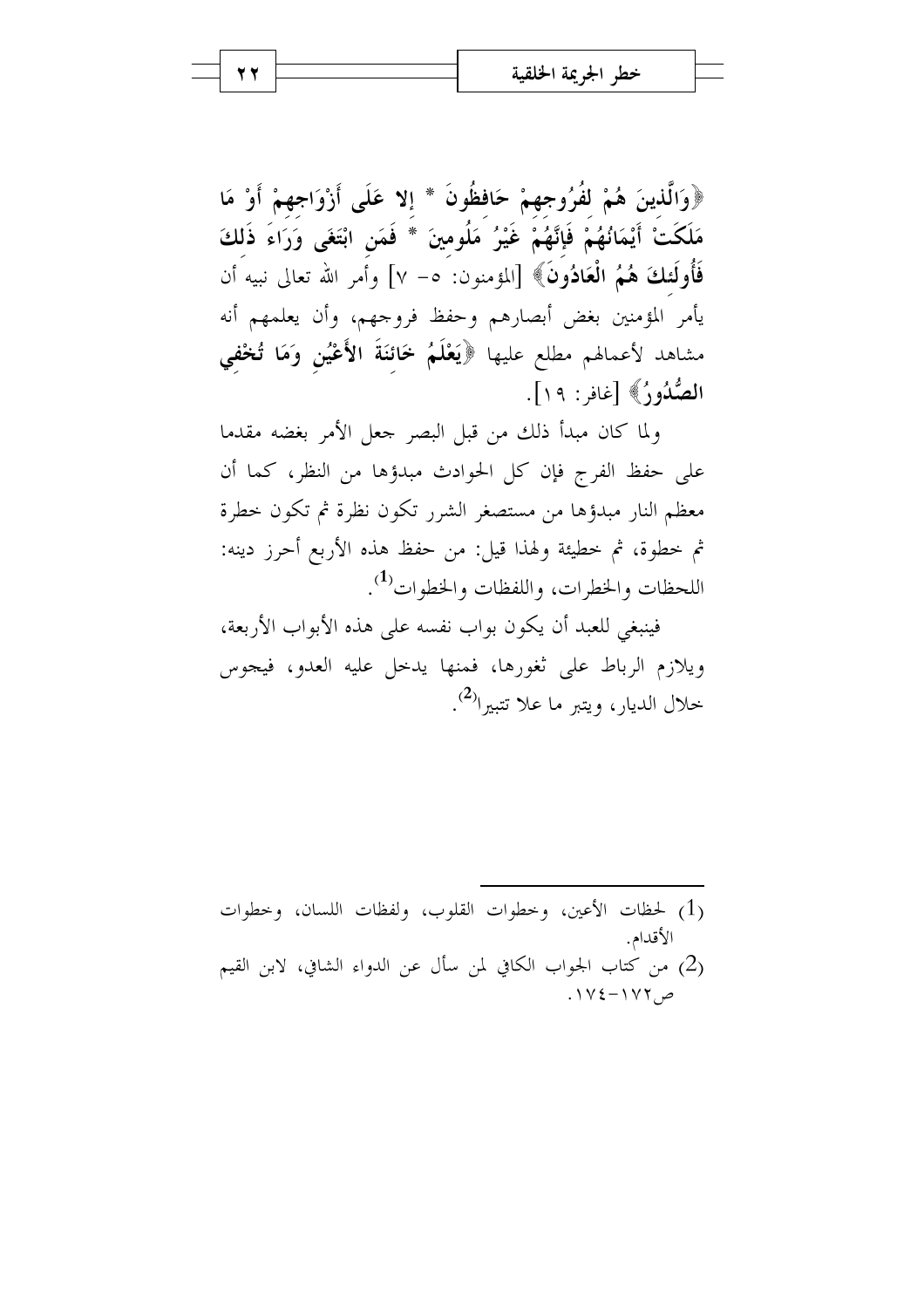27

فصا

وهذا كله ذكرناه مقدمة بين يدى (تحريم الفواحش ووجوب حفظ الفرج) وقد قال ﷺ: «أكثر ما يدخل الناس النار الفم والفرج» <sup>(1</sup>)، وفي الصحيحين عنه ﷺ: «لا **يحل دم امرئ مسلم** إلا بإحدى ثلاث: الثيب الزاني، والنفس بالنفس، والتارك لدينه ا**لمفارق للجماعة**» وهذا الحديث في اقتران الزين بالكفر وقتل النفس نظير الآية التي في سورة الفرقان، ونظير حديث ابن مسعود.

بدأ رسول الله ﷺ بالأكثر وقوعا، ثم بالذي يليه، فالزنى أكثر وقوعا من قتل النفس، وقتل النفس أكثر وقوعا من الردة، نعوذ بالله منها وأيضا فإنه انتقال من الأكبر إلى ما هو أكبر منه مفسدة ومفسدة الزين مناقضة لصلاح العالم، فإن المرأة إذا زنت أدخلت العار على أهلها وزوجها وأقارها، ونكست رءوسهم بين الناس وإن حملت من الزين، فإن قتلت ولدها جمعت بين الزين والقتل، وإن أبقته حملته على الزوج، فأدخلت على أهلها وأهله. أجنبيا ليس منهم، فورثهم وليس منهم ورأهم وخلا هم وانتسب إليهم وليس منهم إلى غير ذلك من مفاسد زناها، وأما زين الرجل فإنه يوجد اختلاط الأنساب أيضا، وإفساد المرأة المصونة وتعريضها للتلف والفساد، ففي هذه الكبيرة خراب الدنيا والدين وإن عمرت القبور في البرزخ والنار في الآخرة فكم في الزين من استحلال محرمات، وفوات حقوق ووقوع مظالم؟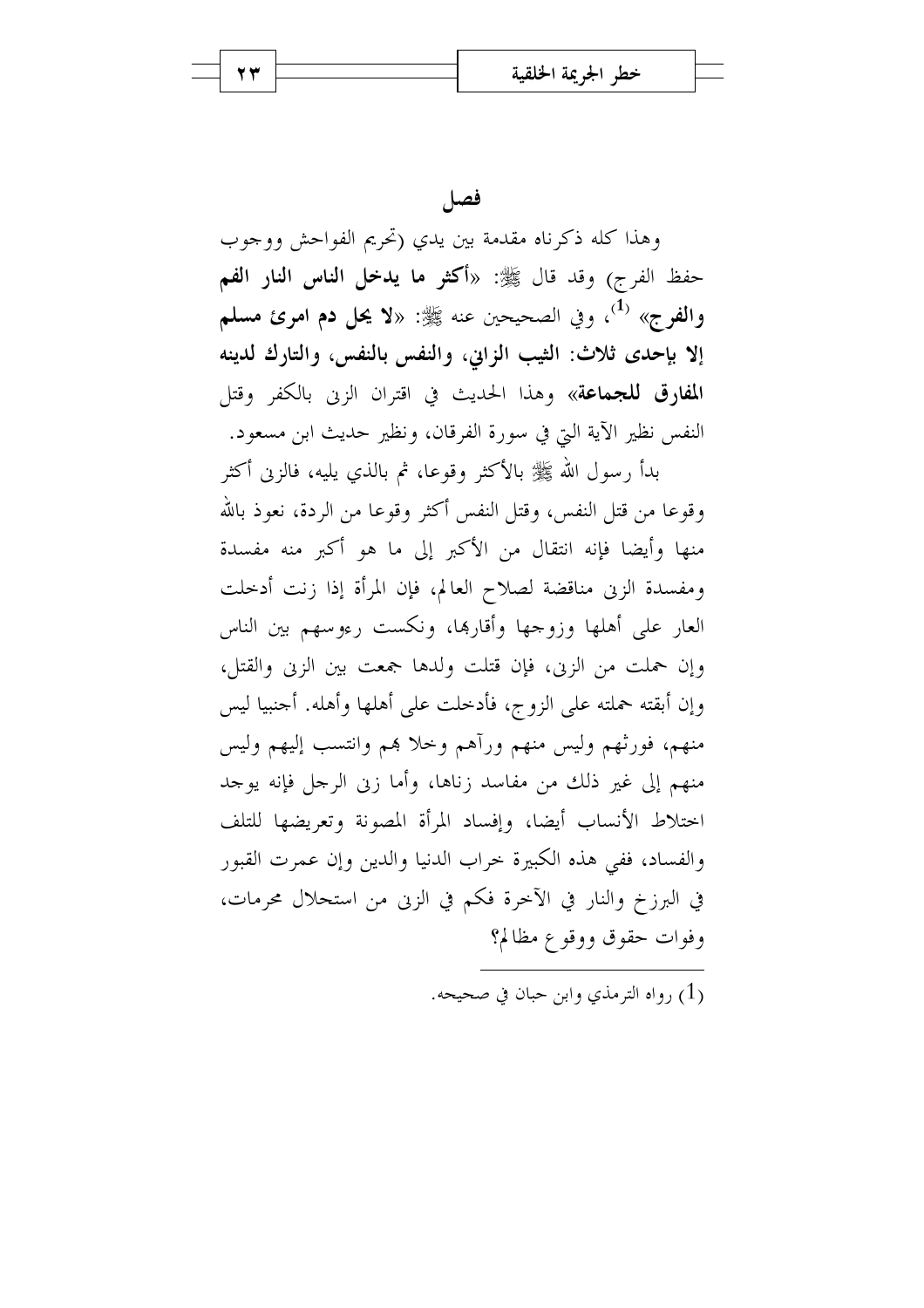**ومن خاصيته:** أنه يوجب الفقر، ويقصر العمر، ويكسو صاحبه سواد الوجه ، وثوب المقت بين الناس.

ومن خاصيته أيضا: أنه يشتت القلب ويمرضه إن لم يمته، ويجلب الهم والخزن والخوف، ويباعد صاحبه من الملك ويقربه من الشيطان، فليس بعد مفسدة القتل أعظم من مفسدته، ولهذا شرع فيه القتل على أشنع الوجوه وأفحشها وأصعبها، ولو بلغ العبد أن امرأته أو حرمته قتلت كان أسهل عليه من أن يبلغه ألها زنت، وقال سعد بن عبادة، رضي الله عنه، لو رأيت رحلاً مع امرأتي لضربته بالسيف غير مصفح <sup>(1)</sup> فبلغ ذلك رسول الله ﷺ فقال: «أ**تعجبون** من غيرة سعد؟ والله لأنا أغير منه، والله أغير مني، ومن أجل غيرة الله حرم الفواحش ما ظهر منها وما بطن» متفق عليه.

وفي الصحيحين أيضا عنه ﷺ «إن الله يغار ، وإن المؤمن يغار ، وغيرة الله أن يأتي العبد ما حرم عليه».

و في الصحيحين عنه ﷺ «لا **أحد أغير من الله، من أجل** ذلك حرم الفواحش ما ظهر منها وما بطن ولا أحد أحب إليه العذر من الله، من أجل ذلك أرسل الرسل مبشرين ومنذرين ولا أحد أحب إليه المدح من الله، ومن أجل ذلك أثني على نفسه».

وفي الصحيحين في خطبته ﷺ في صلاة الكسوف أنه قال: «يا أمة محمد والله إنه لا أحد أغير من الله، أن يزنى عبده أو تزنى

(1) بضم الميم وفتح الفاء، يقال: أصفحه بالسيف أي ضربه بعرضه دون حده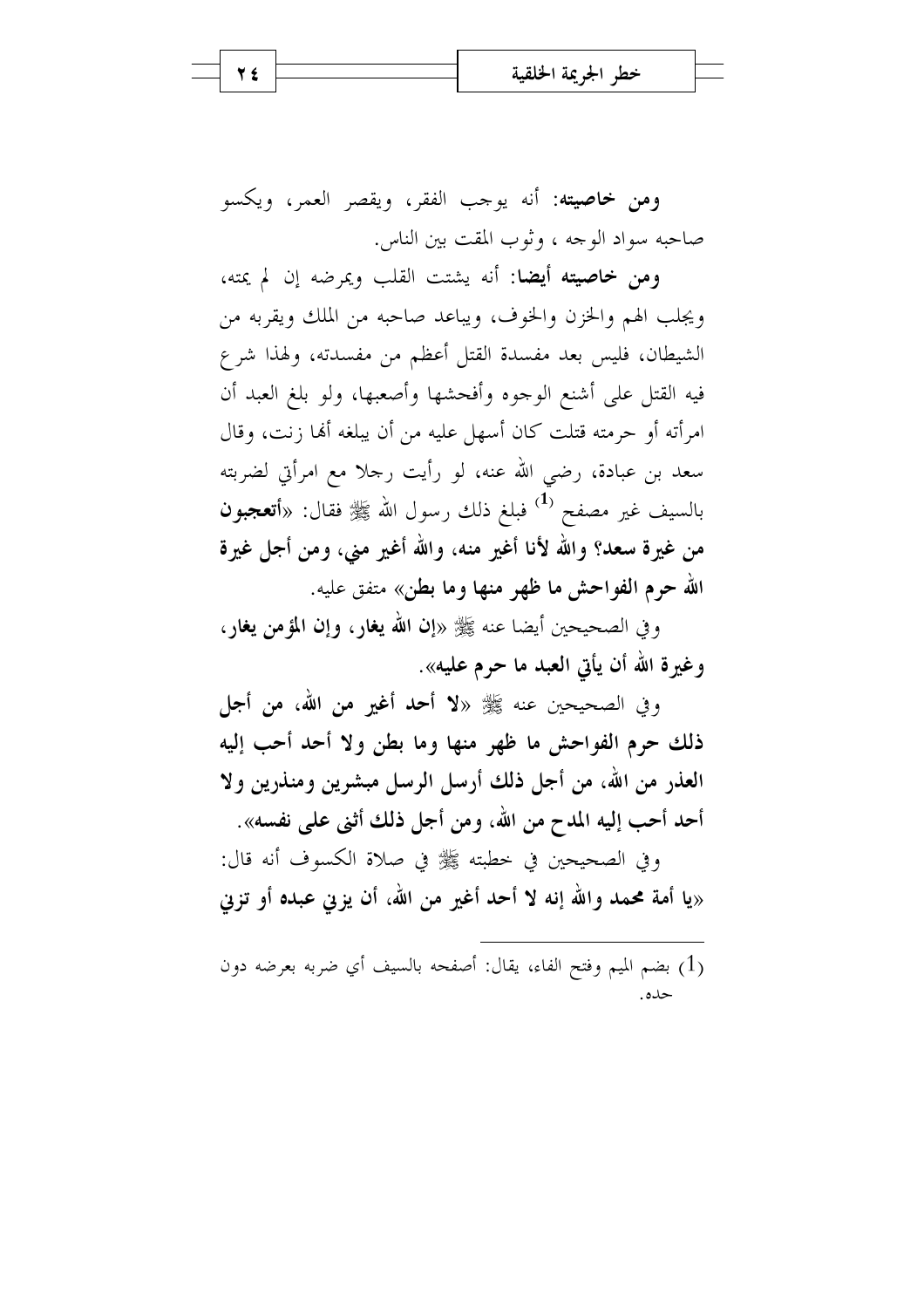أمته يا أمة محمد، والله لو تعلمون ما أعلم لضحكتم قليلا ولبكيتم كثيرًا» ثم رفع يديه فقال: «اللهم هل بلغت؟».

وفي ذكر هذه الكبيرة بخصوصها عقب صلاة الكسوف سر بديع لمن تأمله وظهور الزين من أمارات خراب العالم، وهو من أشراط الساعة، كما في الصحيحين عن أنس بن مالك أنه قال: لأحدثنكم حديثا لا يحدثكموه أحد بعدي سمعته من النبي ﷺ يقول: «من أشراط الساعة أن يرفع العلم ويظهر الجهل، ويشرب الخمر، ويظهر الزني، ويقل الرجال، وتكثر النساء، حتى يكون لخمسين امرأة القيم الواحد» .

وقد جرت سنة الله سبحانه في خلقه أنه عند ظهور الزيي يغضب الله سبحانه وتعالى ويشتد غضبه فلا بد أن يؤثر في الأرض عقوبة قال عبد الله بن مسعود ما ظهر الربا والزين في قرية إلا أذن الله بإهلاكها، ورأى بعض أحبار بنى إسرائيل ابنا له يغمز امرأة فقال. مهلا يا بني فصر ع الأب عن سريره فانقطع نخاعه <sup>(1)</sup> ويكفي في قبح الزنا أن الله سبحانه وتعالى مع كمال رحمته شرع فيه أفحش القتلات وأصعبها وأفضحها، وأمر أن يشهد عباده المؤمنون تعذيب فاعله، ومن قبحه أن الله فطر عليه بغض الحيوان البهيم الذي لا عقل له، كما ذكر البخاري في صحيحه عن عمرو بن ميمون الأودي قال: رأيت في الجاهلية قردا زين بقردة، فاجتمع عليهما القرود فرجموهما حتى ماتا، وكنت فيمن رجمهما.

$$
. \text{MAV} - \text{MAT} : \text{LML}(1)
$$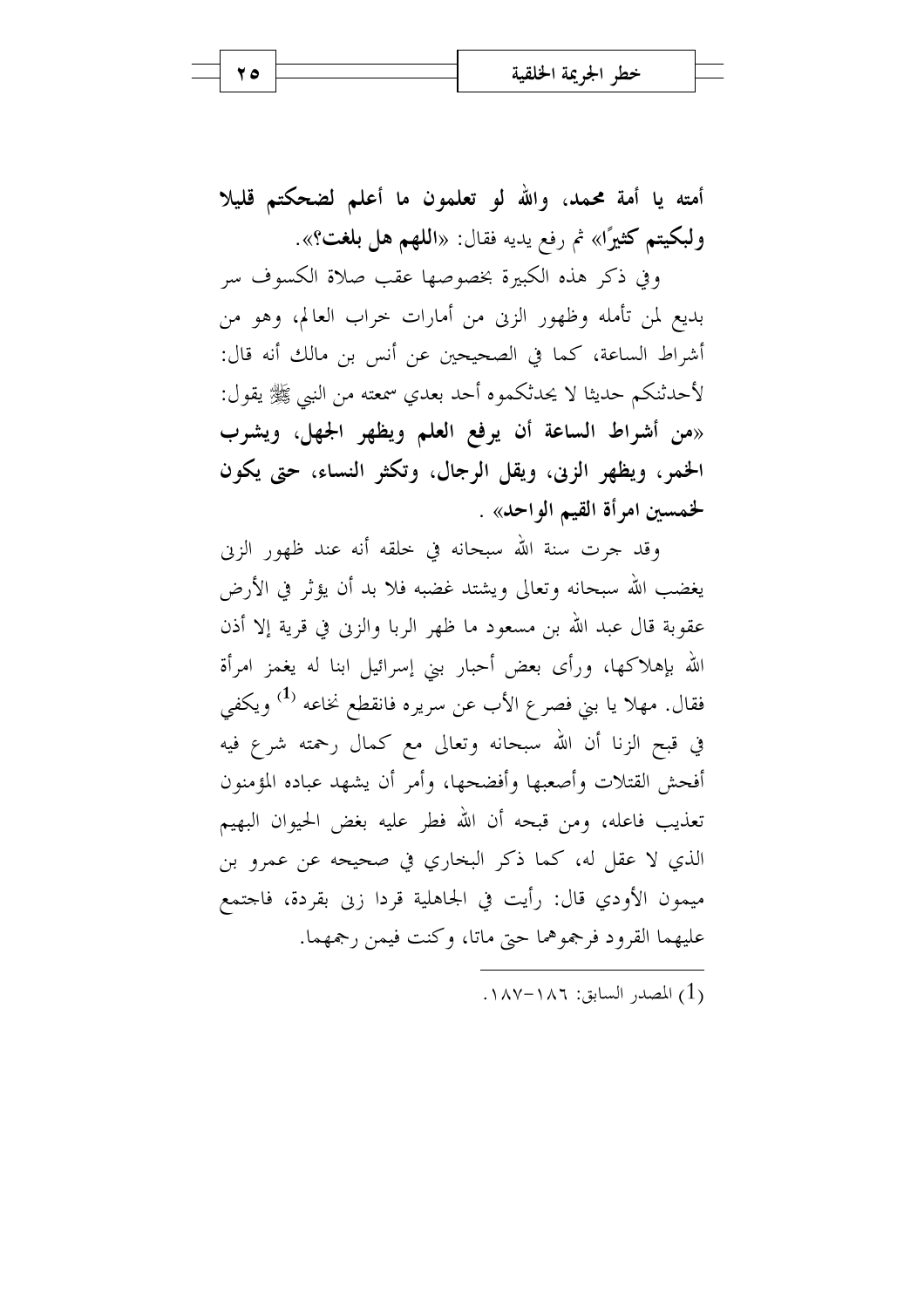الزنا يجمع خلال الشر كلها

قال في روضة المحبين: والزنا يجمع حلال الشر كلها من قلة الدين وذهاب الورع، وفساد المرءوة وقلة الغيرة، فلا تحد زانيا معه ورع، ولا وفاء بعهد، ولا صدق في حديث، ولا محافظة على صديق، ولا غيرة تامة على أهله، فالغدر والكذب والخيانة وقلة الحياء وعدم المراقبة وعدم الأنفة للحرم وذهاب الغيرة من القلب من شعبه وموجباته، ومن موجباته غضب الرب بإفساد حرمه وعياله، ولو تعرض رجل إلى ملك من الملوك بذلك لقابله أسوأ مقابلة، ومنها سواد الوجه وظلمته وما يعلوه من الكآبة والمقت الذي يبدو عليه للناظرين، ومنها ظلمة القلب وطمس نوره، وهو الذي أوجب طمس نور الوجه، وغشيان الظلمة له، ومنها الفقر اللازم، وفي أثر يقول الله تعالى: «أنا الله مهلك الطغاة ومفقر الزناة» ومنها أنه يذهب حرمة فاعله ويسقط من عين ربه ومن أعين عباده المؤمنين.

ومنها أنه يسلبه أحسن الأسماء، وهو اسم العفة والبر والعدالة، ويعطيه أضدادها كاسم الفاجر والفاسق والزاني والخائن.

ومنها أن يسلبه اسم الإيمان كما مر، فيسلب اسم الإيمان المطلق دون مطلق الإيمان، وسئل جعفر بن محمد رضي الله عنهما عن هذا الحديث فخط دائرة في الأرض وقال: هذه دائرة الإيمان ثم خط دائرة أخرى خارجة عنها وقال: هذه للإسلام فإذا زين العبد حرج من هذه ولم يخرج من هذه، ولا يلزم من ثبوت جزء من الإيمان له أن يسمى مؤمنا، كما أن الرجل يكون معه جزء من العلم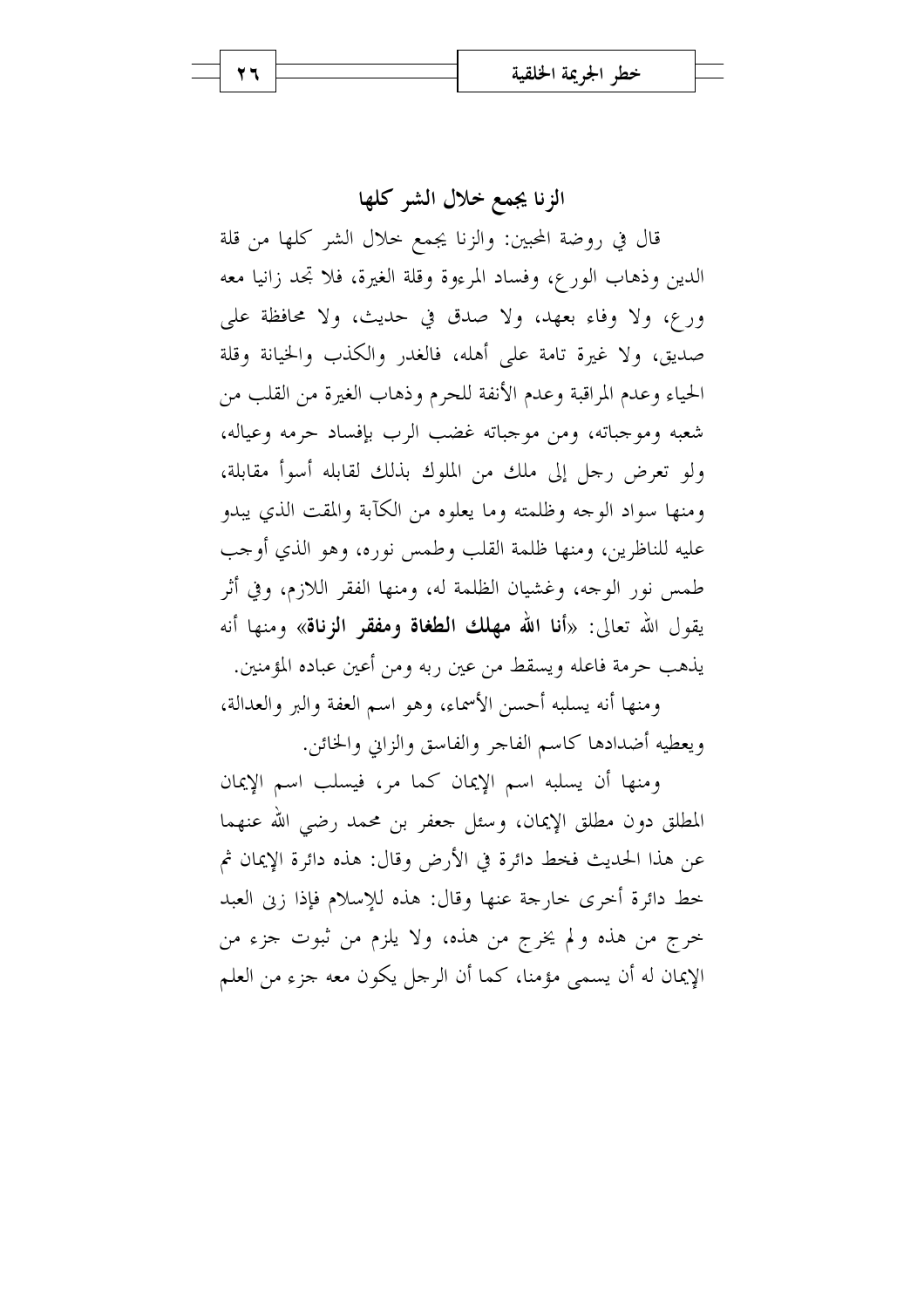ولا يسمى به عالما فقيها، وكذلك يكون معه شيء من التقوى ولا يسمى متقيا ونظائره.

قال ابن القيم: فالصواب إجراء الحديث على ظاهره، ولا يتأول بما يخالف ظاهره يعني حديث «لا **يزني الزاني حين يزني وهو** مؤمن».

قلت: وكنت سألت في سنة سبع وثلاثين ومائة وألف هل يكون الزاين في حال تلبسه بالزنا وليا لله تعالى، قلت: لا فعظم ذلك على بعض الطلبة والمدرسين، ومضى رحل من الإخوان إلى أحد الأعيان فذكر له القصة وحرف بعض تحريف، وكان ذلك الكبير من أشياحي، فلما حضرت لصلاة الظهر في حامع بني أمية وفرغت من الصلاة وانصرفت إلى نحو المدرسة أرسل إلىّ الشيخ وقال لي: بلغني عنك مقالة ساءتني فقلت له: لا ساءك الله بمكروه ما هي؟ فذكر لي القضية، فقلت: سبحان الله المصطفى يسلبه اسم الإيمان وأنتم لا تسلبونه اسم الولاية، فلا بد من حل كلام المعصوم على أحد أمرين، إما أن يكون إيمان الزاين قد ارتفع عنه كما في حديث أبي هريرة عند أبي داود وغيره، وكان عليه كالظلة، وعند البيهقي: إن الإيمان سربال سربله الله من يشاء، فإن زين العبد نزع منه سربال الإيمان، فإن تاب رد عليه، أو يكون إيمانه ناقصا، وعلى الحالتين فليس هو وليا في تلك الحالة، فرضى الشيخ بما قلت ودعا لي وانصرف والله أعلم <sup>(1</sup>).

(1) هذا القول للشيخ محمد السفاريني قاله في كتابه غذاء الألباب شرح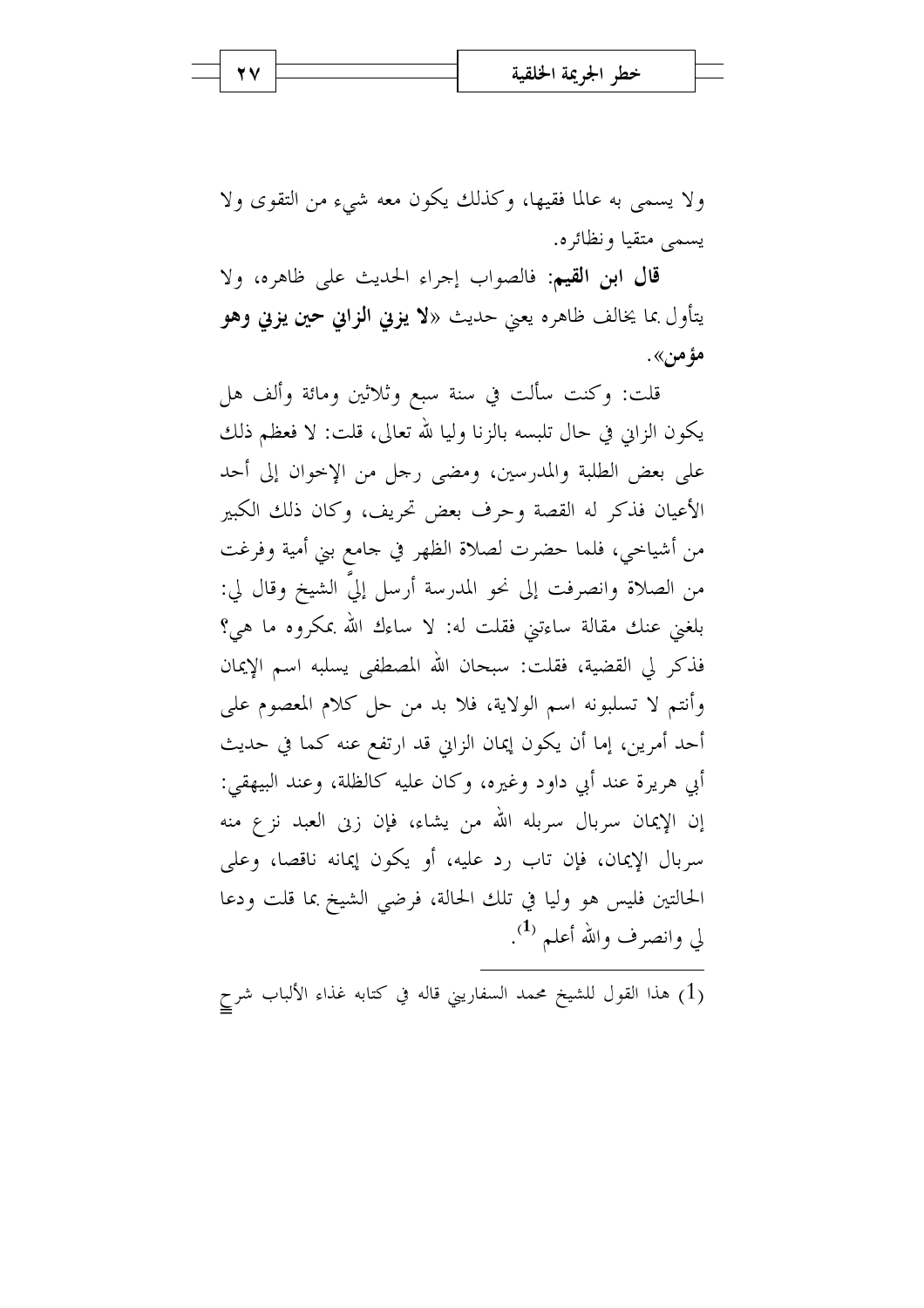ومنها أنه يفارقه الطيب المتصف به أهل العفاف، ويتبدل به الخبث المتصف به الزناة في قوله تعالى: ﴿الْمَحْبِيثَاتُ لِلْحَبِيثِينَ وَالْخَبِيثُونَ للْخَبِيثَاتِ وَالطَّيِّبَاتُ للطَّيِّبِينَ وَالطَّيِّبُونَ للطَّيِّبَاتُ﴾ [النور: ٢٦] وقد حرم الله الجنة على كل حبيث بل جعلها مأوى الطيبين قال تعالى: ﴿الَّذِينَ تَتَوَفَّاهُمُ الْمَلائكَةُ طَيِّبِينَ﴾ [النحل: ٣٢] ﴿وَقَالَ لَهُمْ خَزَنَتُهَا سَلامٌ عَلَيْكُمْ طَبْتُمْ﴾ [الزمر: ٧٣] والزناة من أحبث الحلق، وقد جعل الله جهنم دار الحبث وأهله، فإذا كان يوم القيامة ميز الخبيث من الطيب وجعل الخبيث بعضه فوق بعض ثم ألقاه وألقى أهله في جهنم، فلا يدخل النار طيب كما لا يدخل الجنة خبيث.

ومنها: أنه يعرض نفسه لفوات الاستمتاع بالحور العين في المساكن الطيبة في جنات عدن، وإذا كان الله سبحانه عاقب لابس الحرير في الدنيا بحرمانه من لبسه في الآخرة يوم القيامة، فلأن يمنع من تمتع بالصور المحرمة في الدنيا من التمتع بالحور العين يوم القيامة أولى، بل كل ما ناله العبد في الدنيا، فإن التوسع من حلاله يضيق من حظه يوم القيامة بقدر ما يتوسع فيه فكيف بالحرام <sup>(1</sup>؟!

 $=$ منظه مة الآداب. (1) انظر: روضة المحبين لابن القيم ٣٦١-٣٦١ وانظر غذاء الألباب شرح منظومة الآداب للشيخ محمد السفاريني (٢/ ٤٣٦-٤٣٧).

**Y A**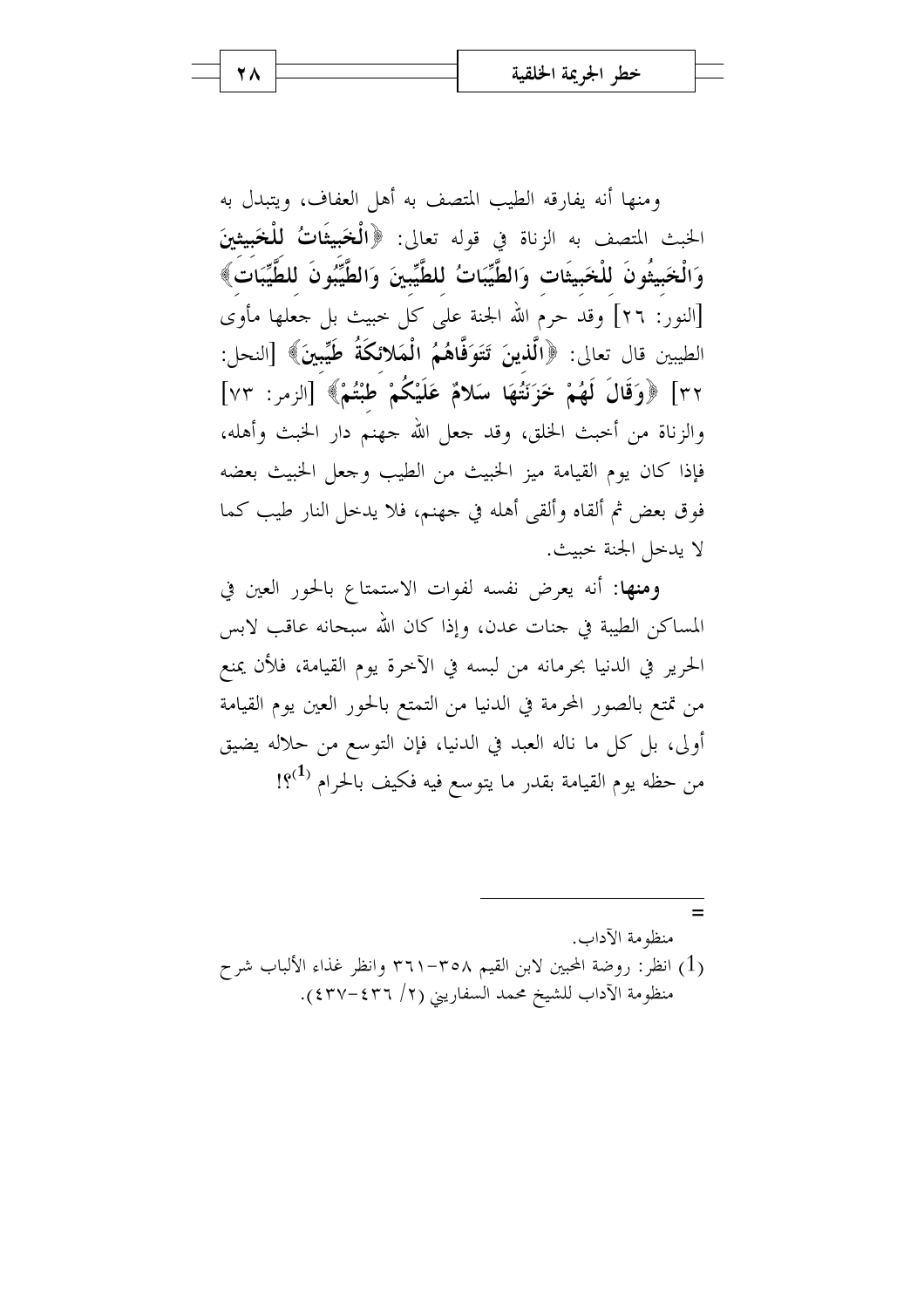29

قال الإمام الذهبي في كتاب الكبائر :  $^{(1)}$  الكبيرة العاشرة: الزنا

وبعضه أكبر من بعض قال الله تعالى: ﴿وَلا تَقْرَبُوا الزِّنَبِي إِنَّهُ كَانَ فَاحشَةً وَسَاءَ سَبِيلاً﴾ [الإسراء: ٣٢] وقال تعالى: ﴿وَالَّذِينَ لا يَدْعُونَ مَعَ الله إِلَهَا آخَرَ وَلا يَقْتُلُونَ النَّفْسَ الَّتِي حَرَّمَ اللهُ إلا بالْحَقِّ وَلا يَزْنُونَ وَمَنْ يَفْعَلْ ذَلكَ يَلْقَ أَثَامًا \* يُضَاعَفْ لَهُ الْعَذَابُ يَوْمَ الْقِيَامَة وَيَخْلُدْ فيه مُهَانًا \* إلا مَنْ تَابَ﴾ [الفرقان:  $\sqrt{v}$ .

وقال تعالى: ﴿الزَّانِيَةُ وَالزَّانِي فَاجْلِدُوا كُلَّ وَاحِد مِنْهُمَا مائَةَ جَلْدَة وَلا تَأْخُذْكُمْ بهمَا ۚ رَأْفَةٌ فَى دينِ الله إِنَّ كُنْتُمْ تُؤْمِنُونَ بِالله وَالْيَوْمِ الآخرِ وَلْيَشْهَدْ عَذَابَهُمَا طَائفَةٌ منَ الْمُؤْمنينَ﴾ [النور: ٢].

قال العلماء: هذا عذاب الزانية والزاني في الدنيا إذا كان عزبين غير متزوجين فإن كانا متزوجين أو قد تزوجا ولو مرة في العمر فإلهما يرجمان بالحجارة إلى أن يموتا كذلك ثبت في السنة عن النبي ﷺ <sup>(2</sup>).

وثبت <sup>(3)</sup> عن رسول الله ﷺ أنه قال: «لا **يزنى الزانى حين** يزني وهو مؤمن، ولا يسرق السارق حين يسرق وهو مؤمن، ولا

(1) كتاب الكبائر للإمام الذهبي ٥٤ المشتمل على سبعين كبيرة. (2) في الأحاديث الصحيحة الَّتي رواها البخاري ومسلم انظر: بلوغ المرام (3) رواه البخاري ومسلم والنسائي من حديث أبي هريرة.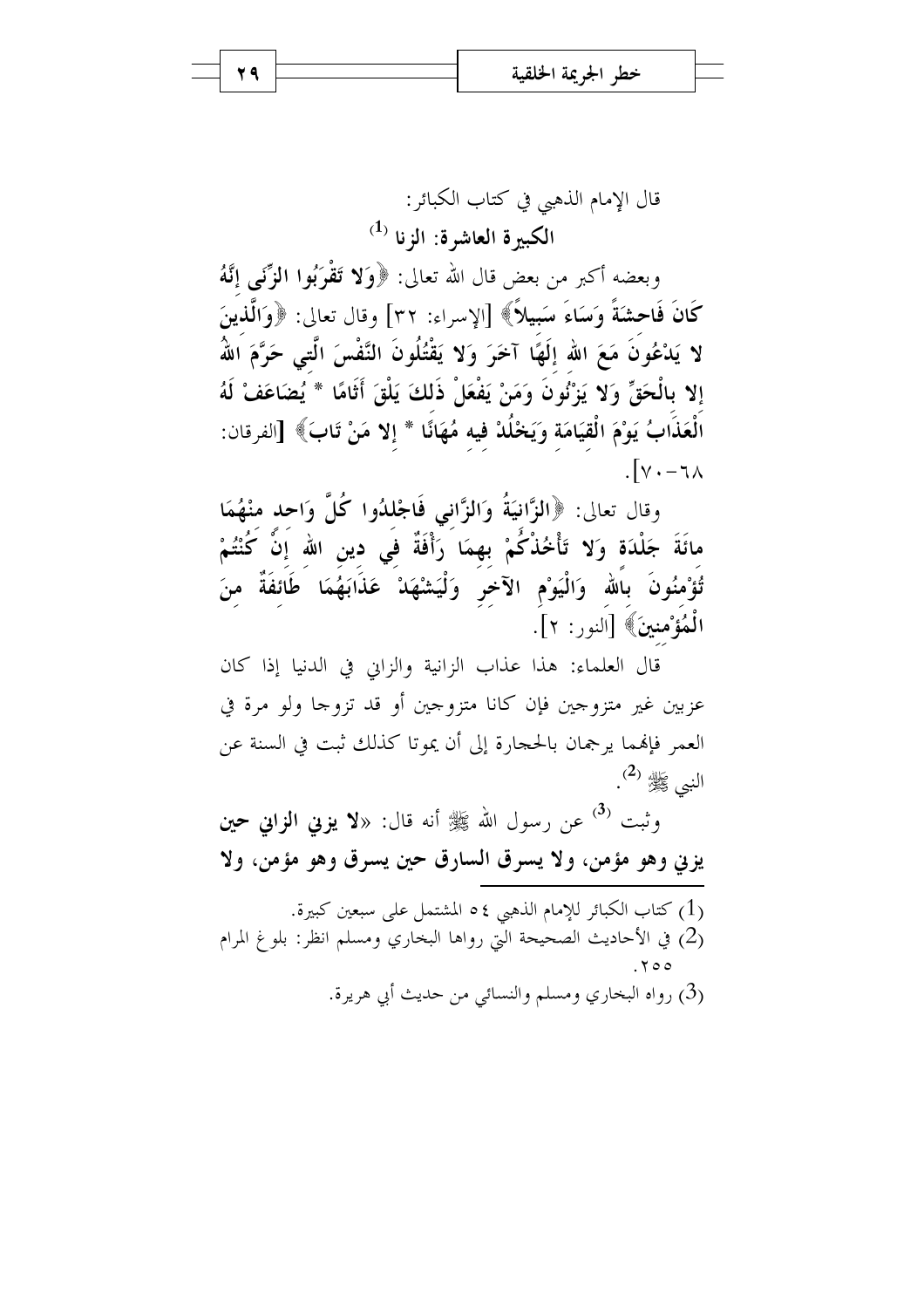يشرب الخمر حين يشربها وهو مؤمن، ولا ينتهب فمبة ذات شرف يرفع الناس إليه أبصارهم حين ينتهبها وهو مؤمن» وقال ﷺ «إذا زنى العبد خرج منه الإيمان فكان كالظلة على رأسه، ثم إذا أقلع رجع إليه الإيمان» <sup>(1)</sup>.

وقال ﷺ «من زنى أو شرب الخمر نزع الله منه الإيمان كما يخلع الإنسان القميص من رأسه» <sup>(2)</sup> وفي الحديث النبوي قال رسول الله ﷺ «ثلاثة لا يكلمهم الله يوم القيامة ولا ينظر إليهم ولا يزكيهم ولهم عذاب أليم: شيخ زان وملك كذاب، وعائل  $\cdot^{^{(3)}}$  هستكبر»

وعن ابن مسعود رضي الله عنه قال: قلت يا رسول الله أي الذنب أعظم عند الله تعالى؟ قال: «أن تجعل لله ندا وهو خلقك» فقلت: إن ذلك لعظيم، ثم أي؟ قال: «أ**ن تزني بحليلة جارك**»<sup>(4)</sup> يعني زوجة جارك فأنزل الله عز وجل تصديق ذلك ﴿وَالَّذِينَ لَا يَدْعُونَ مَعَ الله إِلَهًا آخَرَ وَلا يَقْتُلُونَ النَّفْسَ الَّتِي حَرَّمَ اللَّهُ إِلا بِالْحَقِّ وَلا يَزْنُونَ وَمَنْ يَفْعَلْ ذَلِكَ يَلْقَ أَثَامًا \* يُضَاعَفْ لَهُ الْعَذَابُ يَوْمَ الْقِيَامَةِ وَيَخْلُدْ فِيهِ مُهَانًا \* إلا مَنْ تَابَ﴾ [سورة الفرقان:١٨-١٧.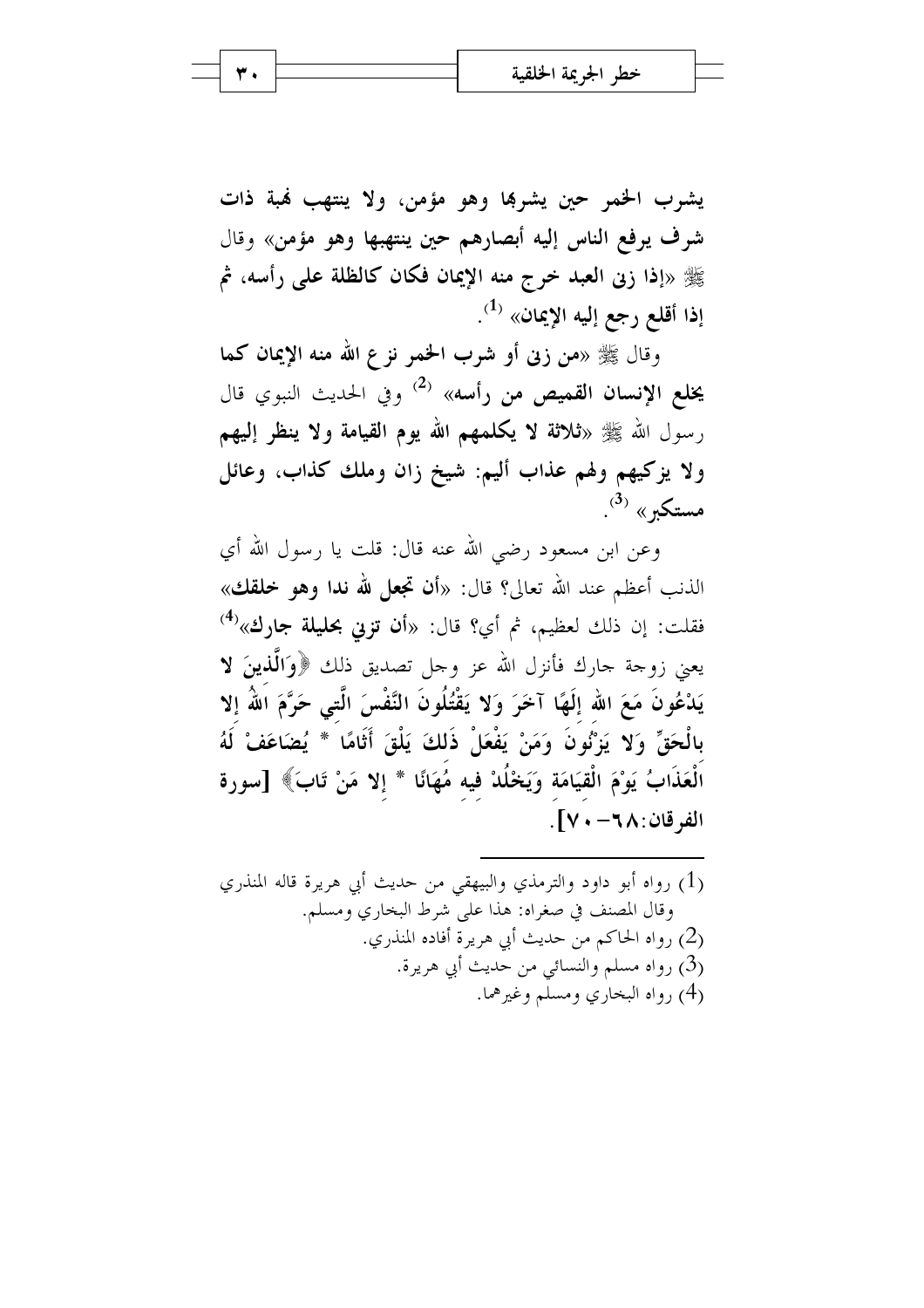فانظر رحمك الله كيف قرن الزنا بزوجة الجار بالشرك بالله وقتل النفس التي حرم الله عز وحل، إلا بالحق، وهذا الحديث مخرج في الصحيحين.

وفي صحيح البخاري في حديث منام النبي ﷺ الذي رواه سمرة بن جندب وفيه أنه ﷺ جاءه جبريل وميكائل قال: «**فانطلقنا** فأتينا على مثل التنور أعلاه ضيق وأسفله واسع فيه لغط وأصوات قال: فاطلعنا فيه فإذا فيه رجال ونساء عراة فإذا هم يأتيهم لهب من أسفل منهم فإذا أتاهم ذلك اللهب ضوضئوا -أي صاحوا من شدة حره- **فقلت**: من هؤلاء يا حبريل؟ قال: هؤلاء الزناة والزوايي -يعني من الرجال والنساء- فهذا عذابهم إلى يوم القيامة» <sup>(1)</sup> نسأل الله العفو والعافية.

وعن عطاء <sup>(2)</sup> في تفسير قوله تعالى عن جهنم ﴿**لَهَا سَبْعَةُ** أَبْوَابٍ﴾ قال: أشد تلك الأبواب غما وحرا وكربا وأنتنها ريحا للزناة الذين ركبوا الزنا بعد العلم، وعن مكحول <sup>(3)</sup> الدمشقى قال: يجد أهل النار رائحة منتنة فيقولون ما وحدنا أنتن من هذه الرائحة فيقال لهم: هذه ريح فروج الزناة، وقال ابن زيد <sup>(4)</sup> أحد

- (1) رواه البخاري في حديث طويل. (2) عطاء إما ابن أبي رباح اليماني، نزيل مكة أحد فقهاء التابعين وأئمتهم المتوفي سنة ١١٤ هـــ إما ابن يسار المدنى أحد الأعلام من فقهاء التابعين مات سنة ٩٧ هـــ أو ١٠٣ هـــ. قة من فقهاء التابعين بالشام روى عنه الأوزاعي وغيره مات سنة  $(3)$
- $-2115$ (4) هو عبد الرحمن بن زيد بن أسلم حده أسلم مولى أسلم وعبد الرحمن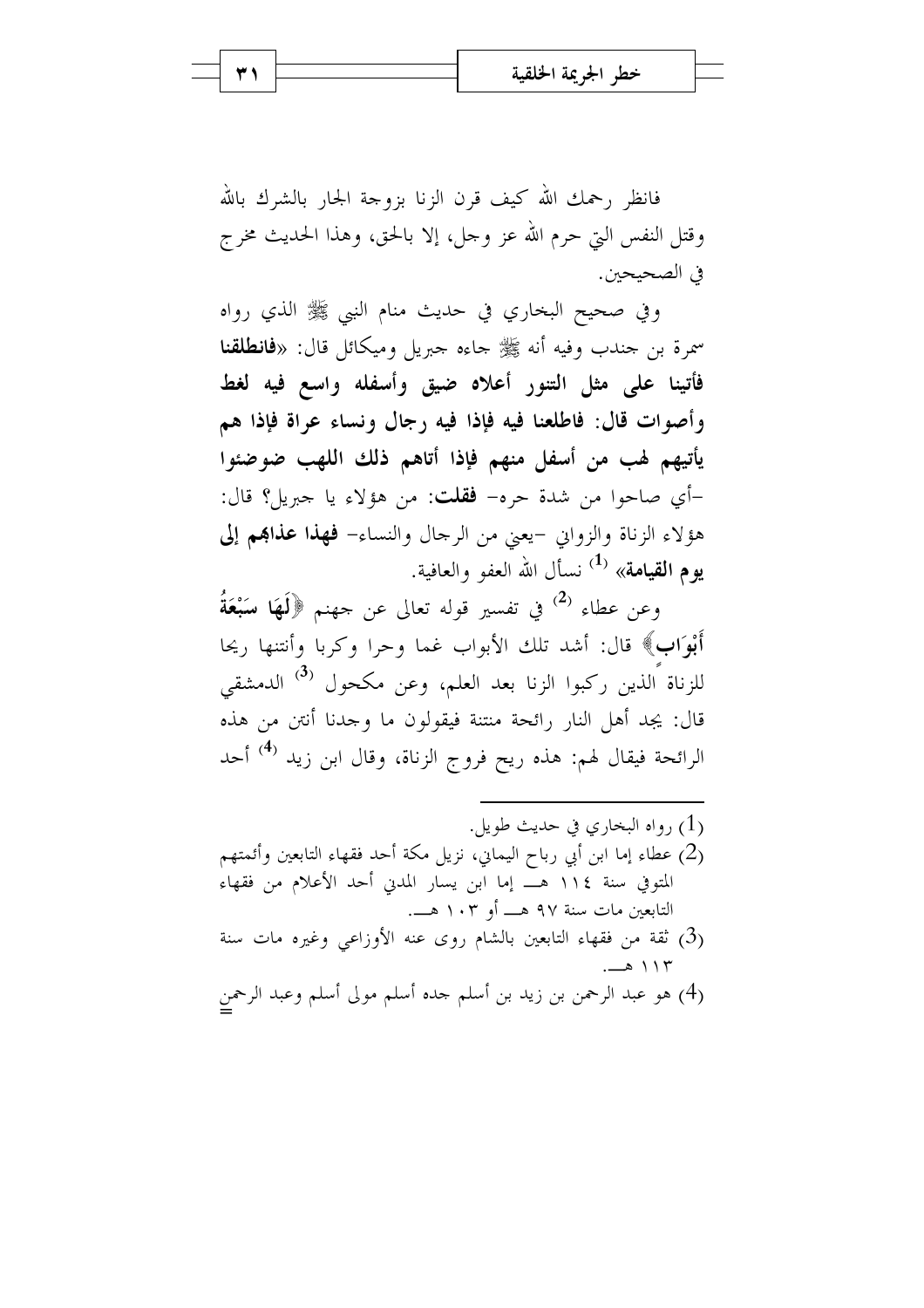أئمة التفسير: إنه ليؤذي أهل النار ريح فروج الزناة، وفي العشر الآيات التي كتبها الله لموسى عليه السلام «لا **تسرق ولا تزني** فأحجب عنك وجهي» فإذا كان الخطاب لنبيه موسى عليه السلام هكذا فكيف بغيره؟

وأعظم الزنا الزنا بالأم والأخت وامرأة الأب وبالمحارم وقد صحح <sup>(1)</sup> الحاكم «**من وقع على ذات محرم فاقتلوه**» وعن البراء أن خاله بعثه رسول الله ﷺ إلى رحل عرس بامرأة أبيه أن يقتله ويخمس ماله، فنسأل الله المنان بفضله أن يغفر لنا ذنوبنا إنه جواد كريم.

 $=$ ضعيف في الحديث من قبل حفظه توفي سنة ١٨٢ هـ. (1) قال المصنف في الصغرى: والعهدة عليه أي على الحاكم في هذا التصحيح.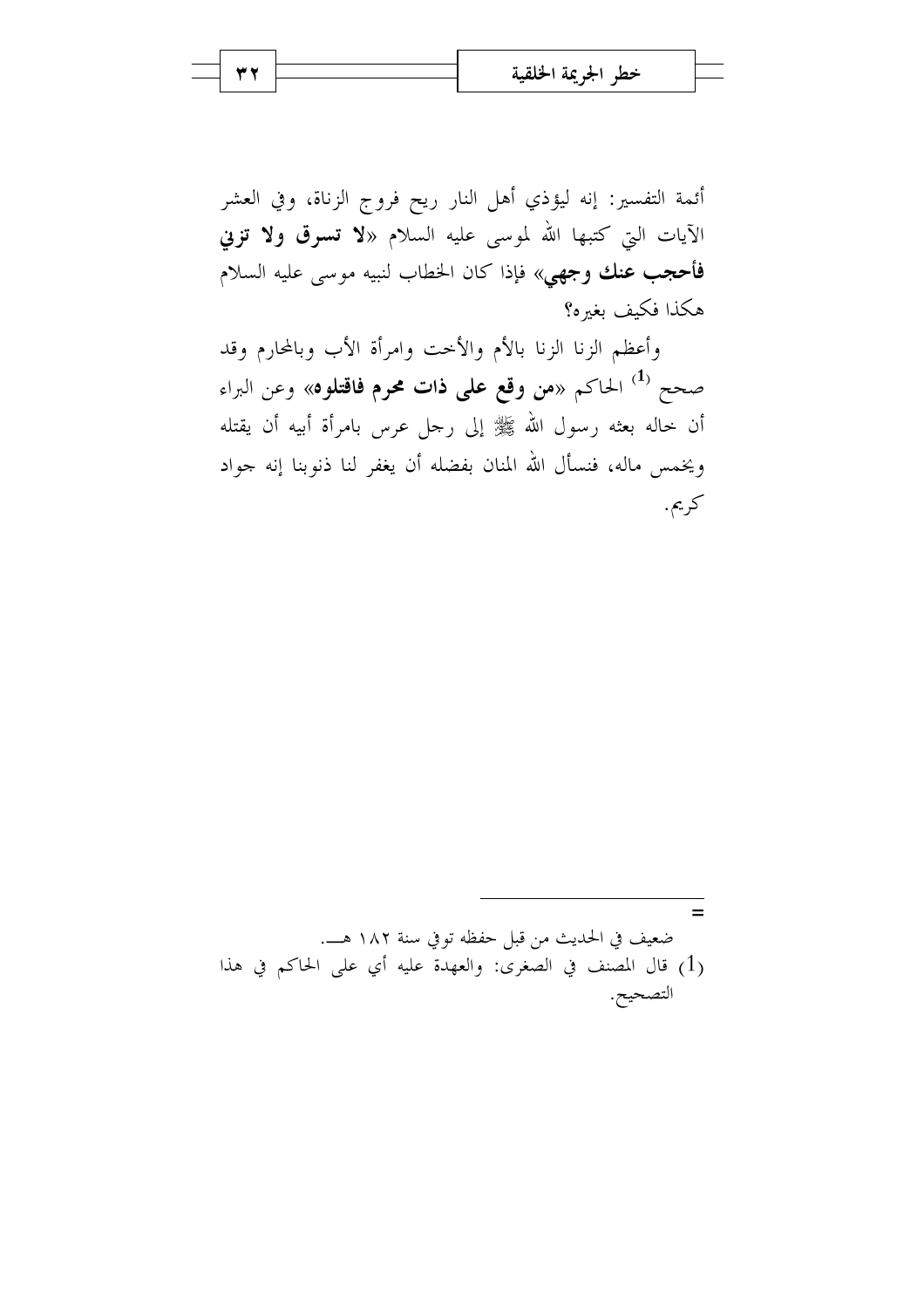ثم قال الذهبي:  $^{(1)}$  الكبيرة الحادية عشرة: اللواط

قد قص الله عز وجل علينا في كتابه العزيز قصة قوم لوط في غير موضع من ذلك قوله تعالى: ﴿فَلَمَّا جَاءَ أَمْرُنَا جَعَلْنَا عَالَيَهَا سَافِلَهَا وَأَمْطَرْنَا عَلَيْهَا حجَارَةً منْ سجِّيلٍ﴾ أي من طين طبخ حتى صار كالآحر ﴿مَنْضُودٍ﴾ أي يتلو بعضُها بعضا ﴿مُسَوَّمَةٍ﴾ أي معلمة بعلامة تعرف ها ألها ليست من حجارة أهل الدنيا ﴿عِنْدَ رَبِّكُ» أي في خزائنه التي لا يتصرف في شيء منها إلا بإذنه ﴿وَهَا هيَ منَ الظَّالمينَ ببَعيد﴾ [هود: ٨٢، ٨٣] ما هي من ظالمي هذه الأمة إذا فعلوا فعلهم أن يحل هم ما حل بأولئك من العذاب.

ولهذا قال النبي ﷺ «أخوف ما أخاف عليكم عمل قوم لوط» <sup>(2)</sup> ولعن من فعل فعلهم ثلاثًا فقال: «**لعن الله من عمل** عمل قوم لوط، لعن الله من عمل عمل قوم لوط، لعن الله من عمل عمل قوم لوط» <sup>(3)</sup> وقال <sup>(4)</sup> عليه الصلاة والسلام «من وجدتموه يعمل عمل قوم لوط فاقتلوا الفاعل والمفعول به» وقال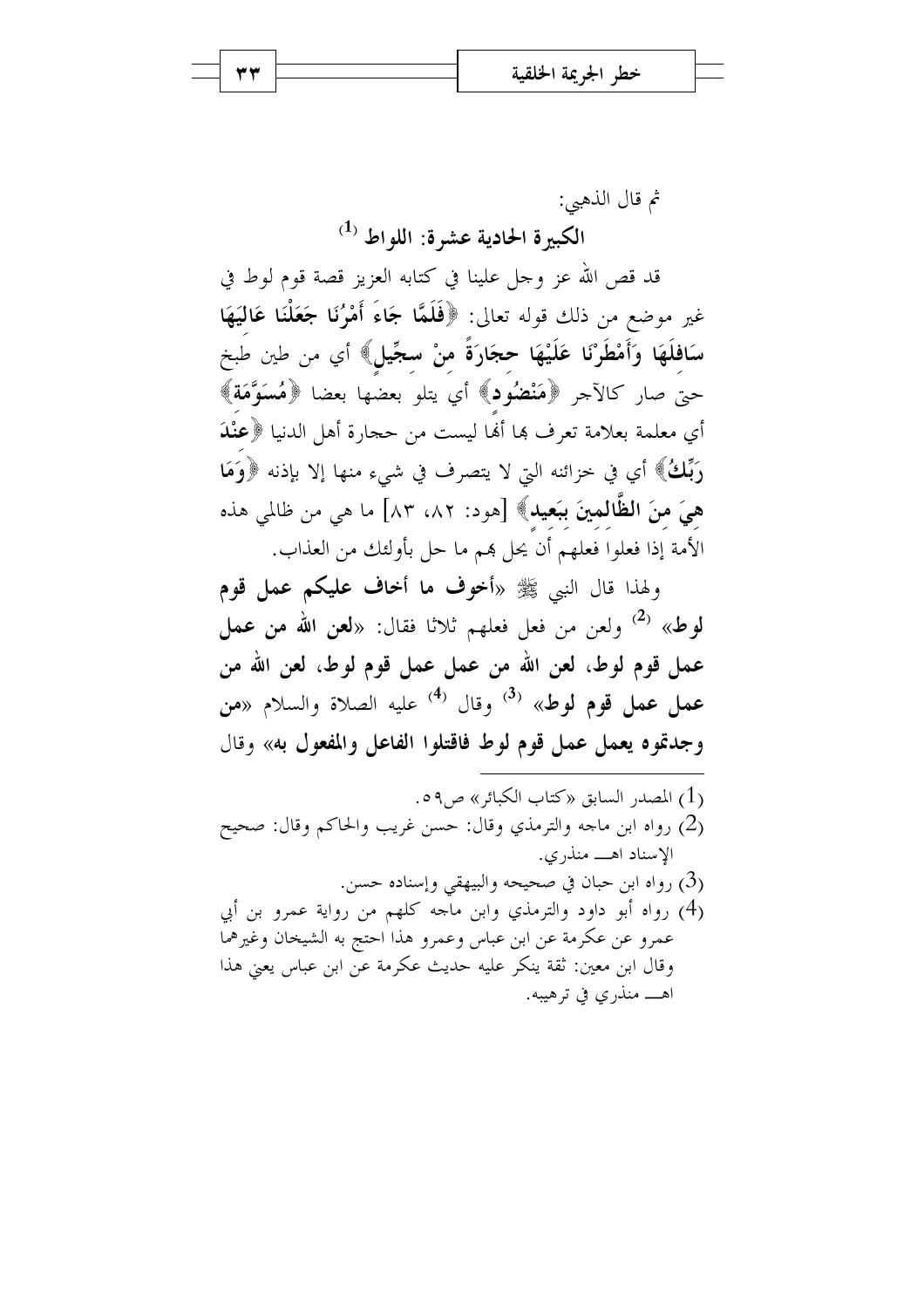۳٤

ابن عباس رضي الله عنهما ينظر أعلى بناء في القرية فيلقى منه ثم يتبع بالحجارة كما فعل بقوم لوط.

وأجمع المسلمون على أن التلوط من الكبائر التي حرم الله تعالى: ﴿أَتَأْتُونَ الذُّكْرَانَ منَ الْعَالَمِينَ \* وَتَذَرُونَ مَا خَلَقَ لَكُمْ رَبُّكُمْ منْ أَزْوَاجِكُمْ بَلْ أَنْتُمْ قَوْمٌ عَادُونَ﴾ [الشعراء: ١٦٥،  $\sqrt{17}$ 

وقال تعالى في آية أحرى مخبرا عن نبيه لوط، عليه السلام، ﴿وَنَجَّيْنَاهُ منَ الْقَرْيَةِ الَّتِي كَانَتْ تَعْمَلُ الْخَبَانَتَ إِنَّهُمْ كَانُوا قَوْمَ سَوْء فَاسقينَ﴾ [الأنبياء: ٧٤] وكان اسم قريتهم سدوم وكان أهلها يعملون الخبائث التي ذكرها الله سبحانه في كتابه كانوا يأتون الذكران من العالمين في أدبارهم ويتضارطون في أنديتهم مع أشياء أخر كانوا يعملوها من المنكرات.

وروي عن ابن عباس رضي الله عنهما أنه قال عشر حصال من أعمال قوم لوط، تصفيف الشعر، وحل الإزار، ورمي البندق، والقذف بالحصا، واللعب بالحمام الطيارة، والصفير بالأصابع، وفرقعة الأكعب، وإسبال الإزار، وحل أزر<sup>(1)</sup> الأقبية، وإدمان شرب الخمر، وإتيان الذكور، وستزيد عليها هذه الأمة مساحقة النساء للنساء.

(1) بضم الهمزة وسكون الزاي كذا ضبطه في المنجد وقال هو معقد الإزار اهـــــ والمراد هنا والله أعلم محل معقد الإزار من الأقبية.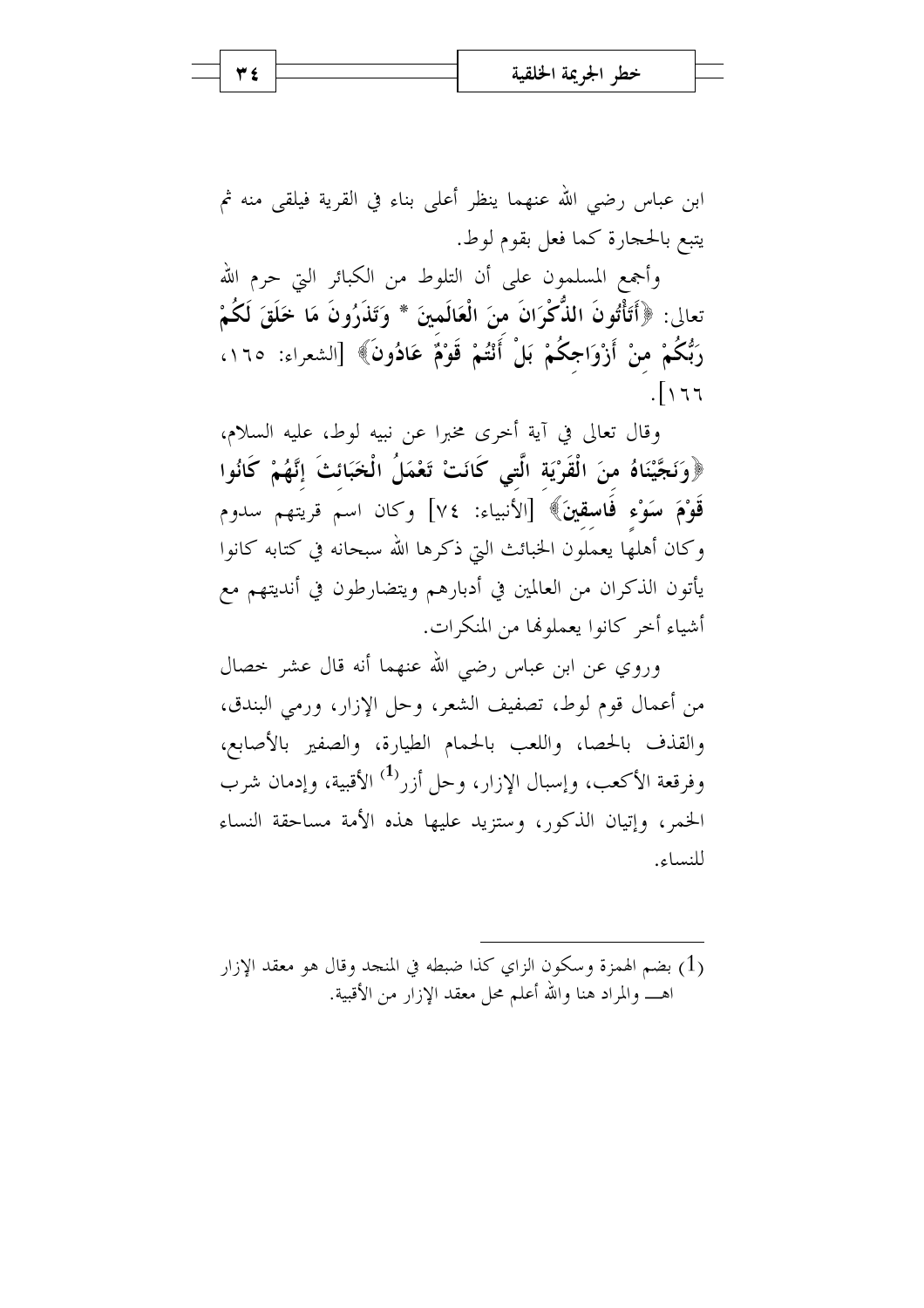وقال <sup>(1)</sup> ﷺ «لا ينظر الله إلى رجل أتبي ذكرا، أو امرأة في دبرها» وقال أبو سعيد الصعلوكي، سيكون في هذه الأمة قوم يقال لهم اللوطيون وهم على ثلاثة أصناف: صنف ينظرون، وصنف يصافحون، وصنف يعملون ذلك العمل الخبيث.

والنظر بشهوة إلى المرأة والأمرد زنا لما صح <sup>(2)</sup> عن النبي ﷺ أنه قال: «زنا العين النظر، وزنا اللسان النطق، وزنا اليد البطش، وزنا الرجل الخطا، وزنا الأذن الاستماع، والنفس تمنى وتشتهي والفرج يصدق ذلك ويكذبه».

قال الشاعر :

ومعظم النار من مستـــصغر الــــشرر كل الحوادث مبدؤها من النظــــو في أعين الغير موقوف علي الخطير والموء مسا دام ذا عسين يقلبسها فعل السهام بسلا قسوس ولا وتسر كم نظرة فعلت في قلب صاحبها لا مرحبا بسسرور عساد بالسضرر يسر ناظره مسا ضسر خساطره وكان يقال: النظر بريد الزنا، وفي الحديث «**النظر سهم** مسموم من سهام إبليس فمن تركه لله أورث الله قلبه حلاوة عبادة يجدها إلى يوم القيامة» <sup>(3)</sup>.

(1) رواه ت، س، حب في صحيحه. (2) رواه البخاري ومسلم وأبو داود بنحو مما هنا. (3) رواه ابن أبي الدنيا ومن طريقه البيهقي بسند جيد قاله المنذري في قميبه.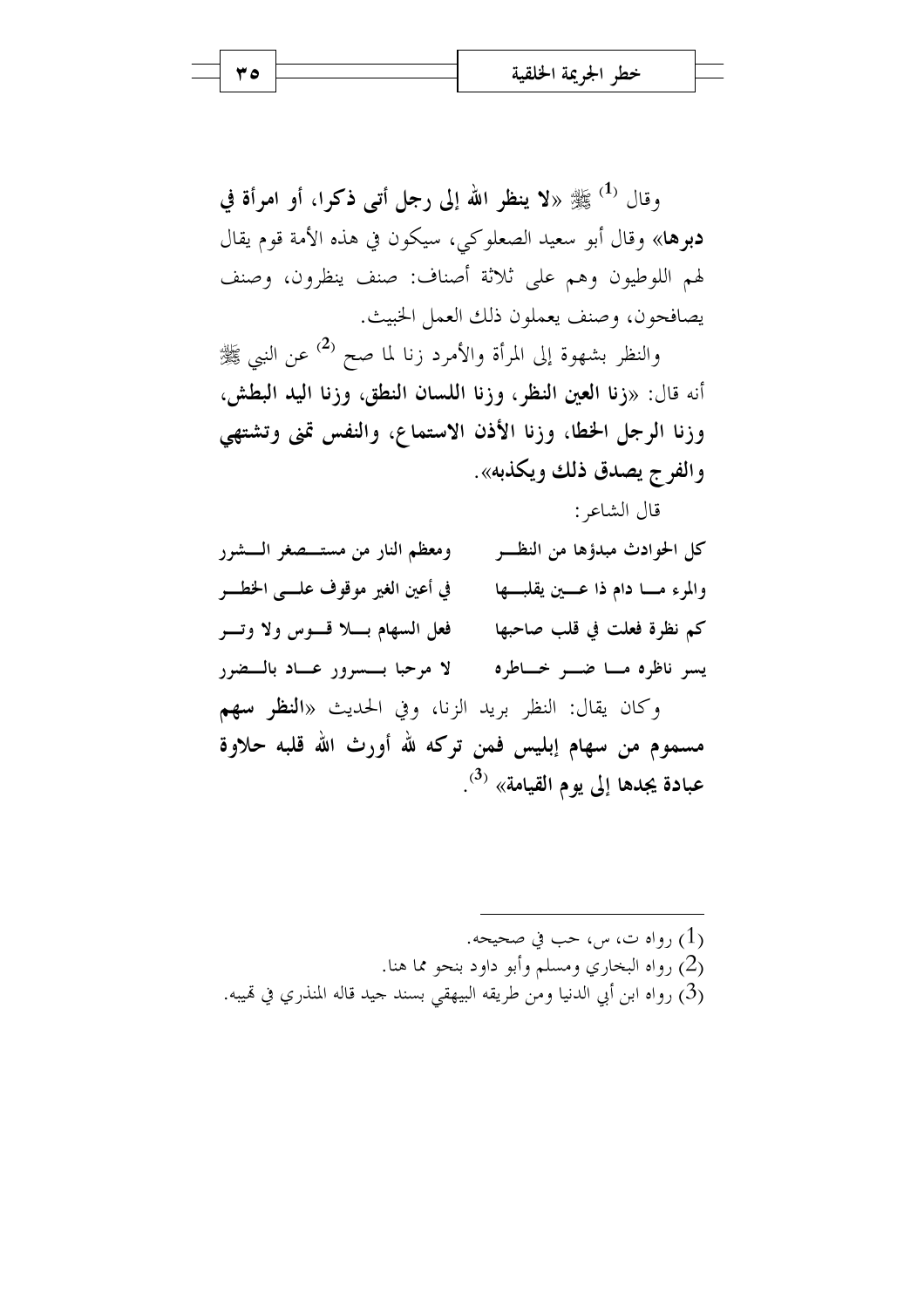فصا

في عقوبة من أمكن من نفسه طائعا، عن حالد <sup>(1)</sup> بن الوليد رضي الله عنه أنه رأى في بعض النواحي رجلا ينكح في دبره فاستشار أبو بكر الصحابة رضي الله عنهم في أمره فقال على بن أبي طالب رضي الله عنه إن هذا ذنب لم يعمله إلا أمة واحدة قوم لوط وقد أعلمنا الله تعالى بما صنع هم، أرى أن يحرق بالنار، فكتب أبو بكر إليه أن أحرقه بالنار فأحرقه خالد رضى الله عنه.

فصا

ويلتحق باللواط إتيان المرأة في دبرها وذلك مما حرم الله تعالى ورسوله قال الله عز وجل: ﴿نِسَاؤُكُمْ حَرْثٌ لَكُمْ فَأْتُوا حَرْثَكُمْ أَنَّبِي شُئْتُمْ﴾ [البقرة: ٢٢٣] أي كيف شئتم مقبلين ومدبرين في صمام واحد أي موضع واحد، وسبب نزول هذه الآية أن اليهود في زمن النبي ﷺ كانوا يقولون: إذا أتى الرحال امرأته من دبرها في قبلها جاء الولد أحول، فسأل أصحاب رسول الله رضى الله عنهم النبي ﷺ عن ذلك، فأنزل الله هذه الآية تكذيبا لهم ﴿فِسَاؤُكُمْ حَرْثٌ لَكُمْ فَأْتُوا حَرْثَكُمْ أَنَّى شُئْتُمْ﴾ مجيبة أو غير مجيبة غير أن ذلك في صمام واحد أخرجه مسلم<sup>َ (2</sup>).

وفي رواية «اتقوا الدبر والحيضة» وقوله (في صمام واحد) أي في موضع واحد وهو الفرج لأنه موضع الحرث أي موضع

> (1) رواه الطبراني بمعناه والحاكم وقال: صحيح الإسناد. عبية أي باركة والتجيبة الانكباب على الوجه) عنوا التجهور ب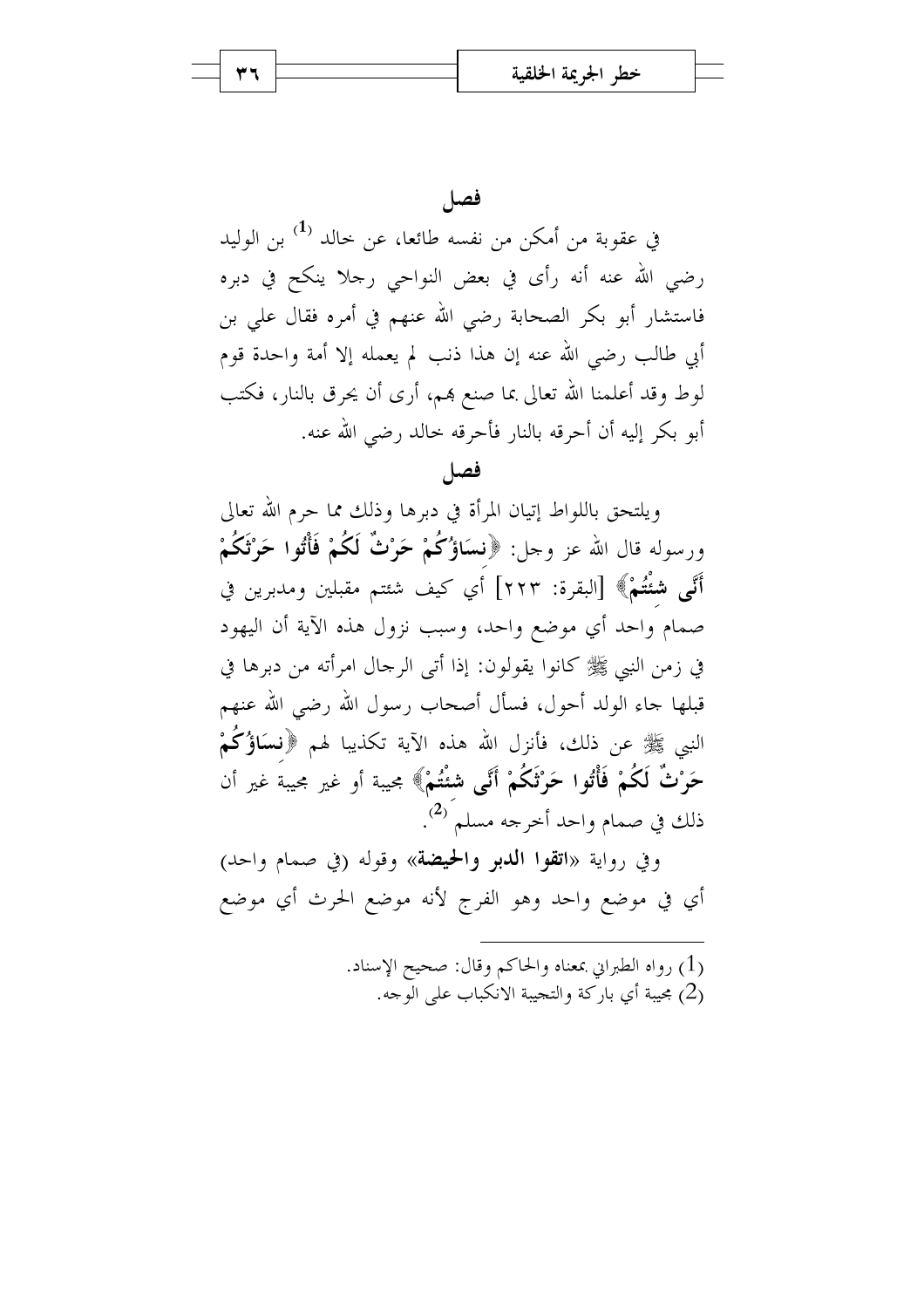مزرع الولد، وأما الدبر فإنه محل النجو وذلك حبيث مستقذر وقد روى <sup>(1)</sup> أبو هريرة رضى الله عنه عن رسول الله ﷺ أنه قال: «ملعون من أتى حائضا، أو امرأة في دبرها».

فمن جامع امرأته وهي حائض، أو جامعها في دبرها فهو ملعون وداخل في هذا الوعيد الشديد، وكذا إذا أتى كاهنا وهو المنجم ومن يدعي معرفة الشيء المسروق ويتكلم على الأمور المغيبات فسأله عن شيء منها فصدقه.

وكثير من الجهال واقعون في هذه المعاصبي وذلك من قلة معرفتهم وسماعهم للعلم، ولذلك قال أبو الدرداء، كن عالما أو متعلما أو مستمعا أو محبا ولا تكن الخامس فتهلك، وهو الذي لا يعلم ولا يتعلَّم ولا يسمع ولا يحب من يعمل ذلك، ويجب على العبد أن يتوب إلى الله من جميع الذنوب والخطايا ويسأل الله العفو عما مضى منه في جهله والعافية فيما بقى من عمره، اللهم إنا نسألك العفو والعافية في الدين والدنيا والآخرة إنك أرحم الراحمين.

واه أحمد وأبو داود قاله المنذ<sub>ا</sub> ي. (1)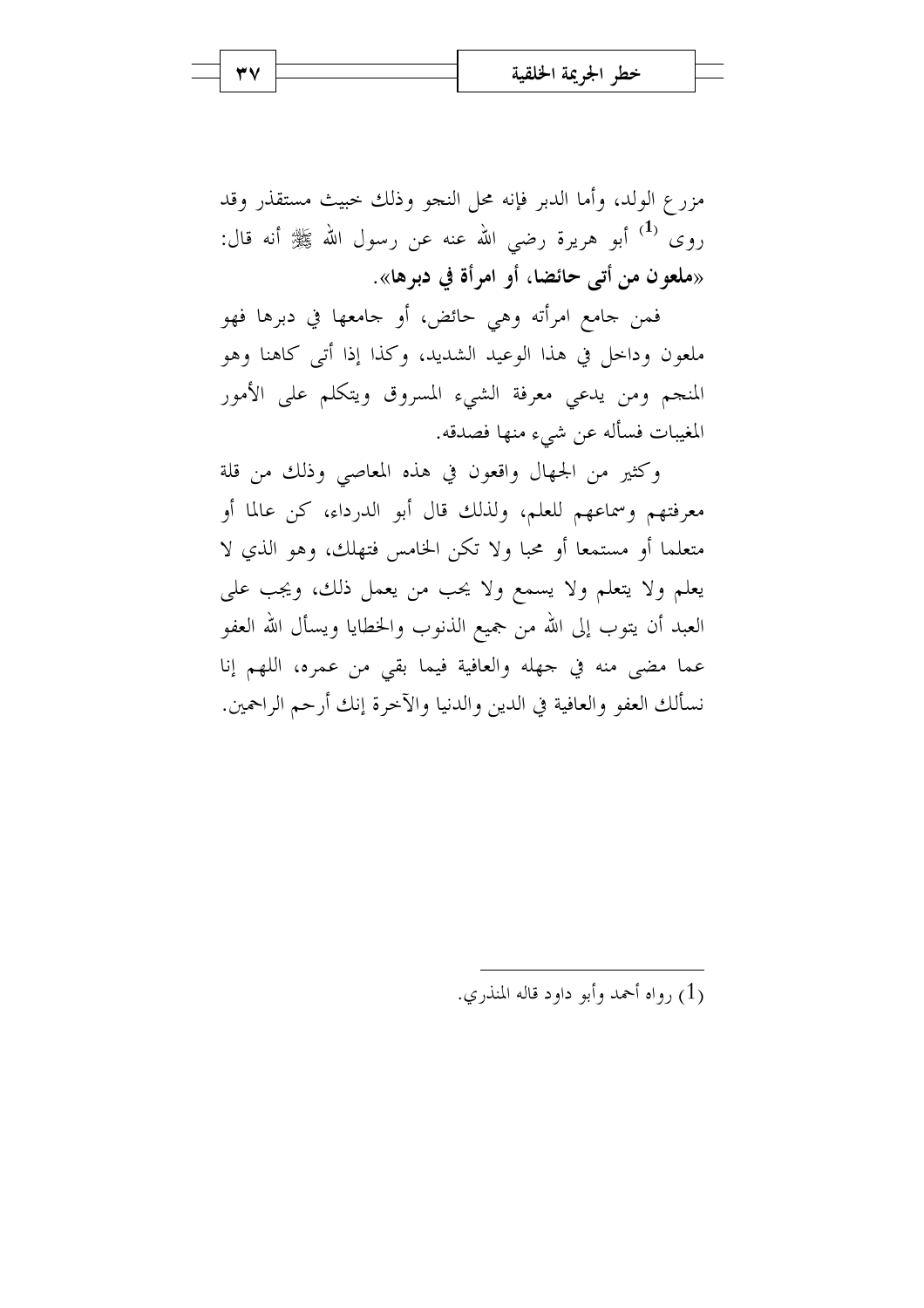نصيحة

بقلم فضيلة الشيخ صالح بن أحمد الخريصى تقبل الله منه: من صالح بن أحمد الخريصي إلى من يراه ويسمعه من إخواننا المسلمين وفقني الله وإياهم لقبول النصيحة وعصمني وإياهم من أسباب الخزي والفضيحة وحنبني وإياهم الأعمال السيئة إنه جواد كريم رءوف رحيم آمين، سلام عليكم ورحمة الله وبركاته أما بعد. فهذه نصيحة رسمتها على وجه الإعذار والإنذار حوفا من معرة الكتمان حين الوقوف بين يدي العزيز الجبار ﴿لْيَهْلُكَ مَنْ هَلَكَ عَنْ بَيِّنَة وَيَحْيَى مَنْ حَيَّ عَنْ بَيِّنَة وَإِنَّ اللَّهَ لَسَميعٌ عَليمٌ﴾ [الأنفال: ٤٢] فمن تاب وأناب فإن الله يقبل التوبة من عباده ويعفو عن السيئات، ومن أصر وتمادى فلا يأمن غضب رب الأرض والسموات الذي لا تقوم له الجبال الصم الشوامخ الراسيات، فأقول وبالله التوفيق ومنه أستمد العون والتحقيق: إن الله تبارك وتعالى ذكر قصة قوم لوط في غير آية من كتابه وشدد فيها وغلظ أمره قال الله تعالى: ﴿أَتَأْتُونَ الْفَاحِشَةَ مَا سَبَقَكُمْ بِهَا منْ أَحَد منَ الْعَالَمينَ﴾ [الأعراف: ٨٠] ثم أكد ذلك بأن صرح بما تشمئَز منه القلوب وتنبو عنه الأسماع وتنفر منه الطباع أشد نفرة وهو إتيان الرحل رحلا مثله فقال: ﴿إِنَّكُمْ لَتَأْتُونَ الرِّجَالَ شَهْوَةً منْ دُون النِّسَاء بَلْ أَنْتُمْ قَوْمٌ مُسْرِفُونَ﴾ [الأعراف: ٨١] والإسراف هو بحاوزة الحد، وقال تعالى: ﴿وَنَجَّيْنَاهُ منَ الْقَرْيَةِ الَّتِي كَانَتْ تَعْمَلُ الْغَجَائِثَ﴾ [الأنبياء: ٧٤] ثم أكد عليهم الذم بوصفين في غاية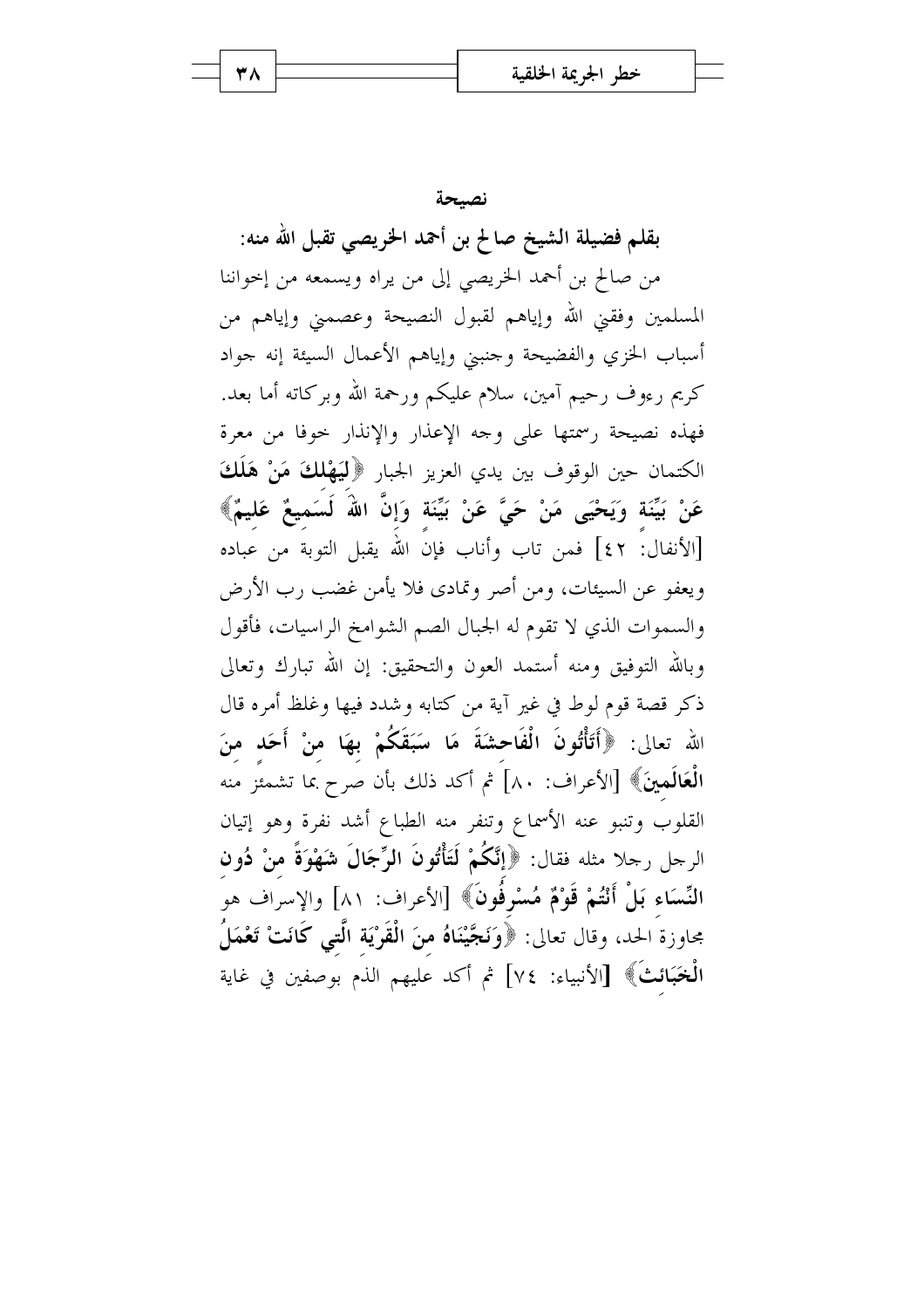القبح فقال: ﴿إِنَّهُمْ كَانُوا قَوْمَ سَوْءٍ فَاسقينَ﴾ [الأنبياء: ٧٤] وسماهم مفسدين في قول نبيهم ﴿رَبِّ انْصُرْنِي عَلَى الْقَوْمِ الْمُفْسِدِينَ﴾ [العنكبوت: ٣٠]، وسماهم الظالمين في قول الملائكة لإبراهيم ﴿إِنَّا مُهْلكُو أَهْلٍ هَذه الْقَرْيَة إِنَّ أَهْلَهَا كَانُوا ظَالمينَ﴾ [العنكبوت : ٣١].

ولما حادر فيهم حليله إبراهيم قال له: ﴿يَا إِبْرَاهِيمُ أَعْرِضْ عَنْ هَذَا إِنَّهُ قَـــدْ جَـــاءَ أَمْرُ رَبِّـــكَ وَإِنَّهُمْ آتيهمْ عَذَابٌ غَيْرُ مَوْدُودٍ﴾ [هود: ٧٦] والآيات في ذلك معلومة فهذه الكبيرة العظمة والفاحشة الشنعاء ليس في المعاصي مفسدة أعظم من مفسدها وهي التي تلي مفسدة الكفر ولم يبتل الله هذه الكبيرة قبل قوم لوط أحدا من العالمين، لهذا عاقبهم عقوبة لم يعاقب بما أمة غيرهم وجمع عليهم أنواعا من العقوبات، من الإهلاك وقلب ديارهم، وخسفها بهم، ورجمهم بالحجارة من السماء، وطمس أعينهم، وعذهم وجعل عذاهم مستمرا فنكل هم نكالا لم ينكله أمة سواهم، وما ذاك إلا لعظم مفسدة هذه الجريمة التي تكاد الأرض تميد من جوانبها إذا عملت عليها وقمرب الملائكة إلى أقطار السموات والأرض إذا شاهدوها حشية نزول العذاب على أهلها فيصيبهم معهم وتعج الأرض إلى رها وتكاد الجبال تزول عن أماكنها.

وقد وردت السنة بتحريم هذه الكبيرة والوعيد عليها فعنه ﷺ أنه قال: «من وجدتموه يعمل عمل قوم لوط فاقتلوا الفاعل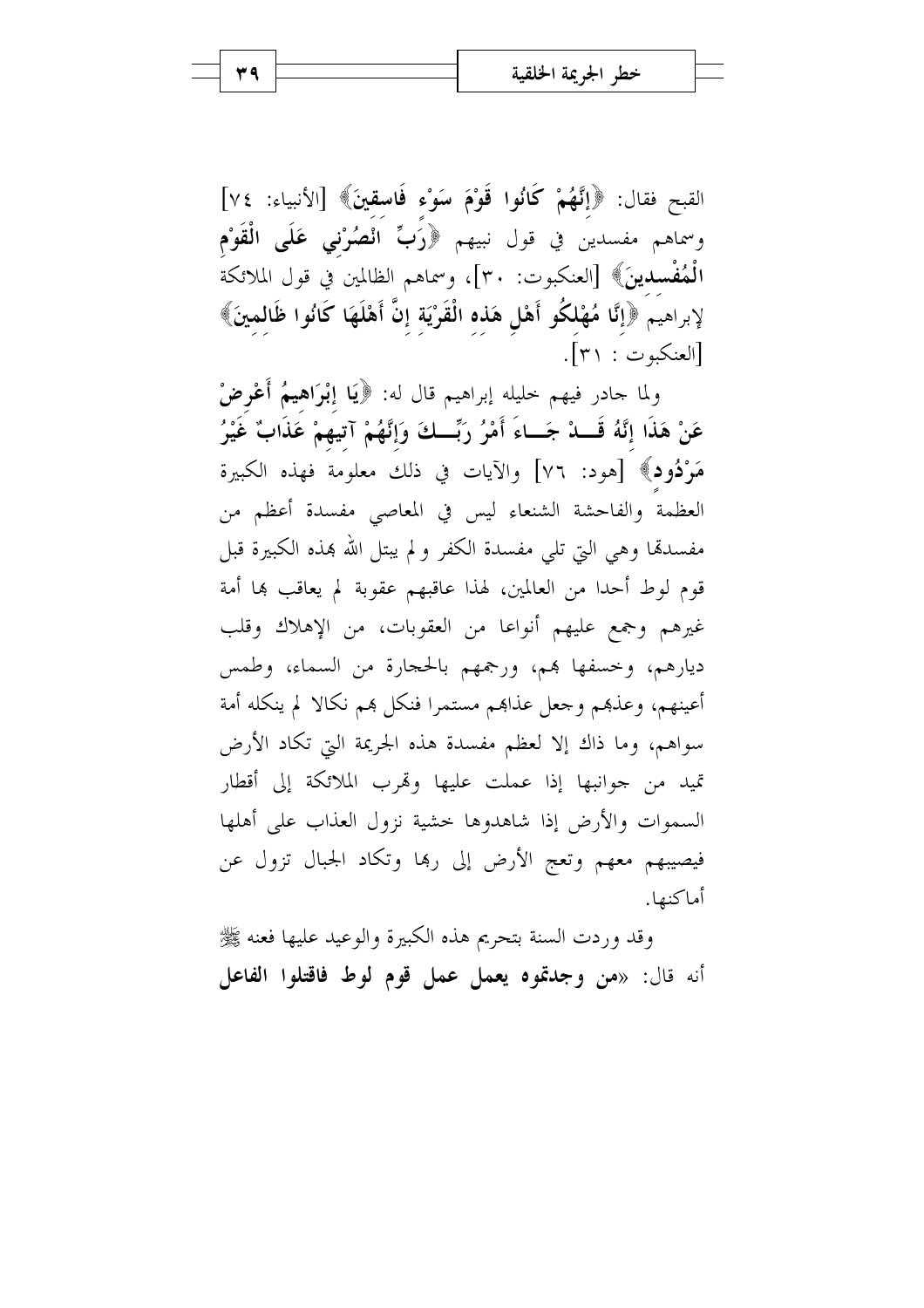والمفعول به»<sup>(1)</sup> وعند الترمذي «أحصنا أو لم يحصنا» وعن ابن عباس في البكر يعمل عمل قوم لوط قال: يرجم، وعن جابر بن عبد الله رضي الله عنه قال: قال رسول الله ﷺ «إن أخوف ما أخاف على أمتى عمل قوم لوط»<sup>(2)</sup> وفي الحديث أيضًا: «وإذا كثرت اللوطية رفع الله يده عن الخلق فلا يبالى في أي واد هلكوا»<sup>(3)</sup> وروي عن أبي هريرة رضي الله عنه أن النبي ﷺ قال: «لعن الله سبعة من خلقه من فوق سبع سمواته» وردد اللعنة على واحد منهم ثلاثا ولعن كل واحد منهم لعنة تكفيه فقال: «ملعون من عمل عمل قوم لوط، معلون من ذبح لغير الله، ملعون من أتبي شيئا من البهائم، ملعون من عق والديه، ملعون من جمع بين امرأة وابنتها، ملعون من غير حدود الأرض، ملعون من ادعى إلى غير مواليه»<sup>(4)</sup> وروى الطبراني والبيهقي عن أبي هريرة «أ**ربعة يصبحون** في غضب الله ويمسون في سخطه قيل يا رسول الله من هم؟ قال: المتشبهون من الرجال بالنساء، والمشتبهات من النساء بالرجال، والذي يأتي البهيمة، واللوطي».

قال ابن عباس رضي الله عنهما: إن اللواطي إذا مات من غير توبة مسخ في قبره ختريرًا وقد قيل: إن في هذه الأمة قوما يقال لهم اللوطية وهم ثلاثة أصناف: صنف ينظرون ، وصنف يصافحون

> (1) , واه أبو داو د و التر مذي وابن ماجه والبيهقي. (2) رواه ابن ماجه والترمذي وقال حديث حسن. (3) , واه الطبرايي. (4) , واه الطبراني في الأوسط والحاكم، وقال: صحيح الإسناد.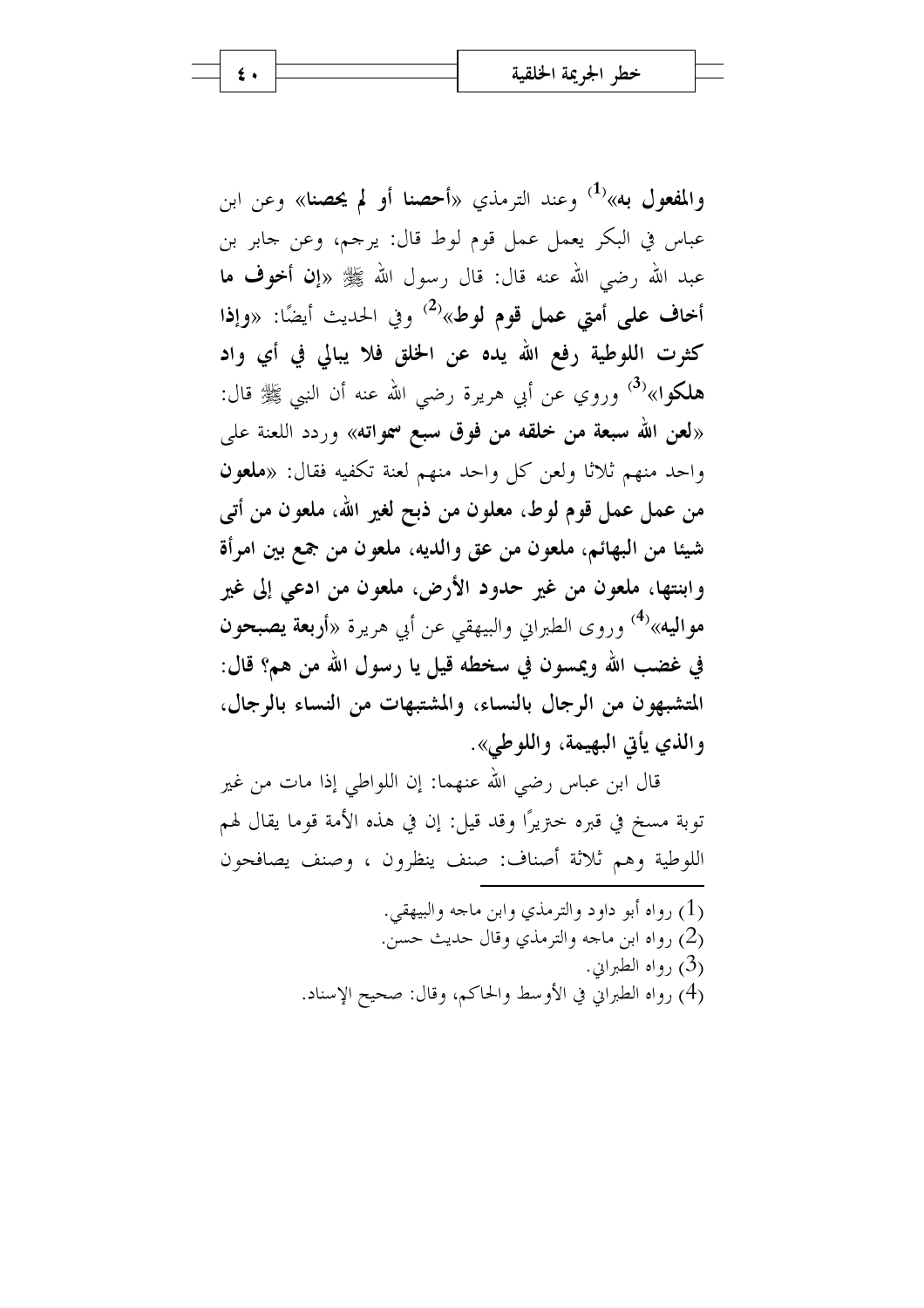$\epsilon$  \

وصنف يعملون ذلك العمل الخبيث.

وقال بعض التابعين: ما أنا بأخوف على الشاب الناسك من سبع ضارٍ من الغلام الأمرد يقعد إليه.

وحرم كثيرٍ من العلماء الخلوة بالأمرد في نحوٍ بيتٍ ودكان، وما ذاك إلا لخوف الوقوع هذه الفاحشة العظمى لأن الوسائل والذرائع لها حكم الغايات، وفي الحديث «ا**لنظر سهم مسموم من** سهام إبليس من تركه من مخافتي أبدلته إيمانا يجد حلاوته في  $^{(1)}$ قليه»

ودحل سفيان الثوري رحمه الله الحمام وناهيك به معرفة وعلما وزهدا وتقى فدخل عليه صبى حسن الوجه فقال: «اخرجوه عني أخرجوه عني، فإي أرى مع كل امرأة شيطانا، ومع كل صبي بضعة عشر شيطانا» فهؤلاء هم أرباب القلوب الحية الخائفون أن تزل قدم بعد ثبوتها، ومما روي في عقوبة اللواط والوعيد المترتب عليه أن عيسى عليه السلام مر في سياحته على نار تتوقد على رجل فأحذ ماء ليطفئها عنه، فانقلبت النار صبيا، وانقلب الرجل نارا، فتعجب عيسى من ذلك، وقال: يا رب ردهما إلى حالهما في الدنيا لأسألهما عن حبرهما فأحياهما الله عز وحل فإذا هما رجل وصبي فقال لهما عيسى عليه السلام «ما حبركما وما أمركما؟ فقال الرجل: يا روح الله إين كنت في الدنيا مبتلى بحب هذا الصبي فحملتني الشهوة أن فعلت به الفاحشة فلما مت ومات الصبي صير

(1) , واه الطبراني والحاكم وقال: صحيح الإسناد.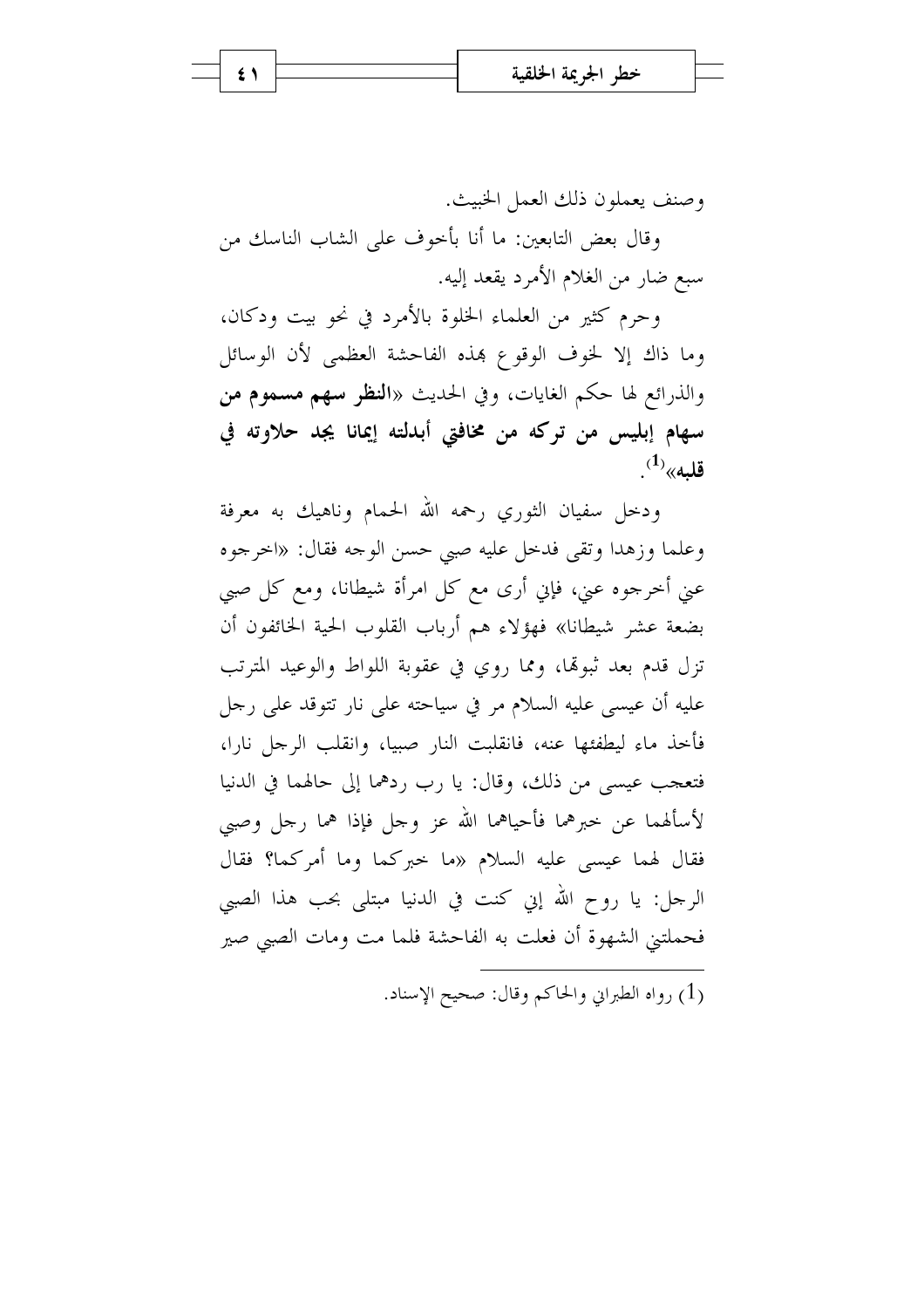الله الصبي نارا يحرقني مرة وصيرين نارا أحرقه أخرى، فهذا عذابنا إلى يوم القيامة» نعوذ بالله من أليم عقابه، ونسأله العافية من عذابه.

فلهذا أجمعت الأمة على تحريم هذه الفاحشة العظيمة وعقوبة فاعلها لكن احتلفوا في كيفية قتله فروى عن الصديق رضي الله عنه أنه حرق رحلا يعمل عمل قوم لوط بالنار بعدما استشار من احتمع عنده من الصحابة، ثم أحرقهم ابن الزبير في زمانه، ثم أحرقهم هشام بن الوليد في زمانه، ثم أحرقهم حالد بن عبد الله القسري في زمانه بالعراق، وروي أن سبعة أخذوا في زمن ابن الزبير في اللواط، فسأل عنهم فوجدوا أربعة قد أحصنوا فأمر هم فأخرجوا من الحرم ورجموا بالحجارة حتى ماتوا، وحد الثلاثة، وقال ابن عباس: يرمى من شاهق من البلد منكسا، ثم يتبع الحجارة.

وقد ذكر العلامة ابن القيم رحمه الله تعالى كلاما يناسب للمقام أحببنا نقله إتماما للفائدة وتحذيرا من هذه الكبيرة قال رحمه الله

فإن في اللواط من المفاسد ما يفوت الحصر والتعداد ولأن يقتل المفعول به خير له من أن يؤتى فإنه يفسد فسادا لا يرجى له بعده صلاح أبدا،ويذهب حيره كله وتمص الأرض ماء الحياء من وجهه فلا يستحي بعد ذلك، لا من الله ولا من خلقه وتعمل في قلبه وروحه نطفة الفاعل ما يعمل السم في البدن، وقد احتلف الناس هل يدخل الجنة مفعول به؟ على قولين: سمعت شيخ الإسلام رحمه الله يحكيهما والذين قالوا لا يدحل الجنة احتجوا بأمور منها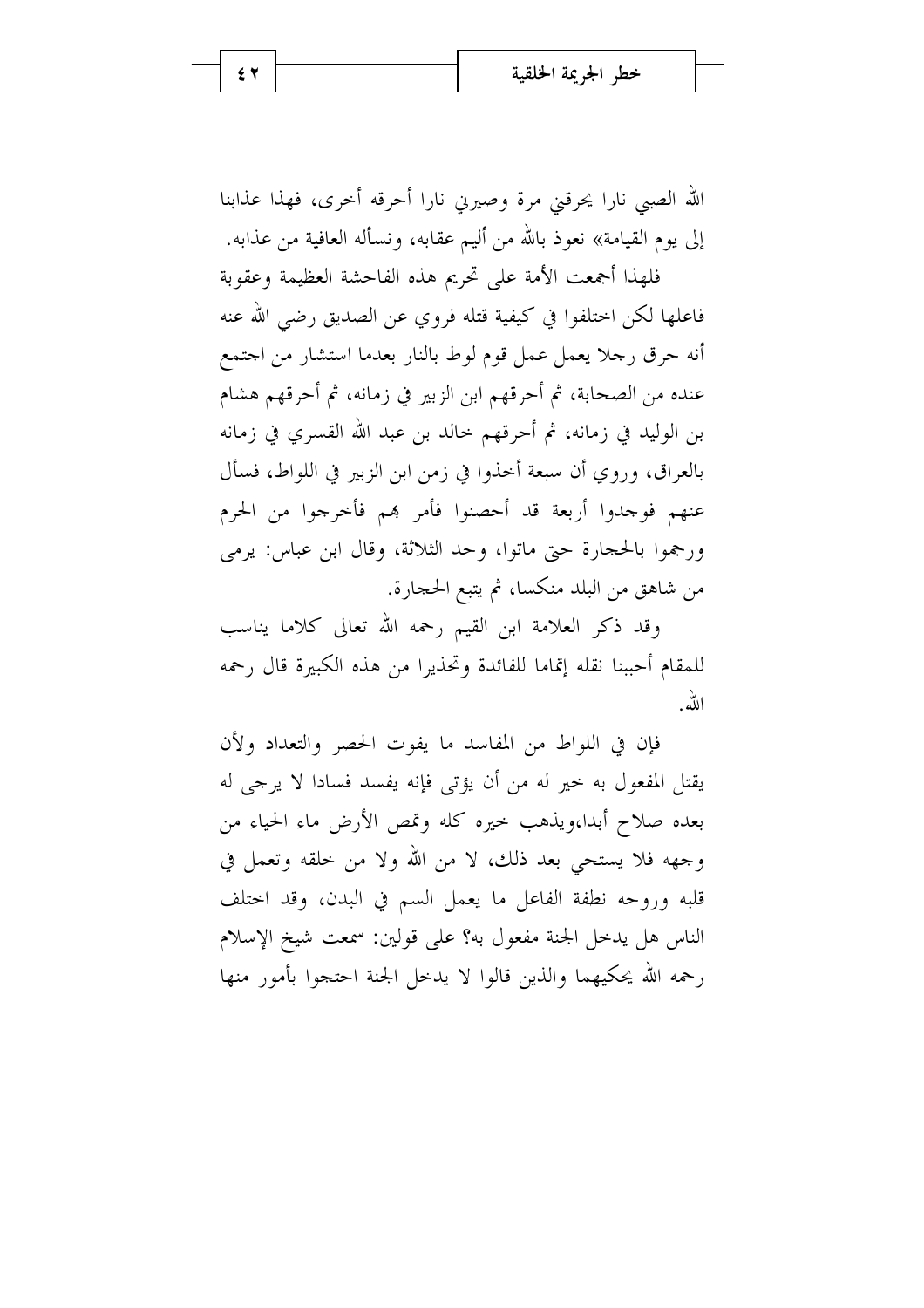أن النبي ﷺ قال: «لا يدخل الجنة ولد زنا» <sup>(1</sup>).

فإذا كان هذا حال ولد الزنا مع أنه لا ذنب له في ذلك ولكنه مظنة كل شر وحبث وهو جدير أن لا يجيء منه حير أبدا لأنه مخلوق من نطفة حبيثة، وإذا كان الجسد الذي تربي على حرام، النار أولى به، فكيف بالجسد المخلوق من نطفة الحرام، قالوا والمفعول به شر من ولد الزنا وأخزى وأخبث وأوسخ وهو جدير أن لا يوفق لخير وأن يحال بينه وبينه، وكلما عمل حيرا قيض الله ما يفسده عقوبة له، وقل أن ترى من كان كذلك في صغره إلا هو في كبره شر مما كان، ولا يوفق لعمل صالح ولا لعلم نافع ولا لتوبة نصوح، والتحقيق في هذه المسألة أن يقال: إن تاب هذا المبتلي هذا البلاء وأناب ورزق توبة نصوحا وعملا صالحا، وكان في كيره حيرا منه في صغره، وبدل سيئاته بحسنات، وغسل عار ذلك عنه بأنواع الطاعات والقربات، وغض بصره، وحفظ فرجه عن المحرمات، وصدق الله في معاملته، فهذا مغفور له وهو من أهل الجنة لأن الله يغفر الذنوب جميعا، وإذا كانت التوبة تمحو كل ذنب حيّ الشرك بالله وقتل أنبيائه وأوليائه والسحر والكفر وغير ذلك فلا تقصر عن محو هذا الذنب.

وقد استقرت حكمة الله عدلا وفضلا أن التائب من الذنب كمن لا ذنب له، وقد ضمن الله تعالى لمن تاب من الشرك وقتل

(1) ذكره ابن القيم في الجواب الكافي بدون ذكر من أخرجه ص١٨٩ قال في التعليق والحديث واه لا تقوم به حجة.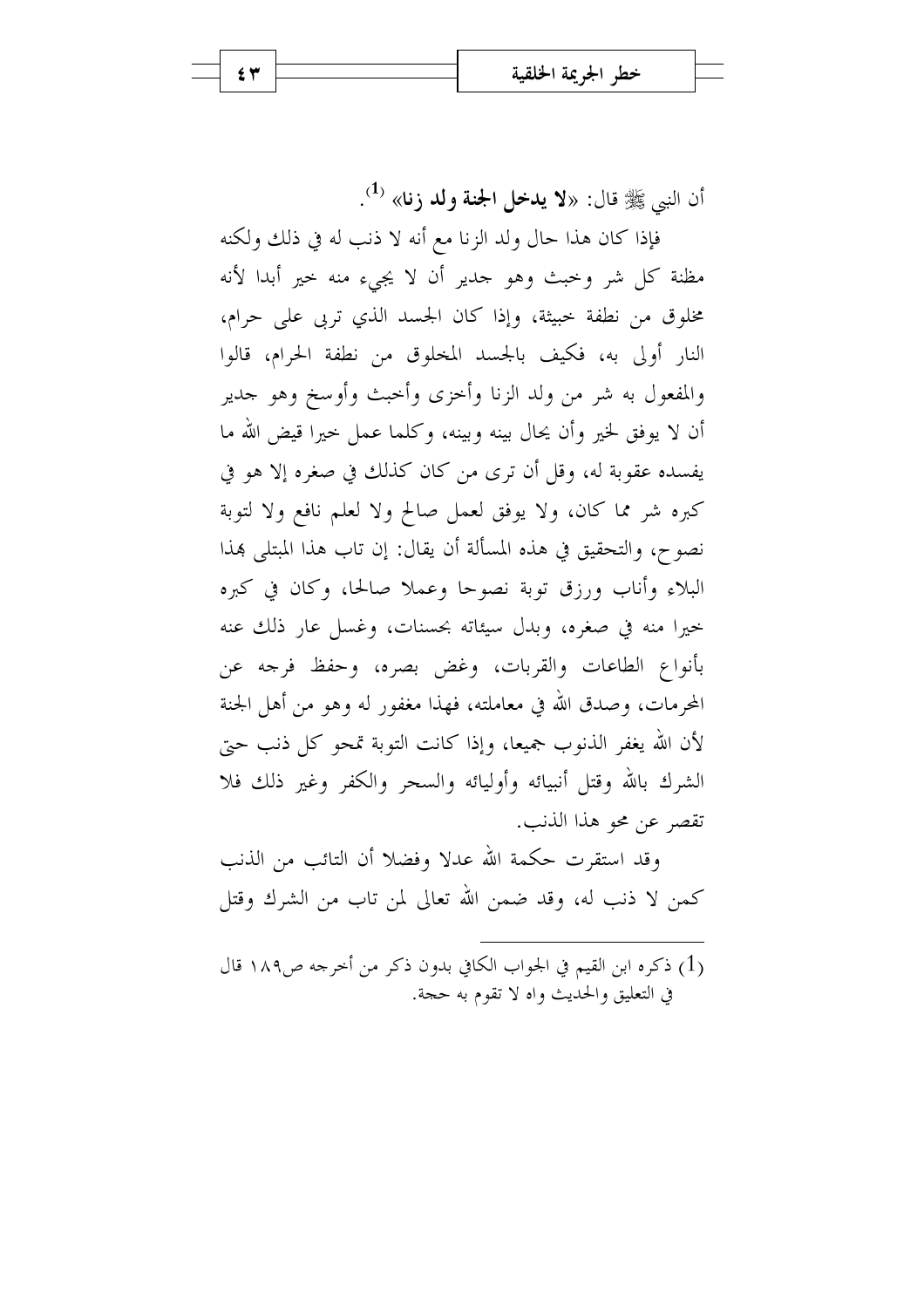النفس والزنا أنه يبدل بسيئاته حسنات وهذا حكم عام لكل تائب من ذنب.

اللهم تب علينا إنك أنت التواب الرحيم، إذا تقرر ذلك عرف عظم هذه الفاحشة التي تشمئز منها القلوب وتقشعر منها الجلود، وأن أهلها ومتعاطيها على خطر عظيم من عذاب الله عز وجل العاجل والآجل كما قال تعالى: ﴿فَلَمَّا جَاءَ أَمْرُنَا جَعَلْنَا عَاليَهَا سَافلَهَا وَأَمْطَرْنَا عَلَيْهَا حجَارَةً منْ سجِّيلٍ مَنضُودٍ \* مُسَوَّمَةً عنْدَ رَبِّكَ وَمَا هيَ منَ الظَّالمينَ ببَعيد﴾ [هود: ٨٢، ٨٣] قال قتادة وعكرمة: يعني ظالمي هذه الأمة والله ما أحار منها ظالما بعد فجعلهم آية للعالمين وموعظة للمتقين وسلفا لمن شركهم في أعمالهم من المحرمين وجعل ديارهم بطريق السالكين كما قال تعالى: ﴿وَإِنَّهَا لَبِسَبِيلٍ مُقِيمٍ \* إِنَّ فِي ذَلِكَ لَآيَةً لِلْمُؤْمِنِينَ﴾ [الحجر: ٧٦، ٧٧] وأمر جبريل عليه السلام فأدحل جناحه تحت مداينهم فاقتلعها ورفعها حتى سمع أهل السماء صياح الديكة ونباح الكلاب، ثم جعل عاليها سافلها، وأمطرت عليهم حجارة من سجيل، وكانت فيما ذكر أربع قرى، وقيل خمس فيها أربع مائة ألف وما يتبعها من الضواحي قلبها عليهم، وقد روي عنه ﷺ أنه قال: «سيكون في آخر أمتى قوم يكتفي رجالهم بالرجال، ونساؤهم بالنساء، فإذا كان ذلك فارتقبوا عذاب قوم لوط أن يرسل الله عليهم حجارة من سجيل» ثم تلا رسول الله ﷺ ﴿وَمَا هيَ منَ الظَّالمينَ ببَعيد﴾ وفي رواية عنه ﷺ «لا تذهب الليالي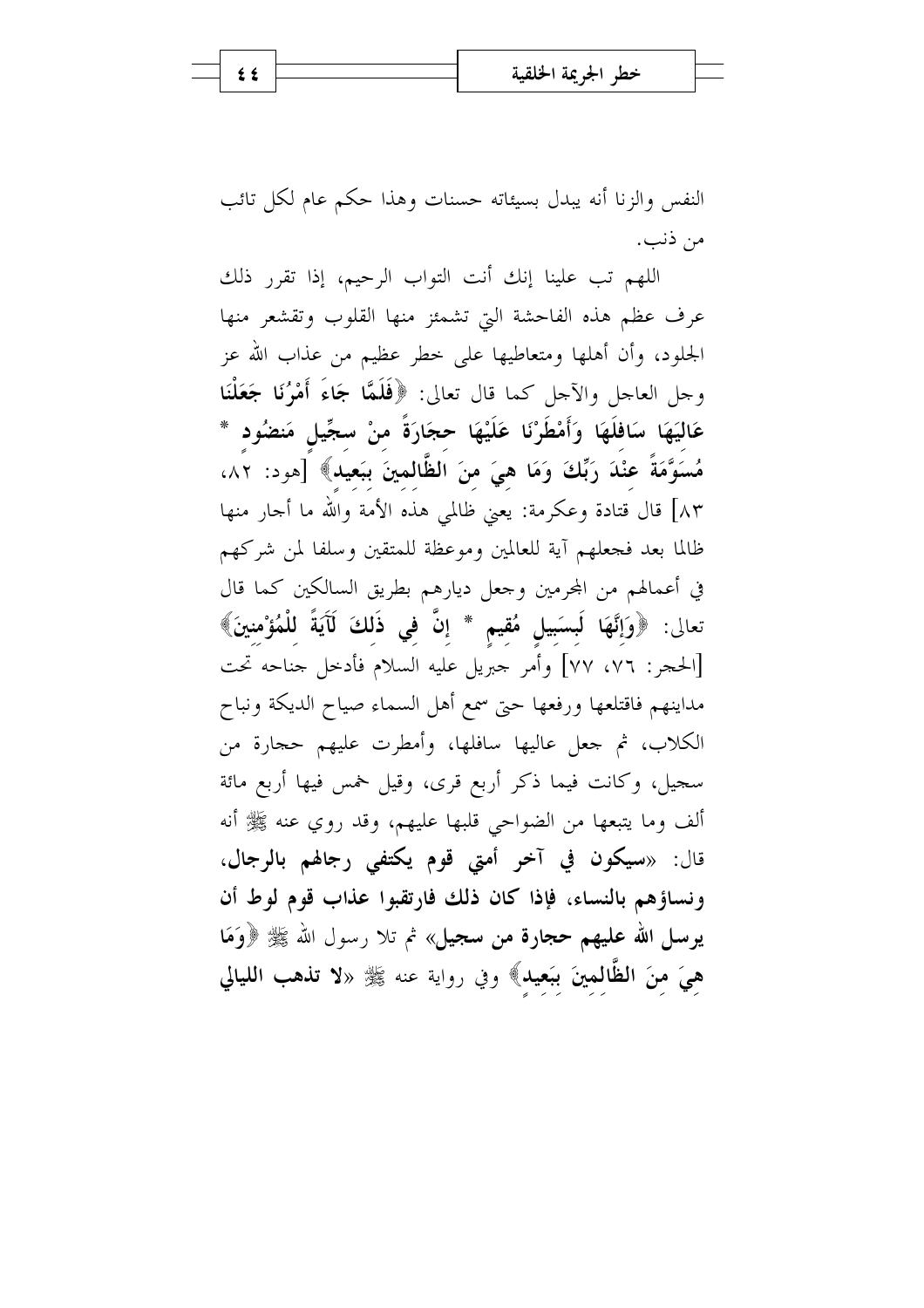والأيام حتى تستحل هذه الأمة أدبار الرجال كما استحلوا أدبار النساء، وتصيب طوائف من هذه الأمة حجارة من ربك» فلما عتوا وتمردوا واستمروا على العمل الخبيث أحذهم أمر الله وهم نائمون وجاءهم بأسه وهم في سكرقم يعمهون، فما أغني عنهم ما كانوا يكسبون، تقلبوا على تلك اللذات طويلا فأصبحوا ها يعذبون، رتعوا مرتعا وحيما فأعقبهم عذابا أليما، فندموا والله أشد الندامة حين لا ينفع الندم، وبكوا على ما أسلفوه فجرت دموع الدم، ويقال لهم وهم إلى العذاب يسحبون ﴿ذُوقُوا مَا كُنْتُمْ تَكْسِبُونَ﴾ [الزمر: ٢٤]، ﴿اصْلَوْهَا فَاصْبِرُوا أَوْ لا تَصْبِرُوا سَوَاءٌ عَلَيْكُمْ إِنَّمَا تُجْزَوْنَ مَا كُنْتُمْ تَعْمَلُونَ﴾ [الطور: ١٦] فاتقوا الله عباد الله: ﴿وَاتَّقُوا يَوْمًا تُوْجَعُونَ فِيه إِلَى الله ثُمَّ تُوَفَّى كُلُّ نَفْسٍ مَا كَسَبَتْ وَهُمْ لا يُظْلَمُونَ﴾ [البقرة: ٢٨١] ﴿وَتُوبُوا إِلَى الله جَميعًا أَيُّهَا الْمُؤْمِنُونَ لَعَلَّكُمْ تُفْلحُونَ﴾ [النور: ٣١] وحذوا على أيدي سفهائكم وذودوهم عن مراتع الهلكة، فإنكم مسئولون أمام الله عز وحل عنهم، والله على ما نقول وكيل وحسبنا الله ونعم الوكيل.

اللهم حبب إلينا الإيمان زينه في قلوبنا وكره إلينا الكفر والفسوق والعصيان واجعلنا من الراشدين، اللهم اهدنا لأحسن الأحلاق لا يهدي لأحسنها إلا أنت، واصرف عنا سيئها لا يصرف عنا سبئها الا أنت.

اللهم زينا بزينة الإيمان واجعلنا هداة مهتدين.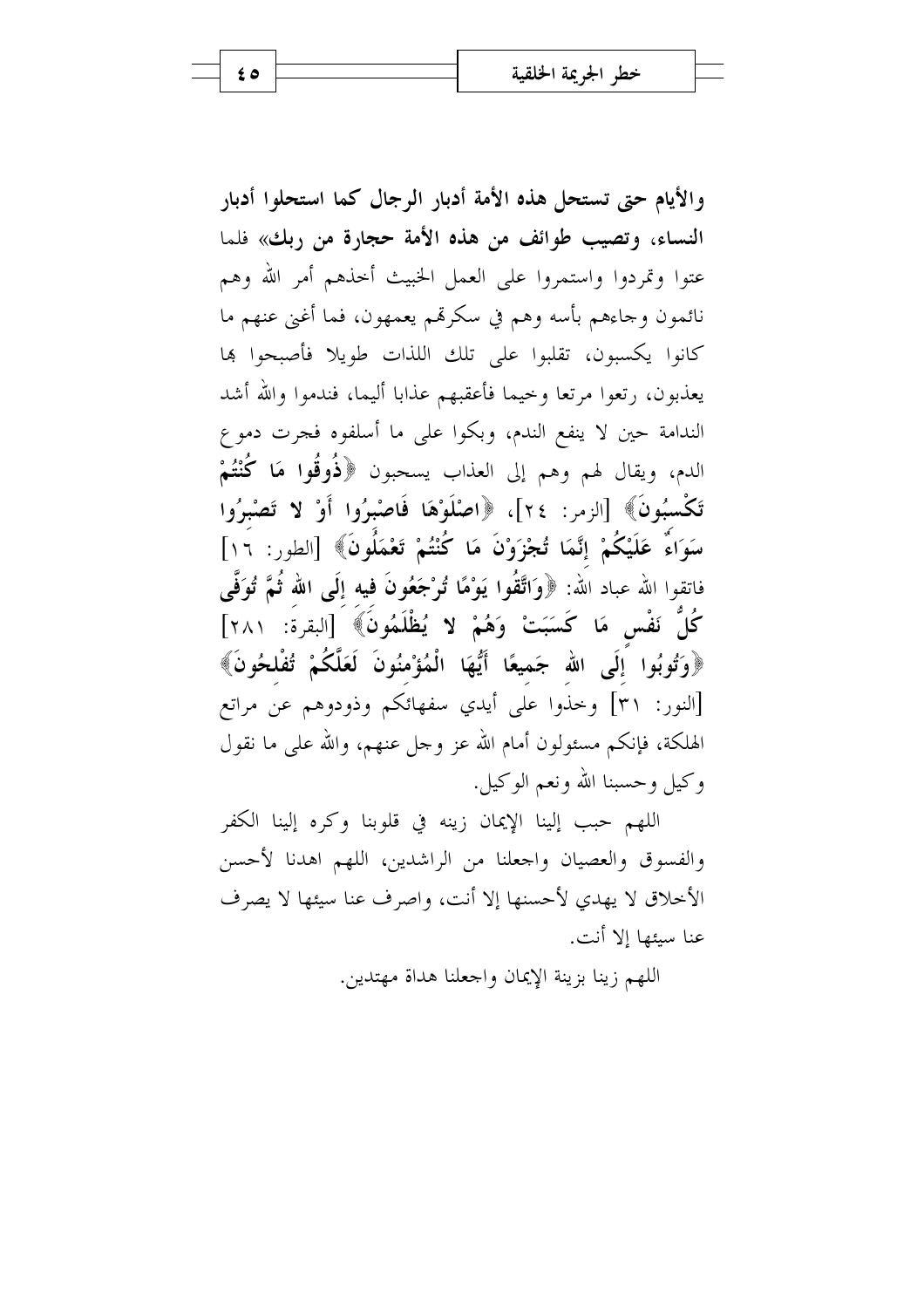|  | خطہ اجب   |
|--|-----------|
|  | $\bullet$ |
|  |           |

اللهم يا مقلب القلوب ثبت قلوبنا على دينك، ويا مصرف القلوب صرف قلوبنا على طاعتك. اللهم صل وسلم على عبدك، ورسولك نبينا محمد وآله وصحبه أجمعين <sup>(1</sup>).

(1) انظر: ما ورد في قوم لوط وحريمة اللواط في كتاب الكبائر للإمام الذهبي ٥٤–٥٩ وفي الجواب الكافي لابن القيم ١٨٩–٢٠٠ وفي روضة المحبين لابن القيم ٣٧٢–٣٧٢ وفي الترغيب والترهيب للمنذري  $.71 - 72 / 2$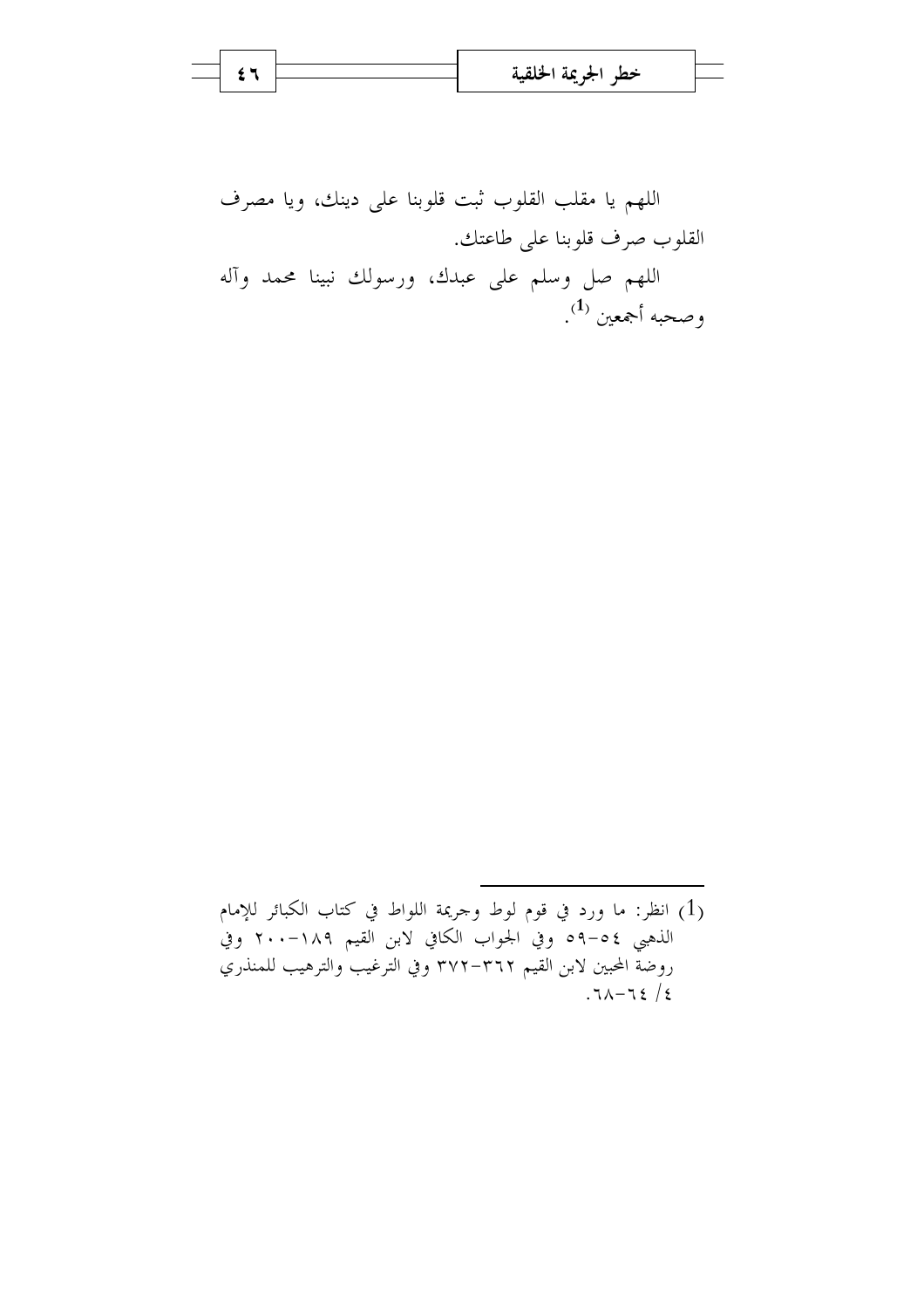## الحث على التوبة

**فيا عباد الله:** اتقوا الله تعالى في أنفسكم وبادروا بالتوبة إلى الله سبحانه وتعالى والرجوع والإنابة إليه، وسارعوا إلى مغفرة من ربكم ورحمته فالتوبة إلى الله تعالى واجبة على كل مسلم من كل ذنب سواء كان صغيرا أو كبيرا فالرسول ﷺ وهو أكرم الخلق على الله وقد غفر الله له ما تقدم من ذنبه وما تأخر، كان يستغفر الله ويتوب إليه في اليوم والليلة مائة مرة <sup>(1)</sup> فكيف بنا ونحن غارقون في الآثام؟ فيجب أن تتأسى بهذا النبي الكريم، وقد أمرنا الله سبحانه وتعالى بذلك فقال: ﴿لَقَدْ كَانَ لَكُمْ فِي رَسُولِ الله أُسْوَةٌ حَسَنَةٌ﴾ [الأحزاب: ٢١] كما أوجب علينا الاستغفار والتوبة بقوله تعالى: ﴿وَاسْتَغْفِرُوا رَبَّكُمْ ثُمَّ تُوبُوا إِلَيْهِ﴾ [هود: ٩٠].

وفي الحديث: «إن الله سبحانه وتعالى يفرح بتوبة عبده إذا  $\cdot^{(2)}$ تاب

وصح عن النبي ﷺ أنه قال: «إن الله يبسط يده بالليل ليتوب مسىء النهار، ويبسط يده بالنهار ليتوب مسىء الليل حتى تطلع الشمس من مغربها»<sup>(3)</sup> قال تعالى: ﴿وَتُوبُوا إِلَى الله جَميعًا أَيُّهَا الْمُؤْمِنُونَ لَعَلَّكُمْ تُفْلحُونَ﴾ [النور: ٣١].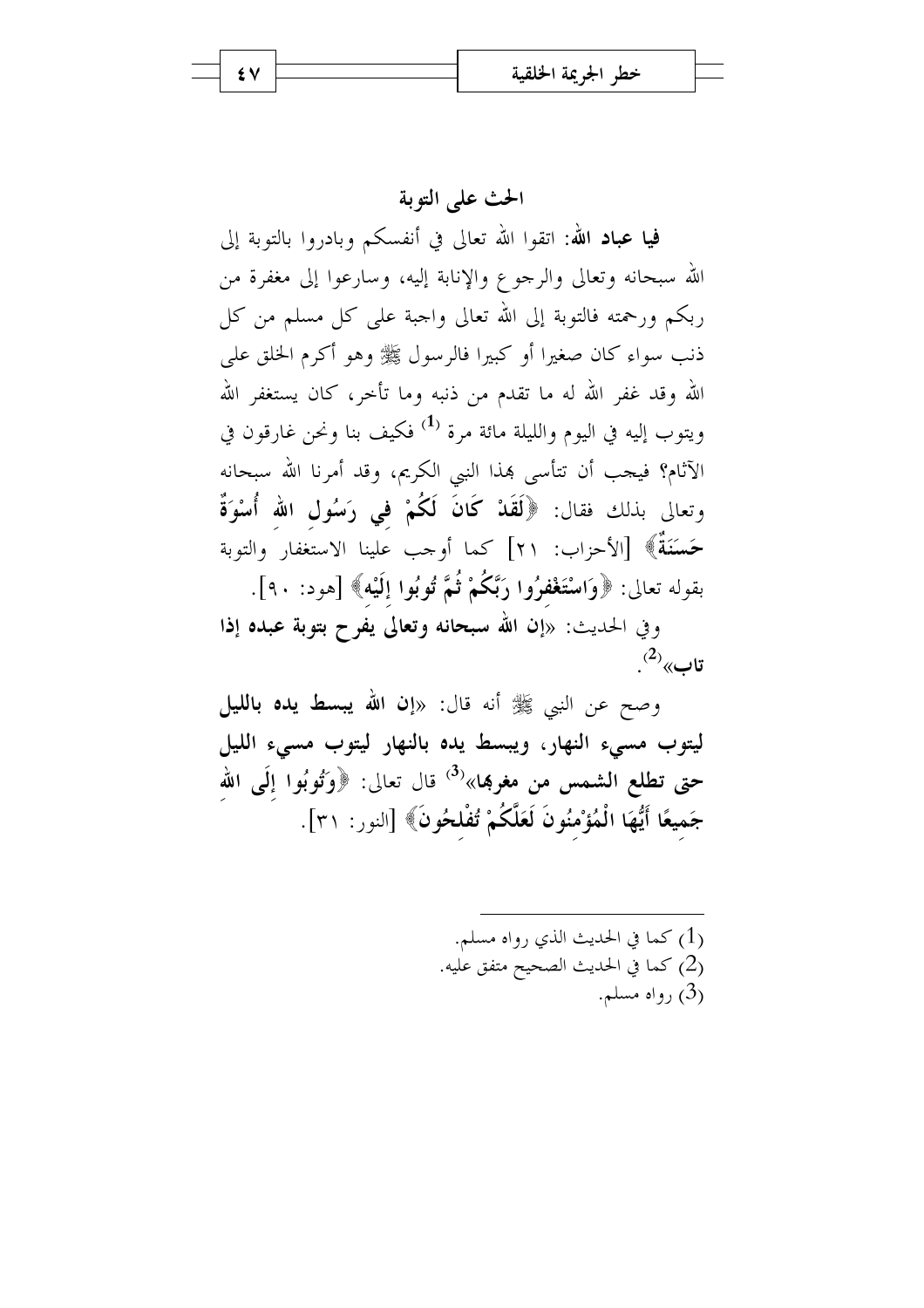ويشترط لصحة التوبة شروط: الأول: الإقلاع عن الذنب. ا**لثاني**: الندم عل<sub>ى</sub> ما فات. الثالث: العزم على ألا يعود. ا**لرابع**: إذا كان الحق لآدمى فيستبرئه بأن يمكنه من استيفاء حقه منه أو يستبيحه <sup>(1</sup>). والله المسئول أن ينصر دينه ويعلى كلمته، وأن يأخذ بأدينا إلى سبيل النجاة والسلامة، وأن يوفقنا وإياكم للتوبة النصوح والعمل الصالح، وأن يجعلنا ممن يستمع القول فيتبع أحسنه، والله الموفق وصلى الله على نبينا محمد وآله وصحبه وسلم <sup>(2)</sup>.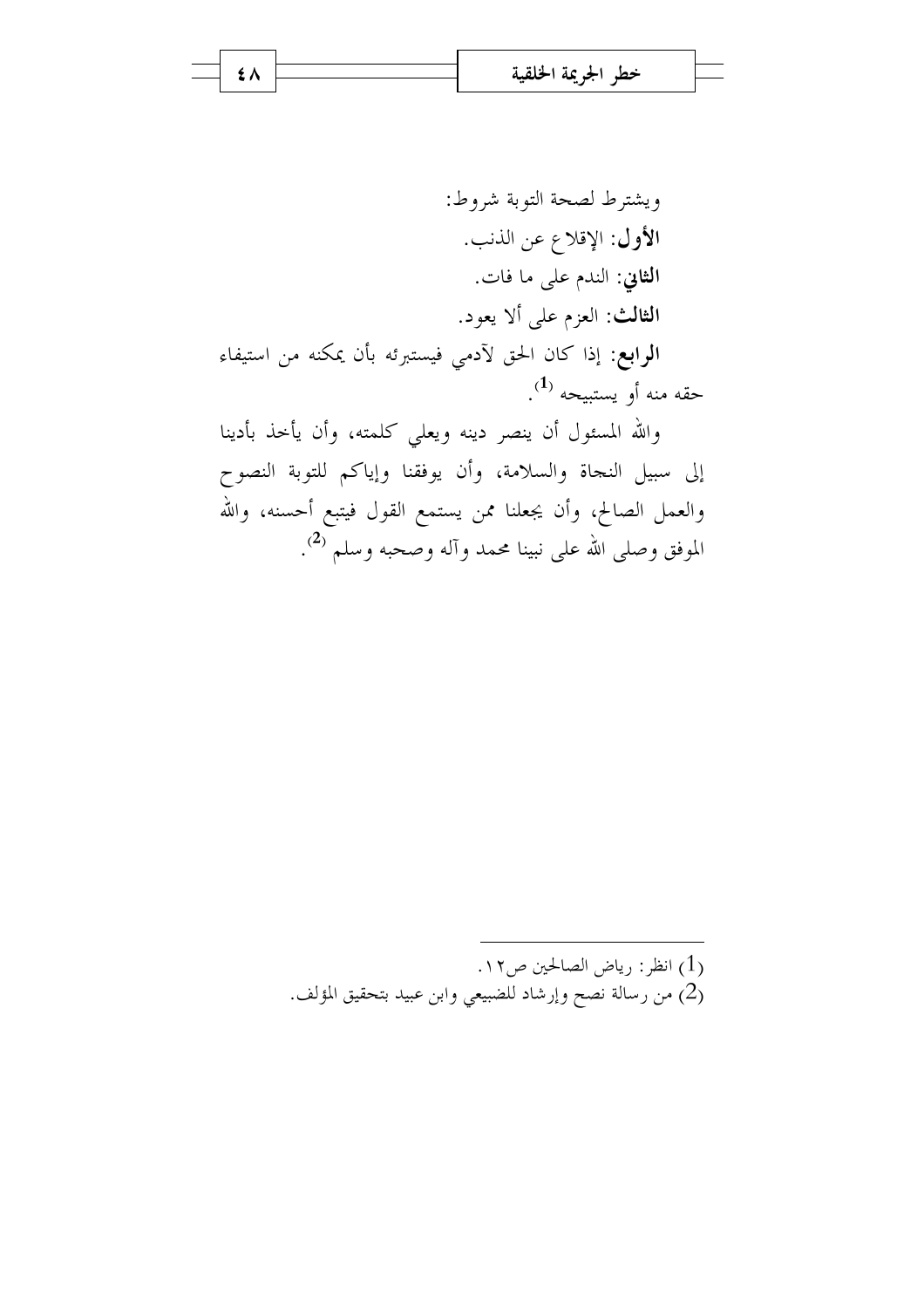$69$ 

أهم المراجع ١– روضة المحبين لابن القيم رحمه الله. ٢- الجواب الكافي لمن سأل عن الدواء الشافي لابن القيم. ٣- غذاء الألباب شرح منظومة الآداب للشيخ محمد السفاريني رحمه الله. ٤– كتاب الكبائر للإمام الذهبي رحمه الله. ٥– خطب الشيخ الدكتور صالح الفوزان أثابه الله. ٦- بمجة الناظرين فيما يصلح الدنيا والدين للمؤلف. ٧- رسالة نصح وإرشاد للضبيعي وابن عبيد بتحقيق المؤلف وفقهم الله جميعا. ٨– الثمار اليانعة من الكلمات الجامعة للمؤلف أثابه الله.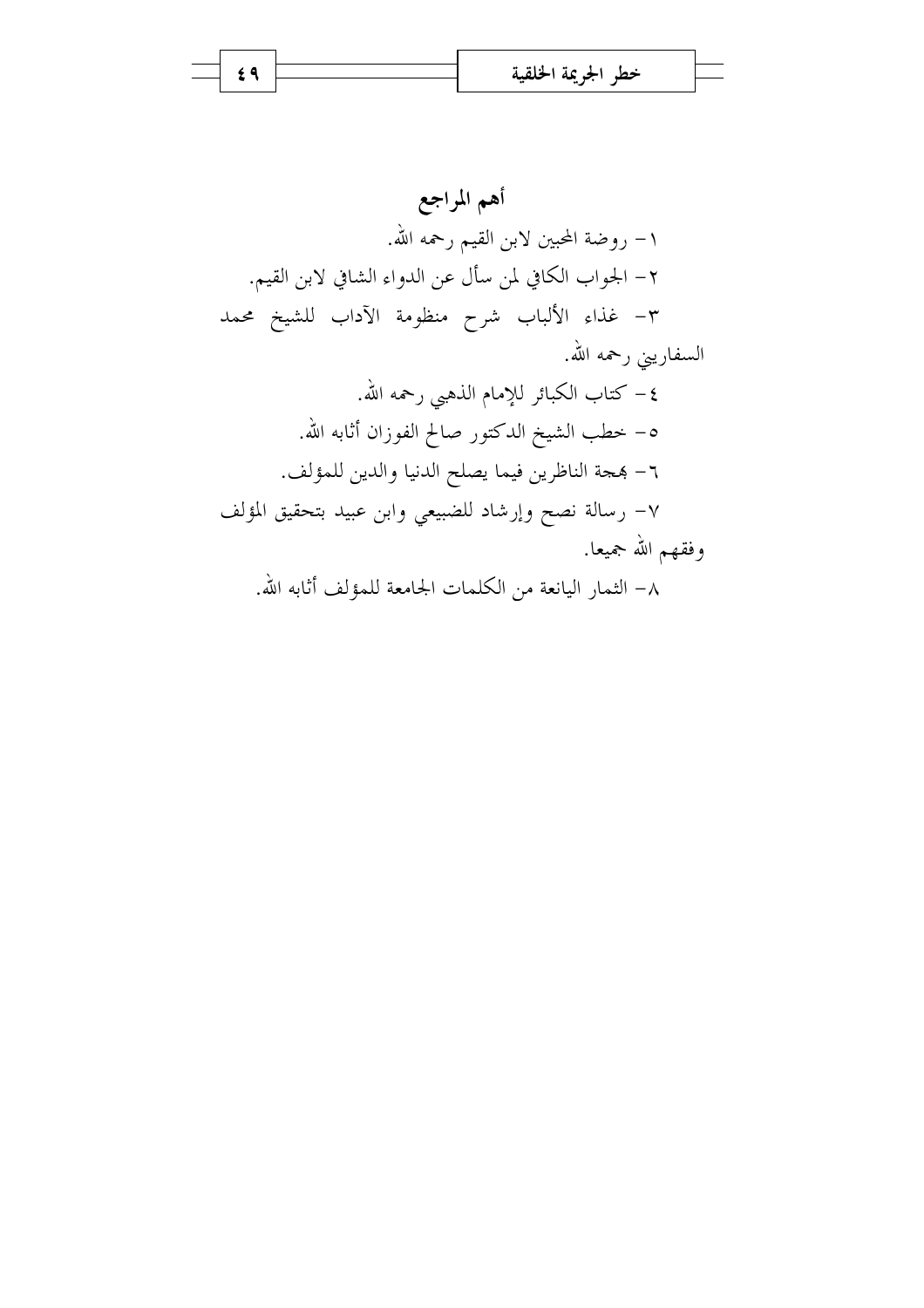$\equiv$ 

| الفهرس     |                                                     |  |  |  |
|------------|-----------------------------------------------------|--|--|--|
| الصفحة     | الموضوع                                             |  |  |  |
| ٣          | مقدمة                                               |  |  |  |
| ٥          | التحذير من الزنا وأسبابه                            |  |  |  |
| ٧          | السدود والحواجز المانعة من الزنا                    |  |  |  |
| ٧          |                                                     |  |  |  |
| ٧          |                                                     |  |  |  |
| ٨          | ٣- الحجاب وهو ستر الوحه والجسم عن الرحال            |  |  |  |
| ٩          | ٤– المنع من خلوة الرحل بالمرأة التي ليست من محارمه. |  |  |  |
| ۱.         | ٥– تحريم سفر المرأة بدون محرم                       |  |  |  |
| $\sqrt{ }$ | ٦– تحريم تبرج النساء وهو حروجهن بثياب الزينة        |  |  |  |
| $\lambda$  | ٧- ومن دواعي الزنا سماع الأغاني                     |  |  |  |
| ۱۳         |                                                     |  |  |  |
| 1 ٦        |                                                     |  |  |  |
| ۲ (        |                                                     |  |  |  |
| ١٨         |                                                     |  |  |  |
| ۲.         |                                                     |  |  |  |
| 23         | تحريم الفواحش ووحوب حفظ الفرج                       |  |  |  |
| 27         | الزنا يجمع خلال الشر كلها                           |  |  |  |
| 29         | الزنا من كبائر الذنوب الموحبة للعقوبة               |  |  |  |

 $\bullet$ .